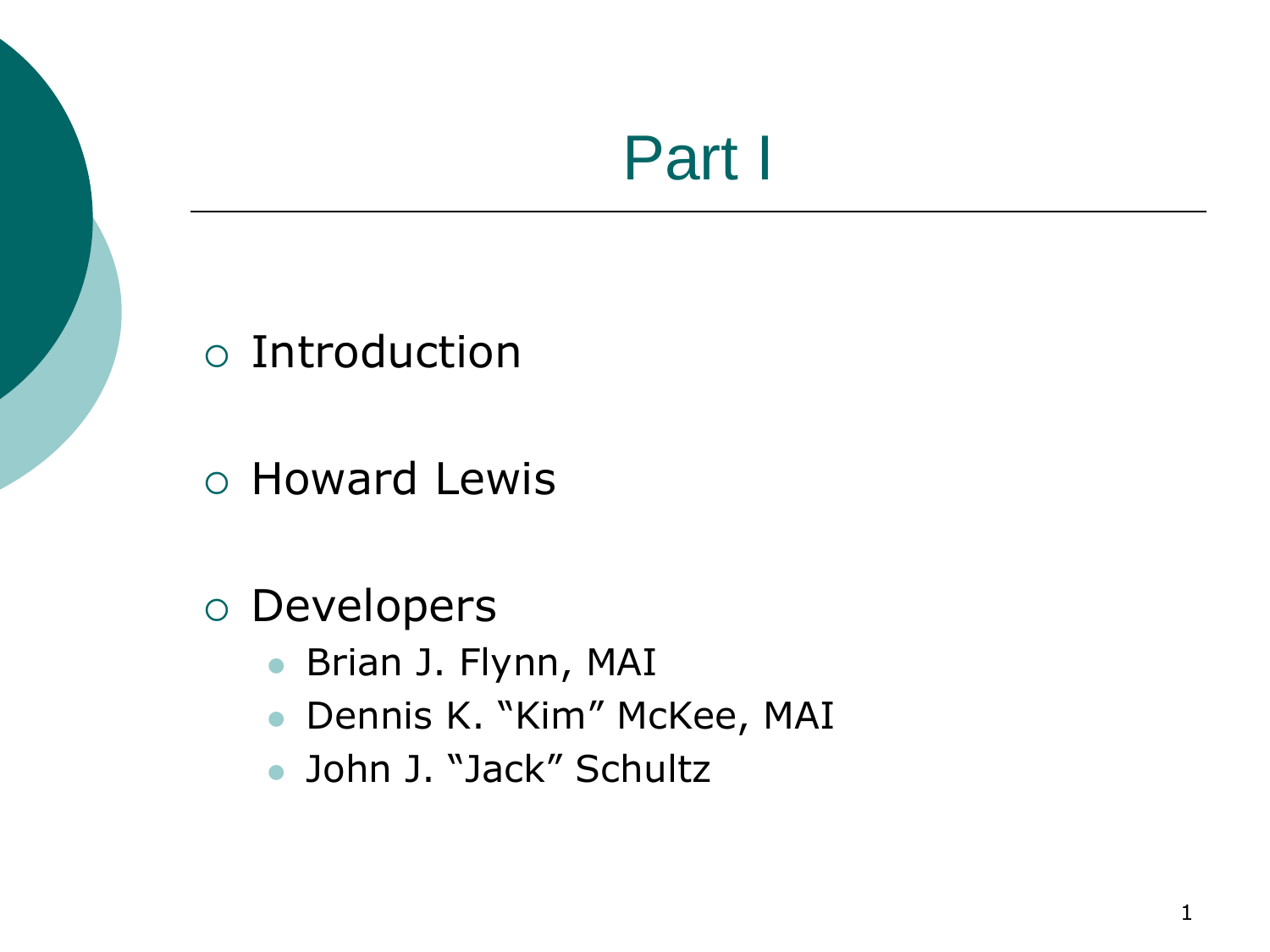### Acknowledgements

 Howard A. Lewis • Vision for project Ron M. Cerruti Oversight on project JoAnn S. Cutler • Coordinating the project



Mark E. Janus & Howard E. Forman

**• Providing developers time to complete** the project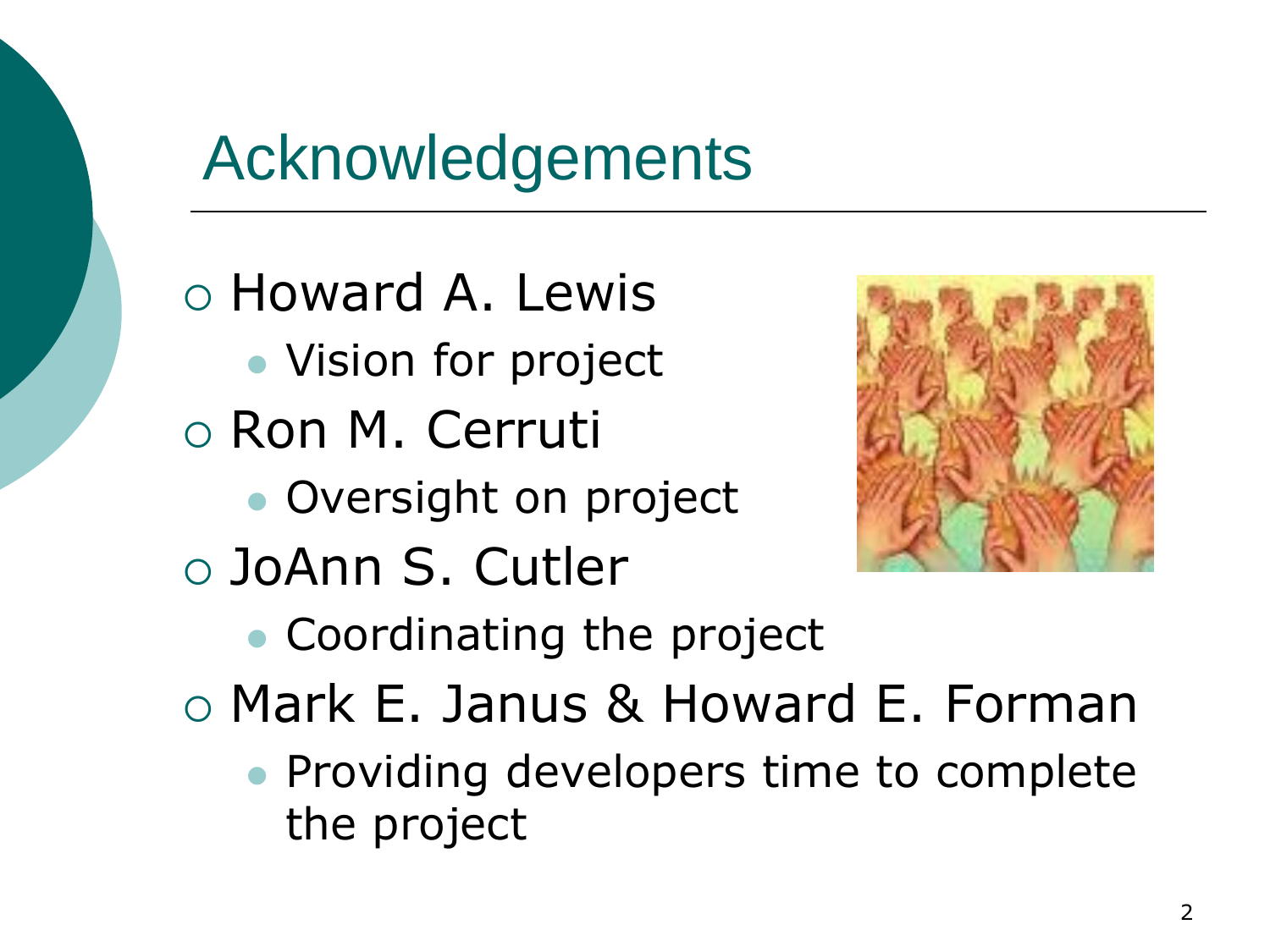# Learning Objectives

#### Learn to recognize:

- What Uniform Standards of Professional Appraisal Practice (USPAP) is.
- USPAP standard 3.
- Advisory Opinion 20.
- Review with an Opinion of Value (ROV).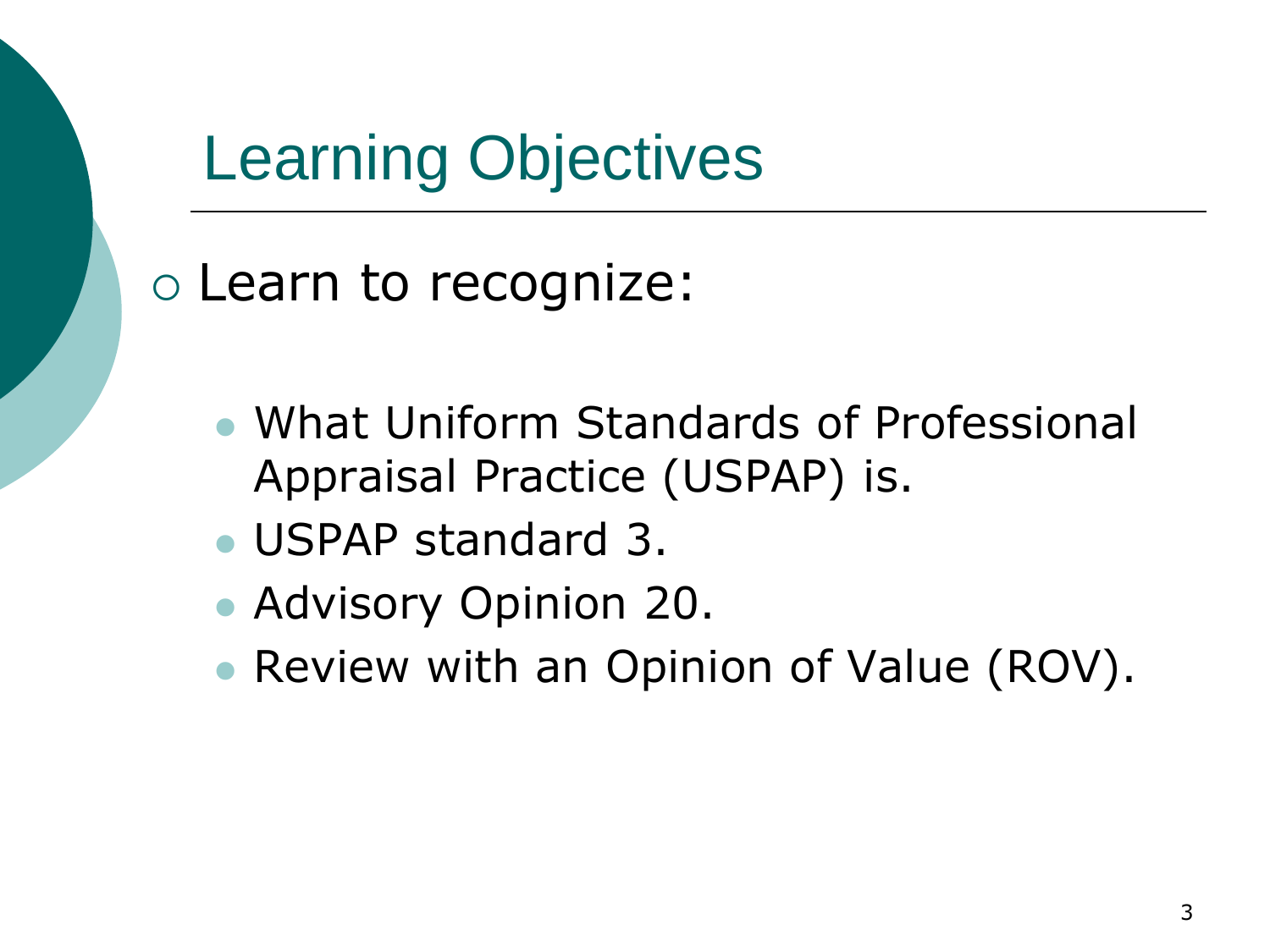# Part II

# Overview

- <sup>o</sup> Report with an Opinion of Value (ROV)
- <sup>o</sup> Standard 3
- <sup>o</sup> Advisory Opinion 20 (AO-20)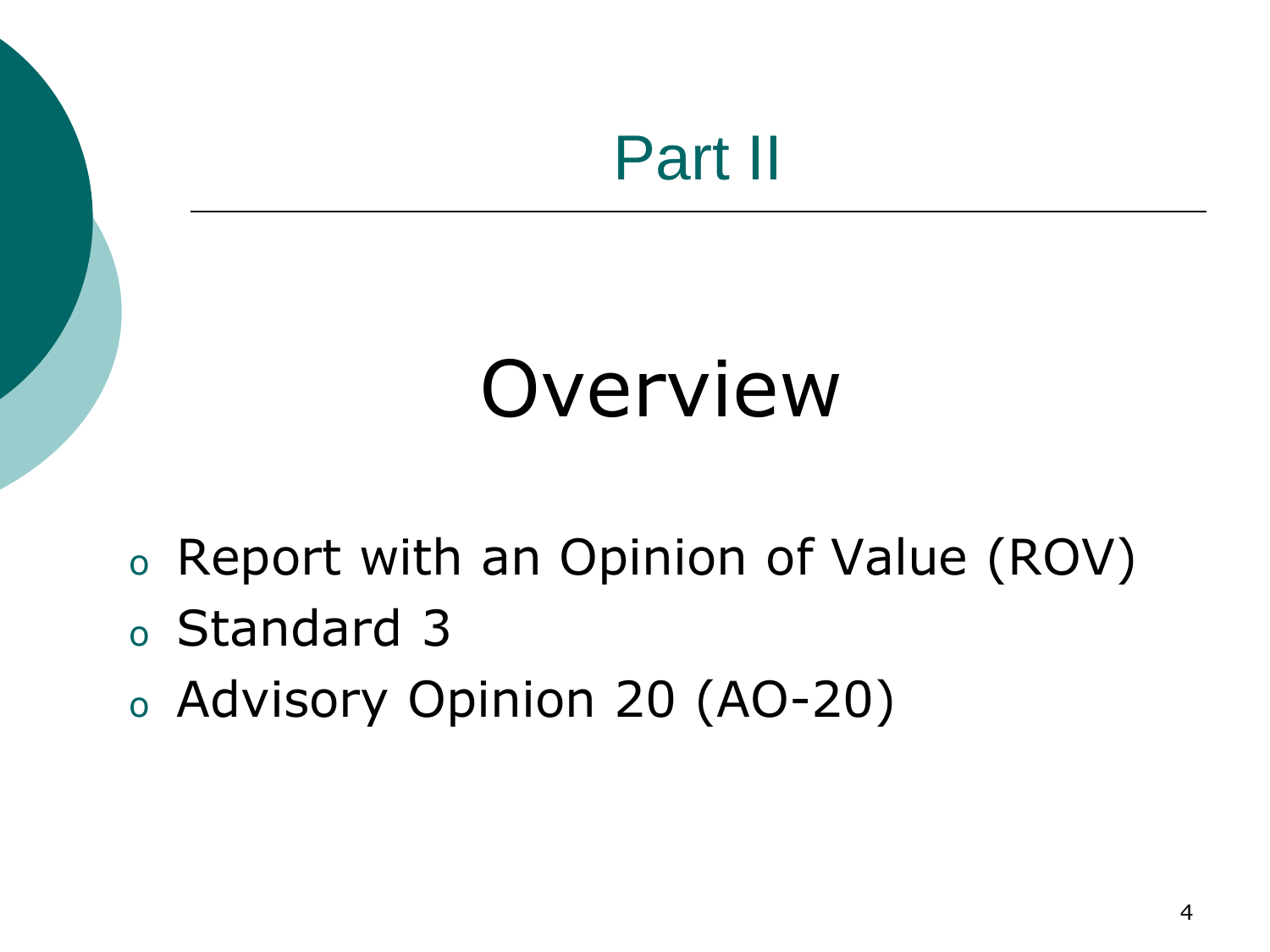#### Use of ROV, USPAP Standard 3 & AO-20

- Obvious Questions:
- What is USPAP?
- What is Standard 3?
- $\circ$  What is AO-20?



- What is a Review with an opinion of value (ROV)?
- o How much more work will this require?
- Why do I need this?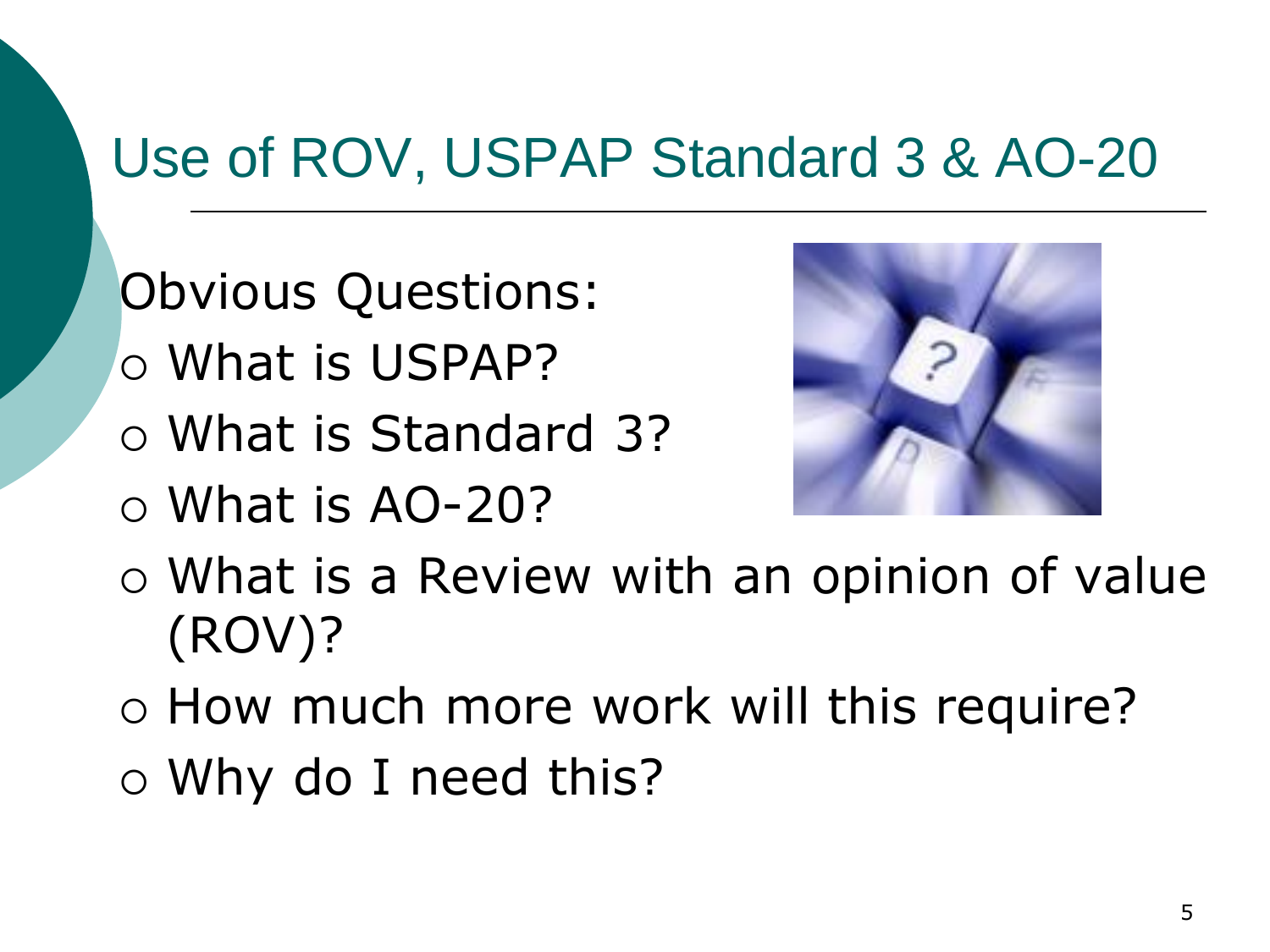### ROV & USPAP

- USPAP Uniform Standards of Professional Appraisal Practice
	- Applies to **all appraisers** whether state licensed or not.
	- Applies to all real estate appraisers.
	- Applies to all business valuation appraisers.
	- Applies to **all review appraisers** who do reviews of real estate or business valuation appraisals.
	- **Enforcement is done by state boards.**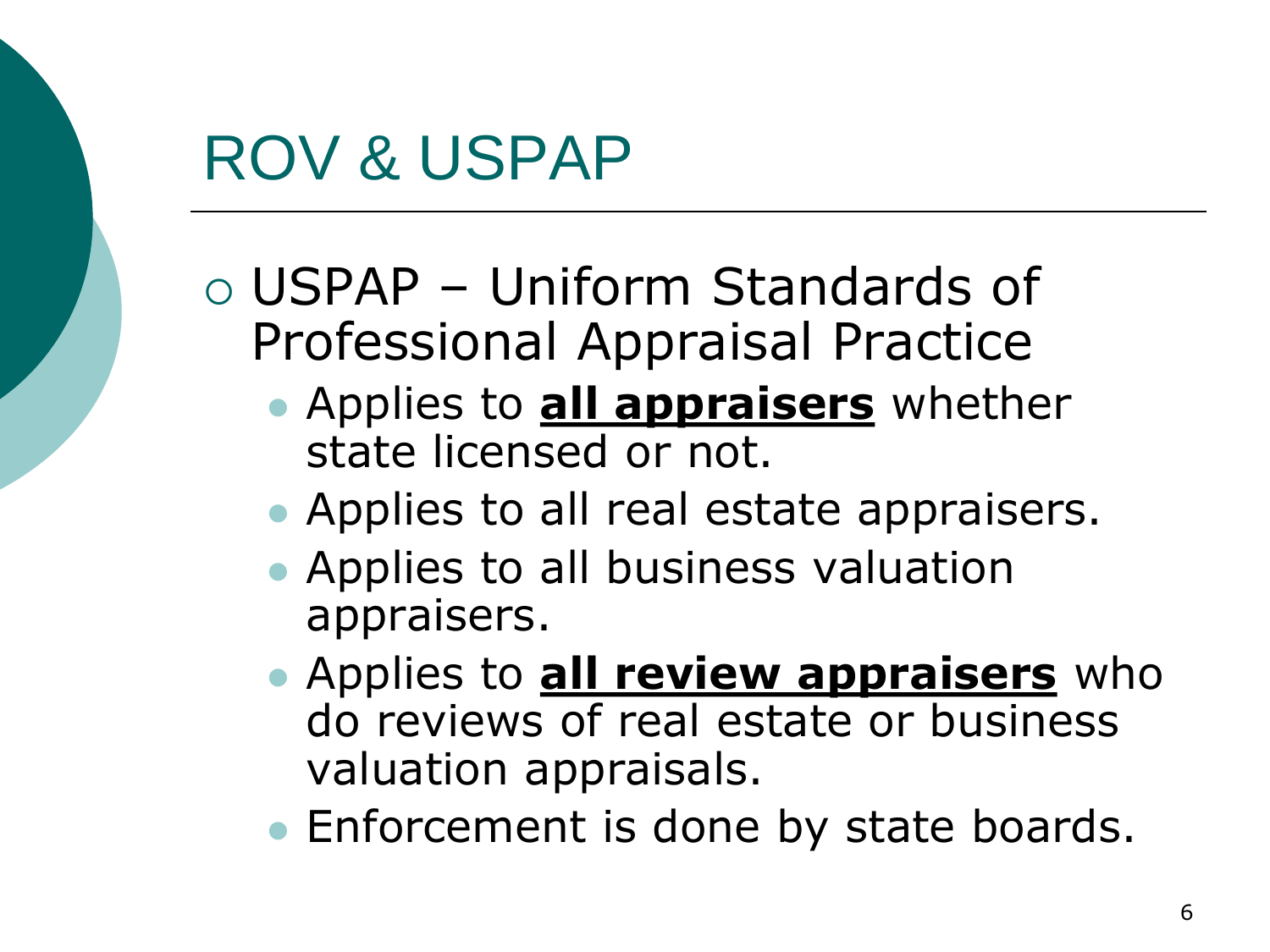# Standard 3

#### USPAP Standard 3

- **Standard specifically for review** appraisers.
- Defines what constitutes a review and what constitutes an appraisal.
- Defines what must be in a review report as well as a review report with an opinion of value!
- Cites specific language that prevents the reviewer's role from being misinterpreted.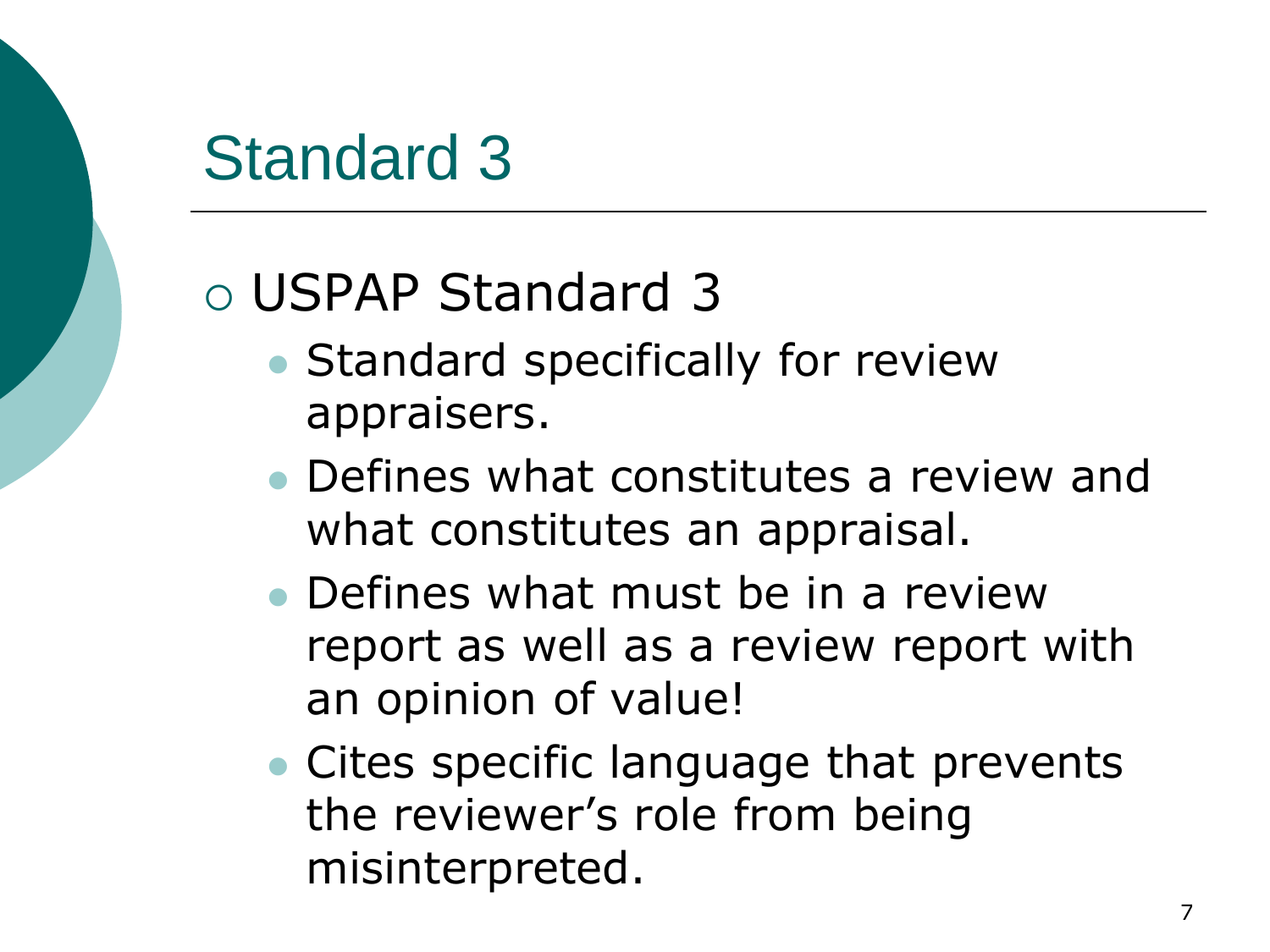# Advisory Opinion 20 (AO-20)

 Standard 3 applies to all reviews. Review appraisers' requested clarification on reviews with an opinion of value.

- AO-20 provides guidance to reviewers.
- **Provides suggestions on verbiage.**
- Cites similar examples for guidance purposes.
- However, unlike standard 3, following the advice in AO-20 is not mandatory.
- Standards are mandatory Advisory opinions are recommendations – based upon probable action by ASB.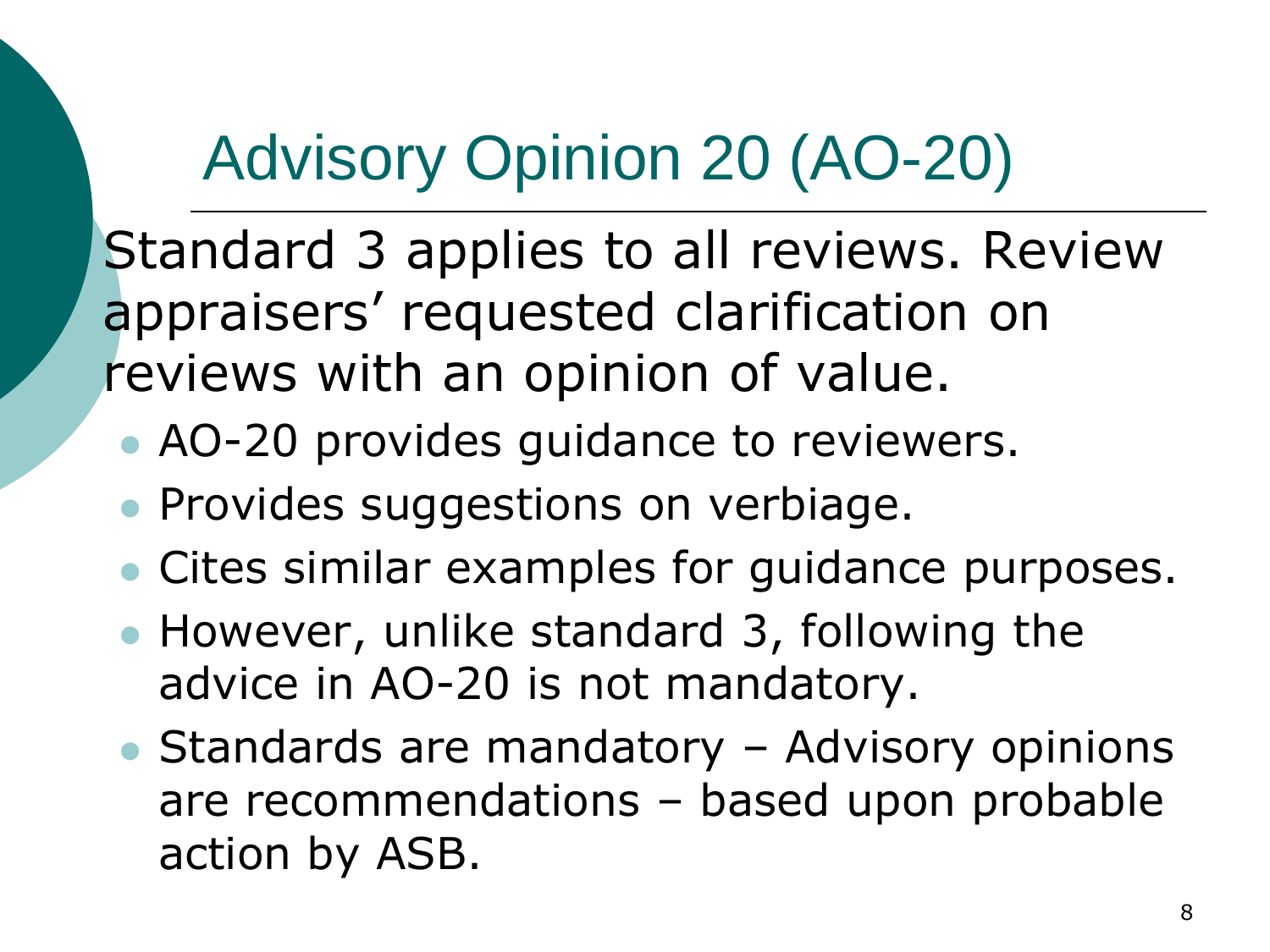# Review with an Opinion of Value

 Reviews with an opinion of value (ROV) are the mainstay of the job!

- Most of our work starts with reviewing a taxpayer's appraisal.
	- $\circ$  If the appraisal has a "reasonable" value, we accept the report and close the file (reasonable is defined later).
	- $\circ$  If the appraisal has an "unreasonable" value, then we must complete our own valuation.
- ROV's help us with the later option as opposed to the former option.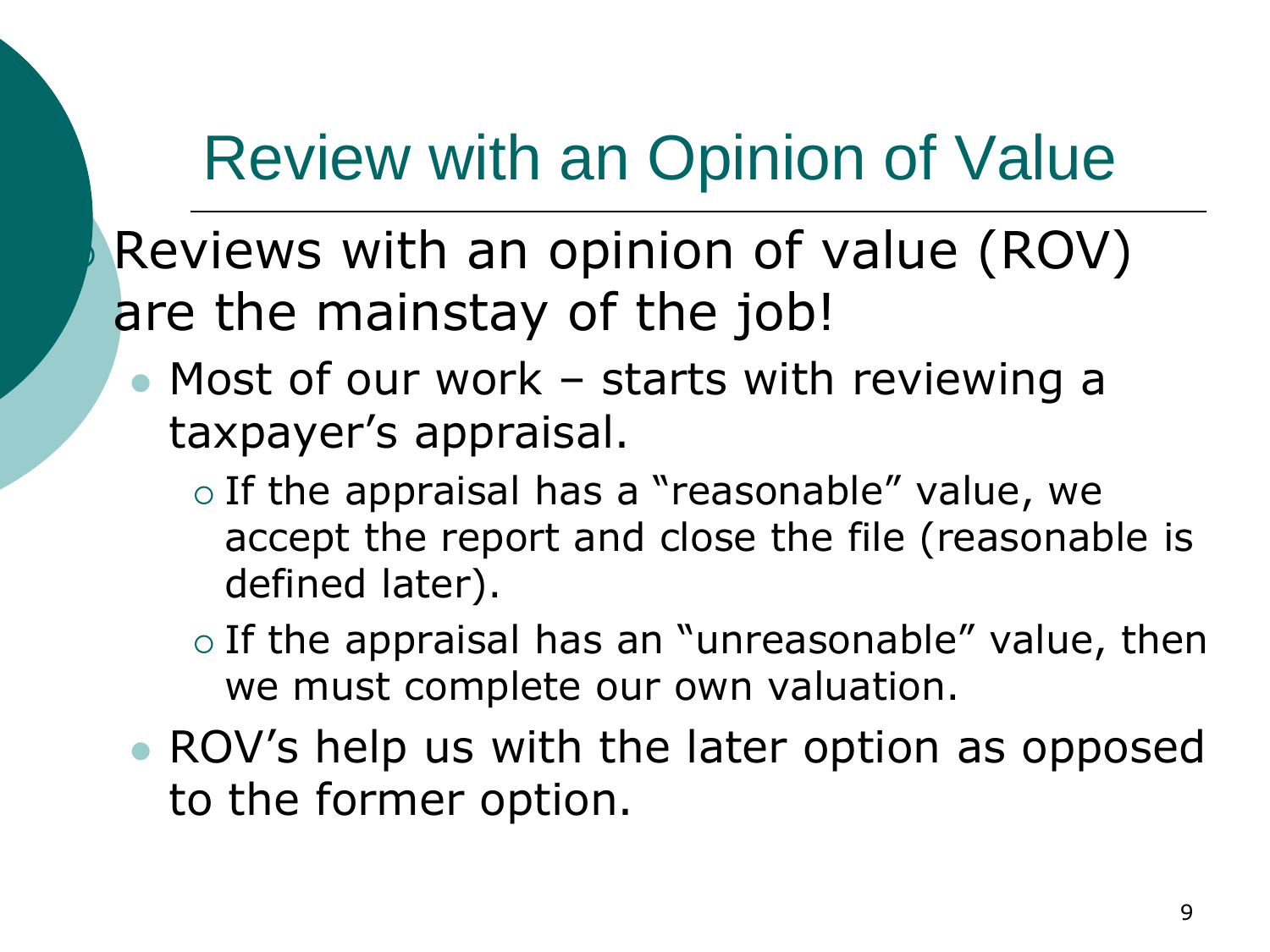### Important Questions

o How much more work will this require?

- **IRS Guidelines standards and USPAP** standards are not that different!
- Couple of items required by IRS Guidelines that are not required by USPAP. Couple of Items required by USPAP are not required by IRS Guidelines.
- When we get done explaining USPAP Standard 3, Extraordinary Assumptions & AO-20, You may find that you will require less work!!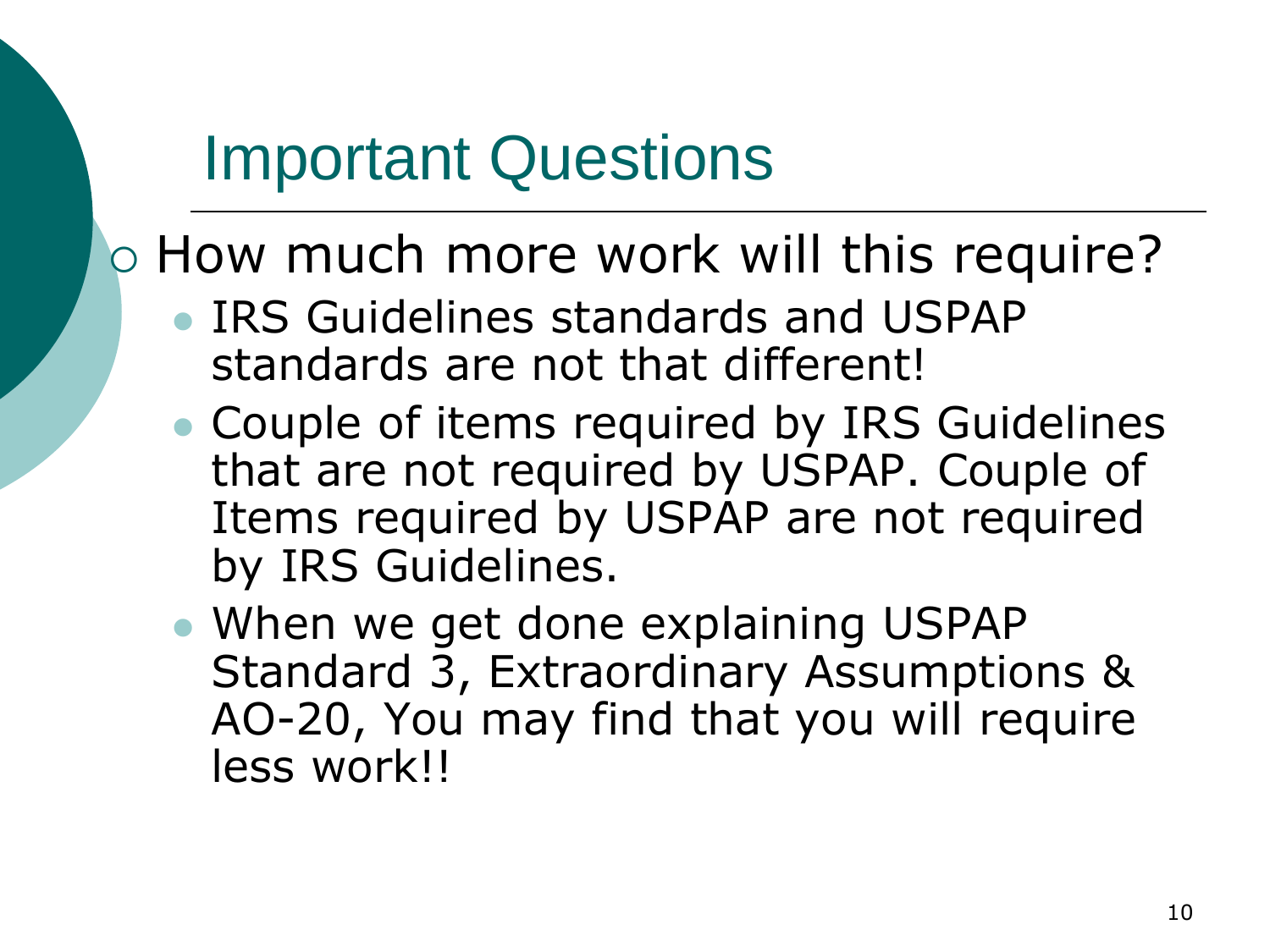### Important Questions

#### Why do I need this?

- The service requires us to follow IRS Guidelines standards.
- Service is looking at using USPAP standards.
- Courts are looking to USPAP standards and compliance.
- Should make your job easier.
- Will assist you in developing a professional report for use by RA's, Appeals and perhaps Tax courts.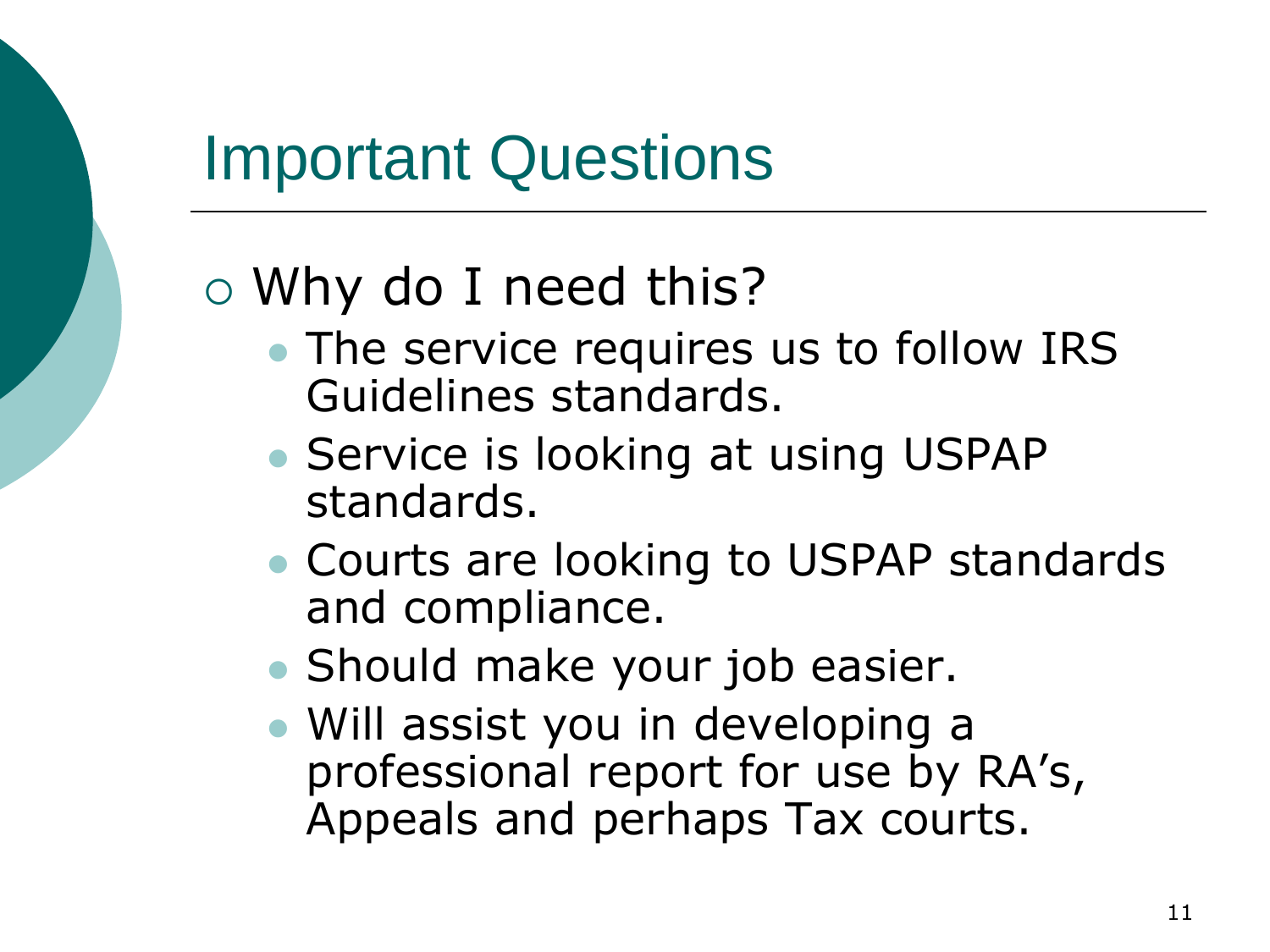## Part III

#### o Report Options

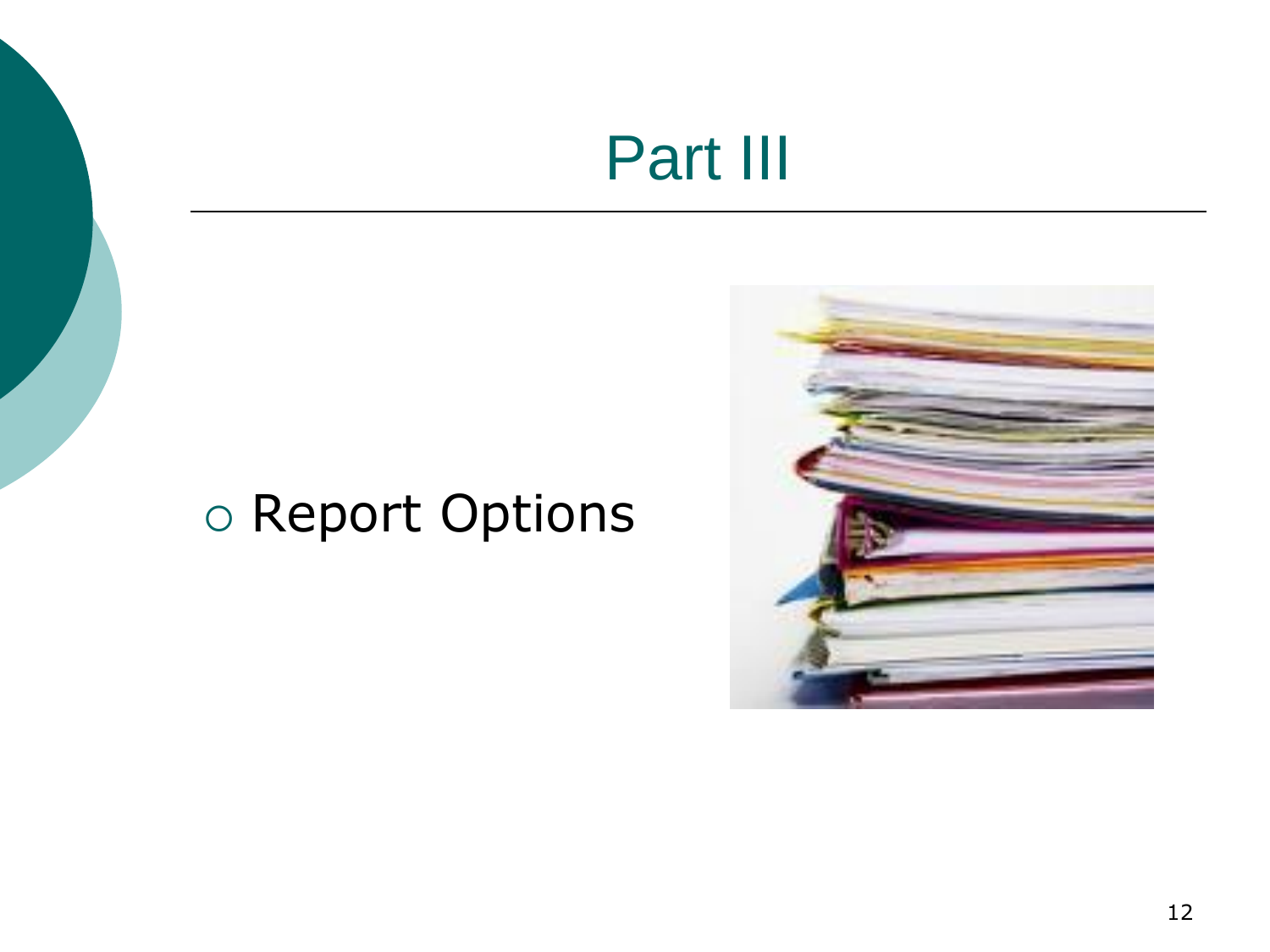#### Starts with a Risk Analysis:

- Three possibilities
	- 1) Value is reasonable
	- 2) Value is unreasonable and difference is significant.
	- 3) Value is unreasonable but difference isn't significant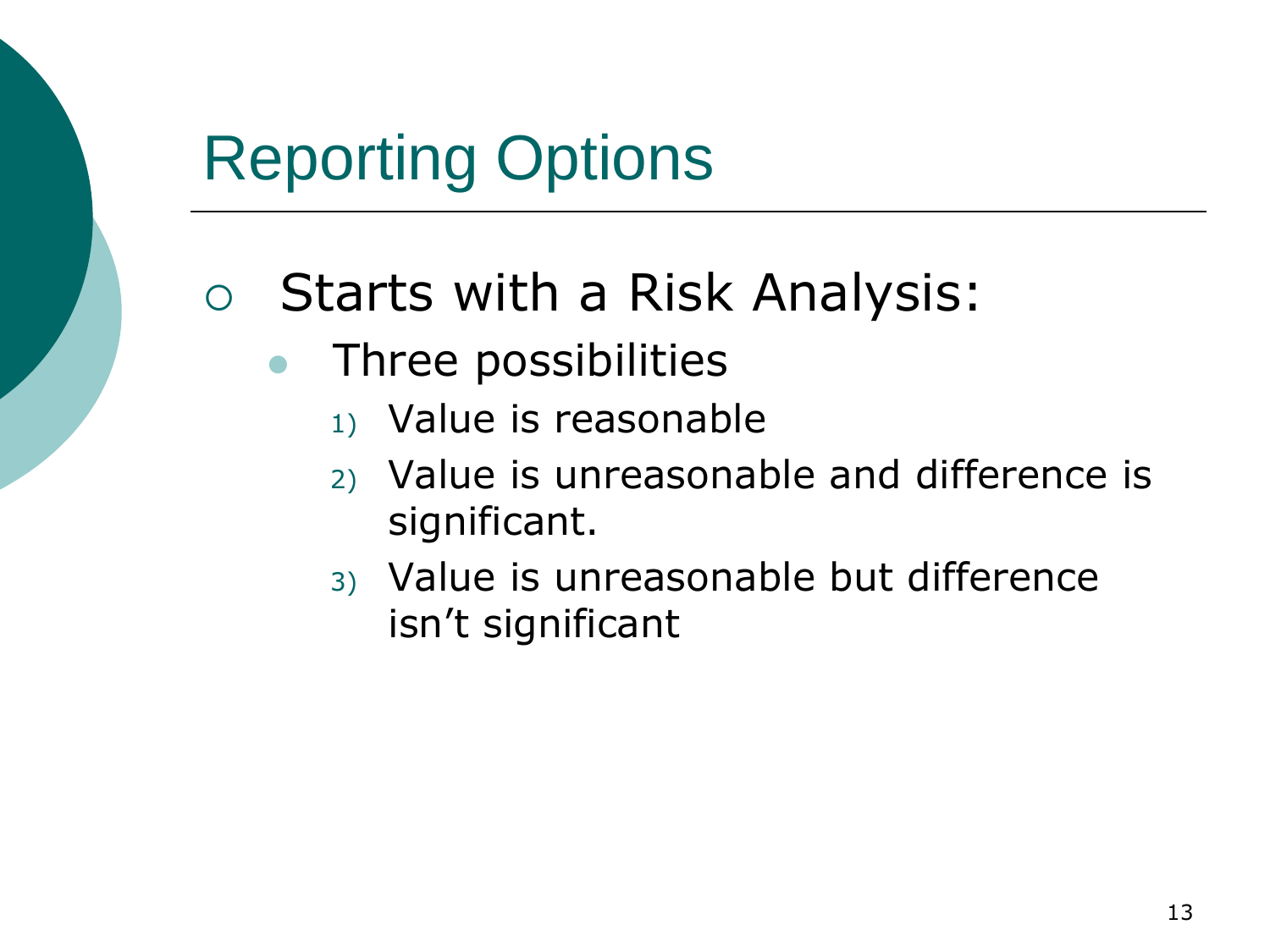#### Value is reasonable:

- Critique or standard 3 review.
- Complete a 3213 with no change box checked.
- USPAP says you must also have eleven items in report (which are not on 3213).
- Perhaps complete an 886A.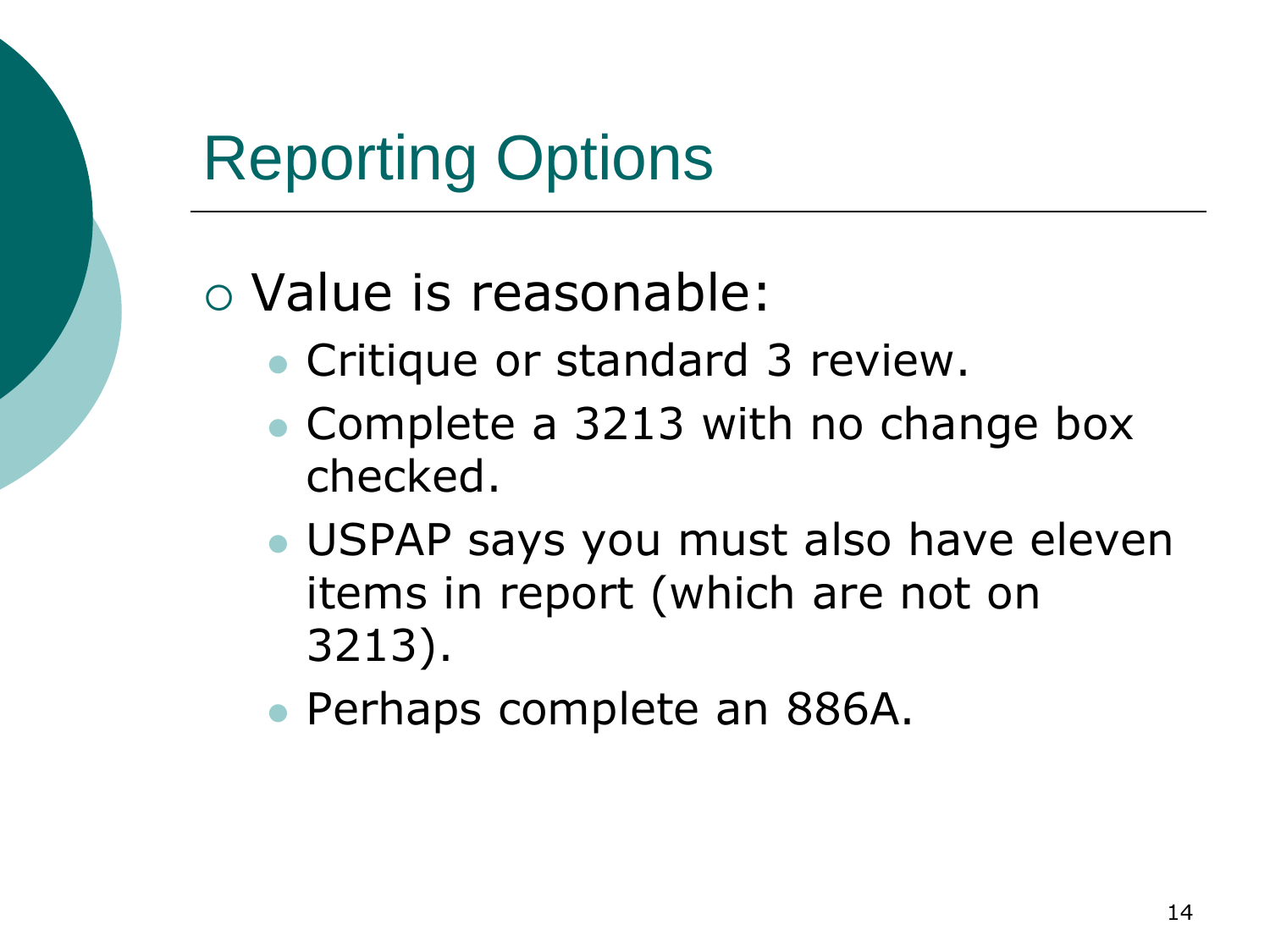$\circ$  Value is unreasonable – significant difference:

- Critique / standard 3 review but have to deal with value issue.
- Complete an independent appraisal.
- Review with an Opinion of Value.
- Will also complete an 886A and 3213.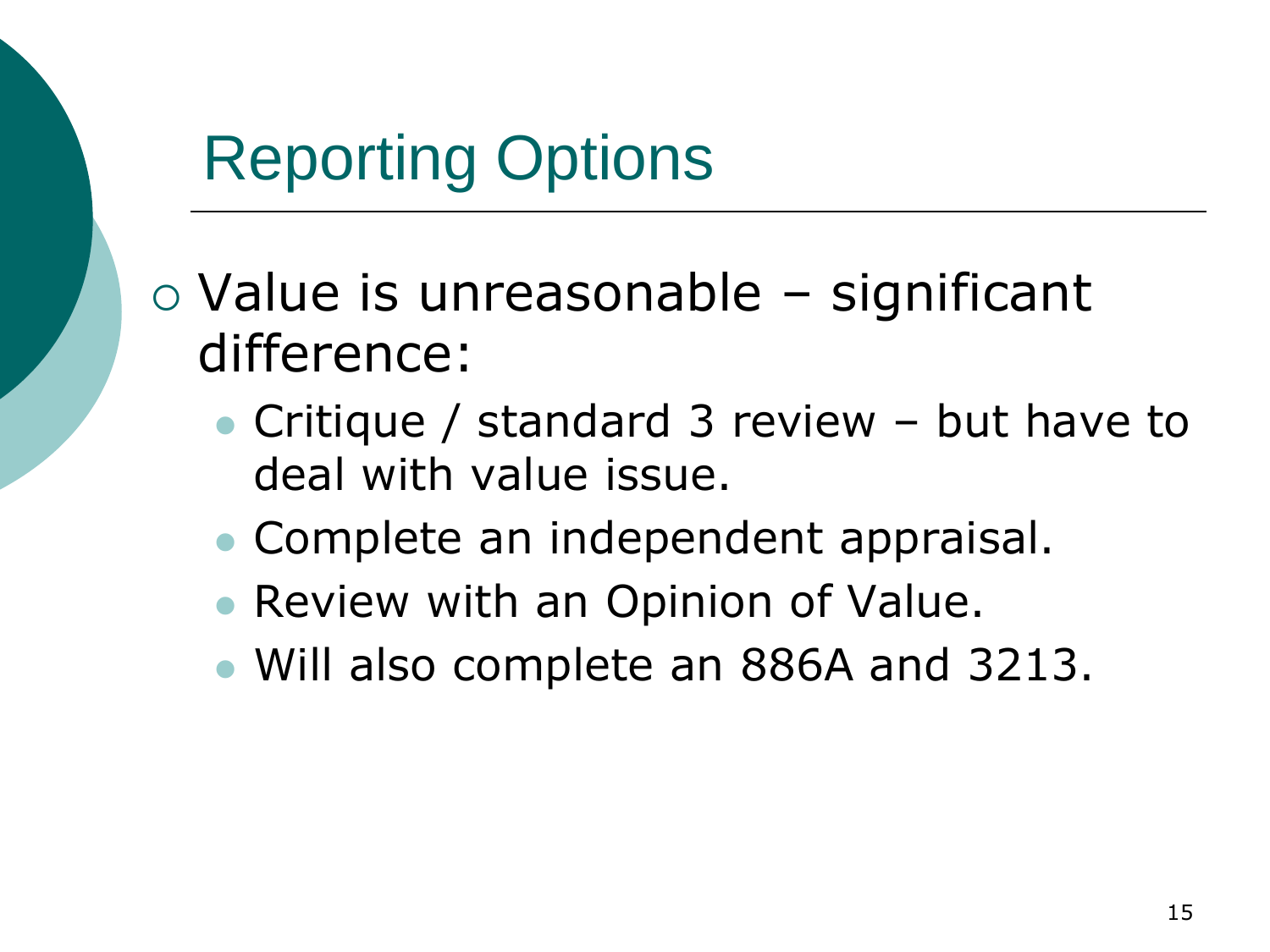Value is unreasonable – Not a significant difference:

- This is part of the risk analysis.
- Howard Lewis Memorandum dated June 23, 2006 and titled "Memorandum for all engineering program appraisers and valuators" provides guidance.
- Can either do necessary work to support preliminary value estimate or cite 43 C.F.R. 2201.1(b) as support for preliminary value estimate.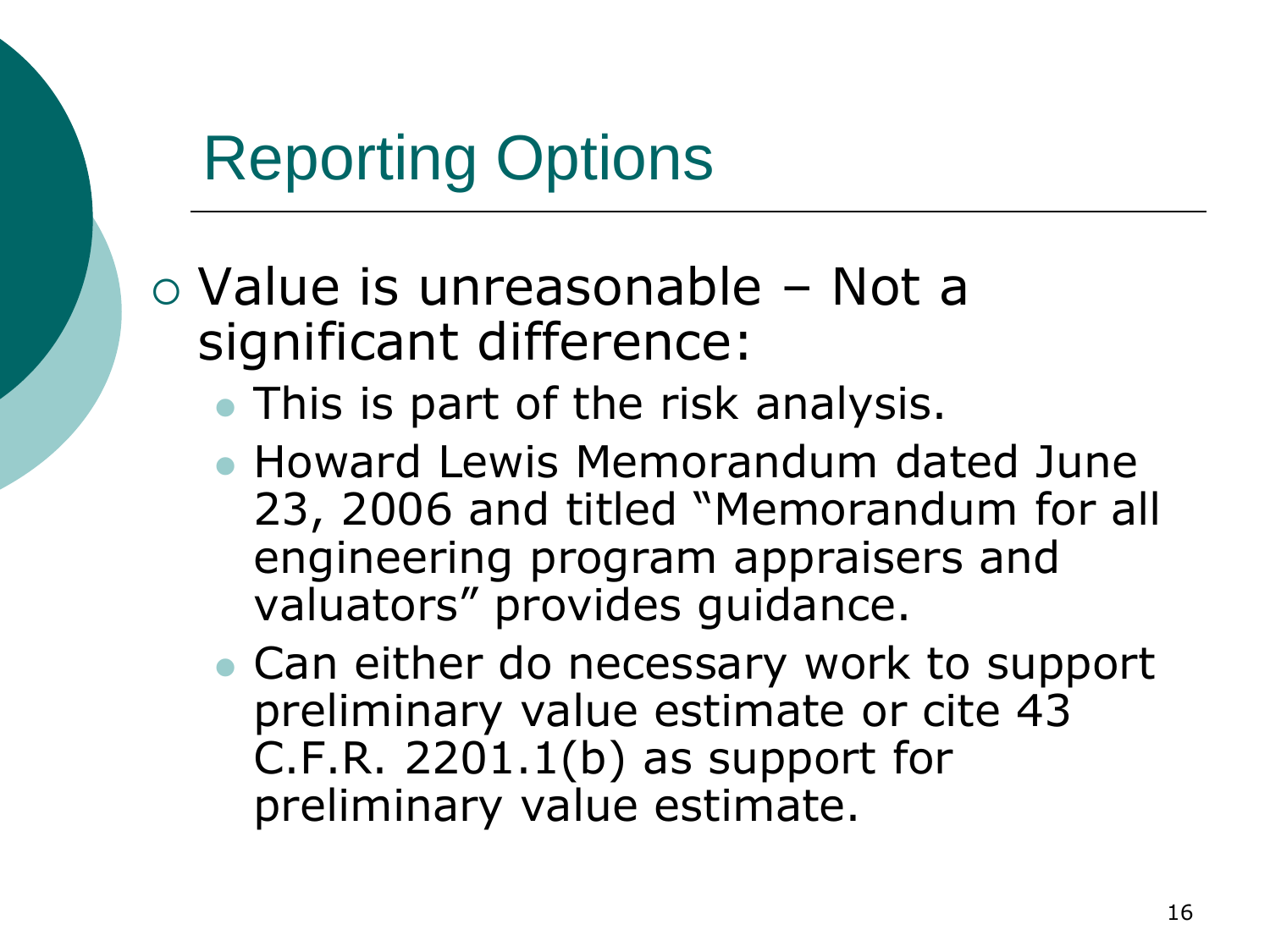# Reporting Options – Recap

#### **Agree with Value**

- **Critique**
- Review
- 3213
- 886A Perhaps

#### **Disagree with Value**

- **Critique**
- Review
- 3213
- 886A
- **Full Appraisal**
- Review w/ opinion of value (ROV)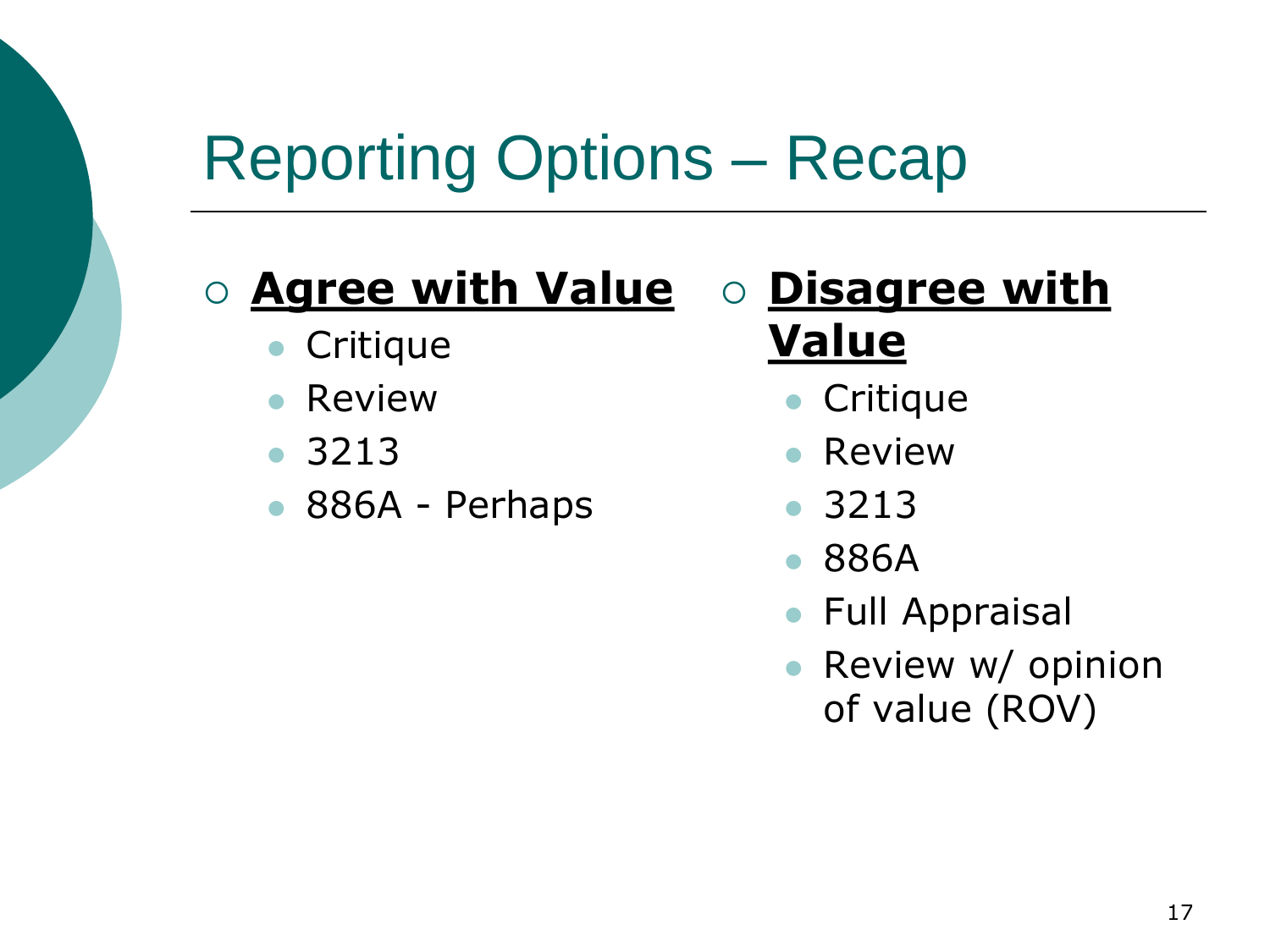### Part IV

#### USPAP Standards

o IRS Guidelines

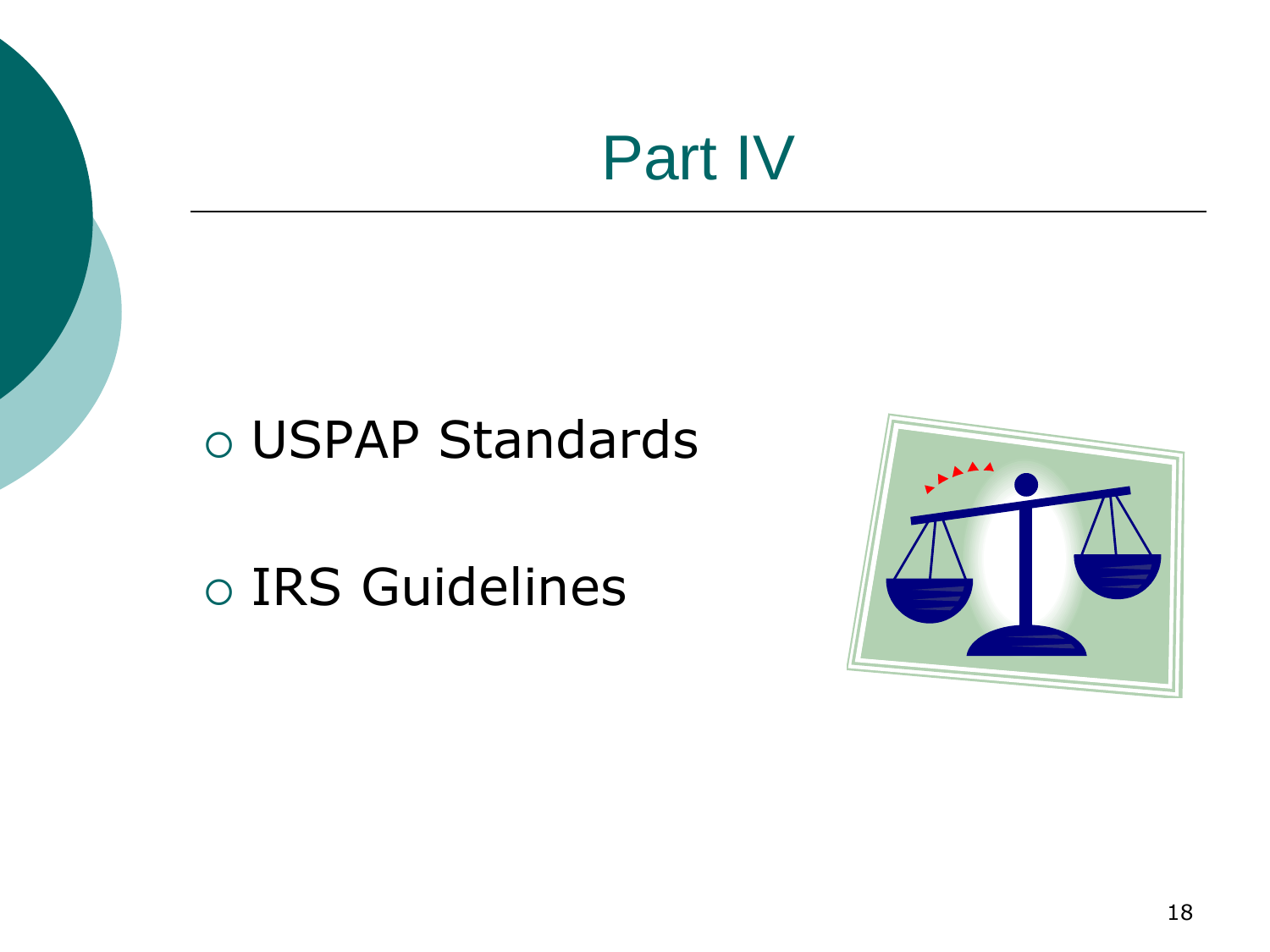### Items not in IRS Guidelines

 Competency Rule Extraordinary Assumptions • For review appraisers Language from AO-20 and Standard 3 dealing with language to use. Concur vs. reasonable Distinction between doing an appraisal and doing a review.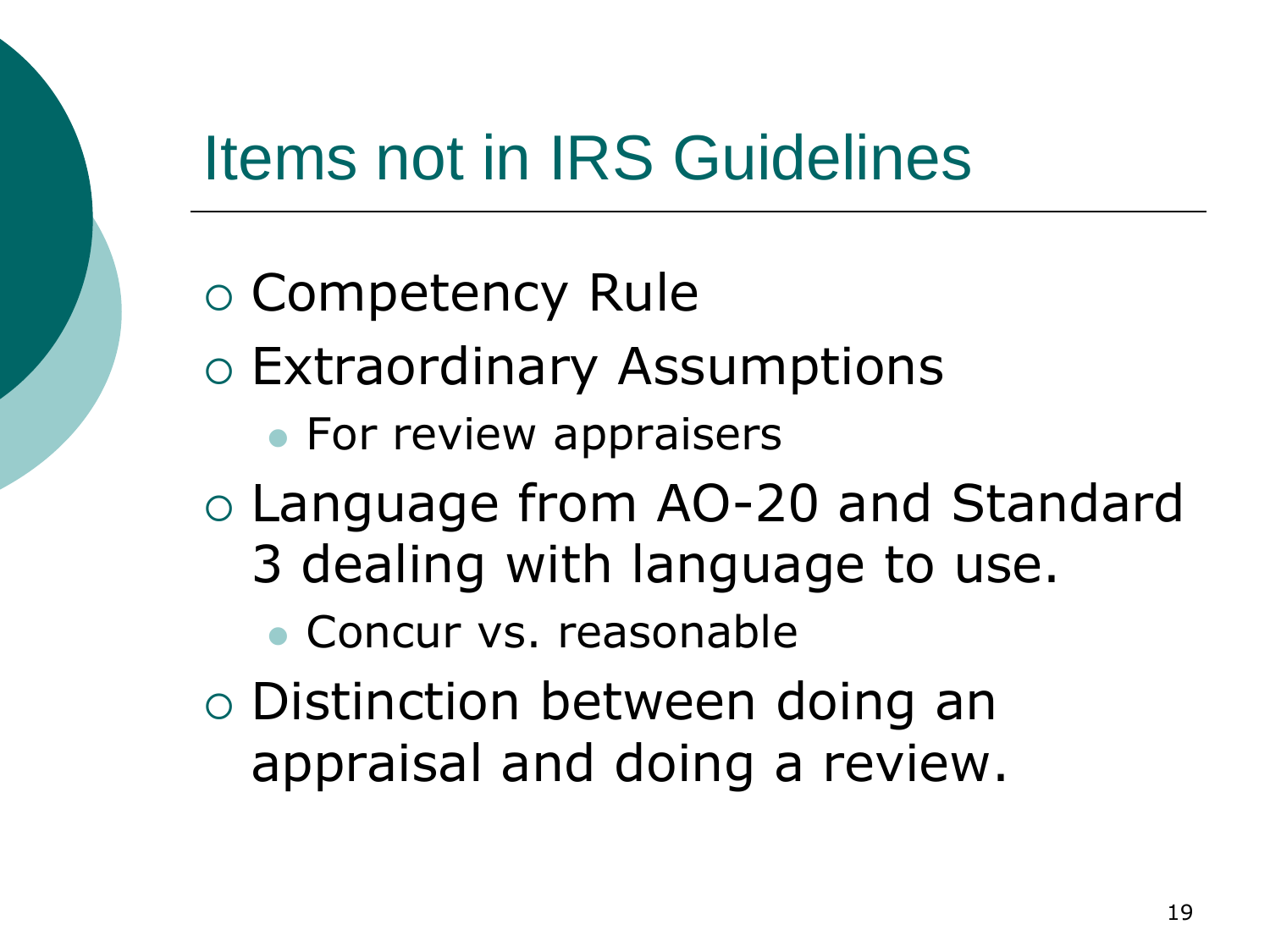#### Certification Differences USPAP vs. IRS Guidelines

#### USPAP Requirements not in IRS Guidelines

- My engagement in this assignment was not contingent upon developing or reporting a predetermined result.
- My analysis, opinions, and conclusions were developed and this review report was prepared in conformity with the Uniform Standards of Professional Appraisal Practice.
- No one provided significant appraisal, appraisal review, or appraisal consulting assistance to the person signing this certification.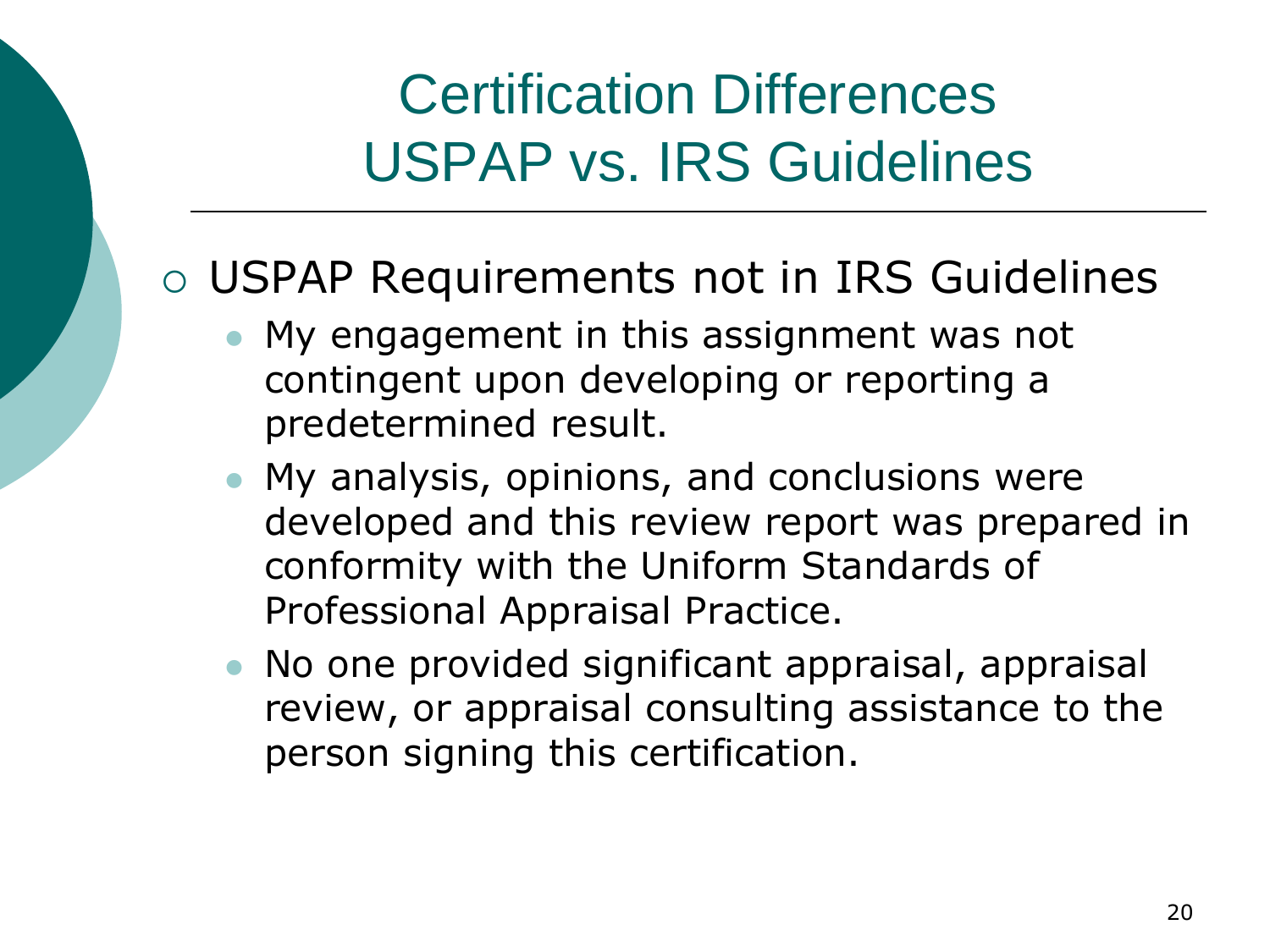Certification Differences USPAP vs. IRS Guidelines

#### IRS Guidelines not in USPAP Requirements

 My analysis, opinions, and conclusions were developed and this review report was prepared in conformity with the applicable Internal Revenue Service Valuation Guidelines.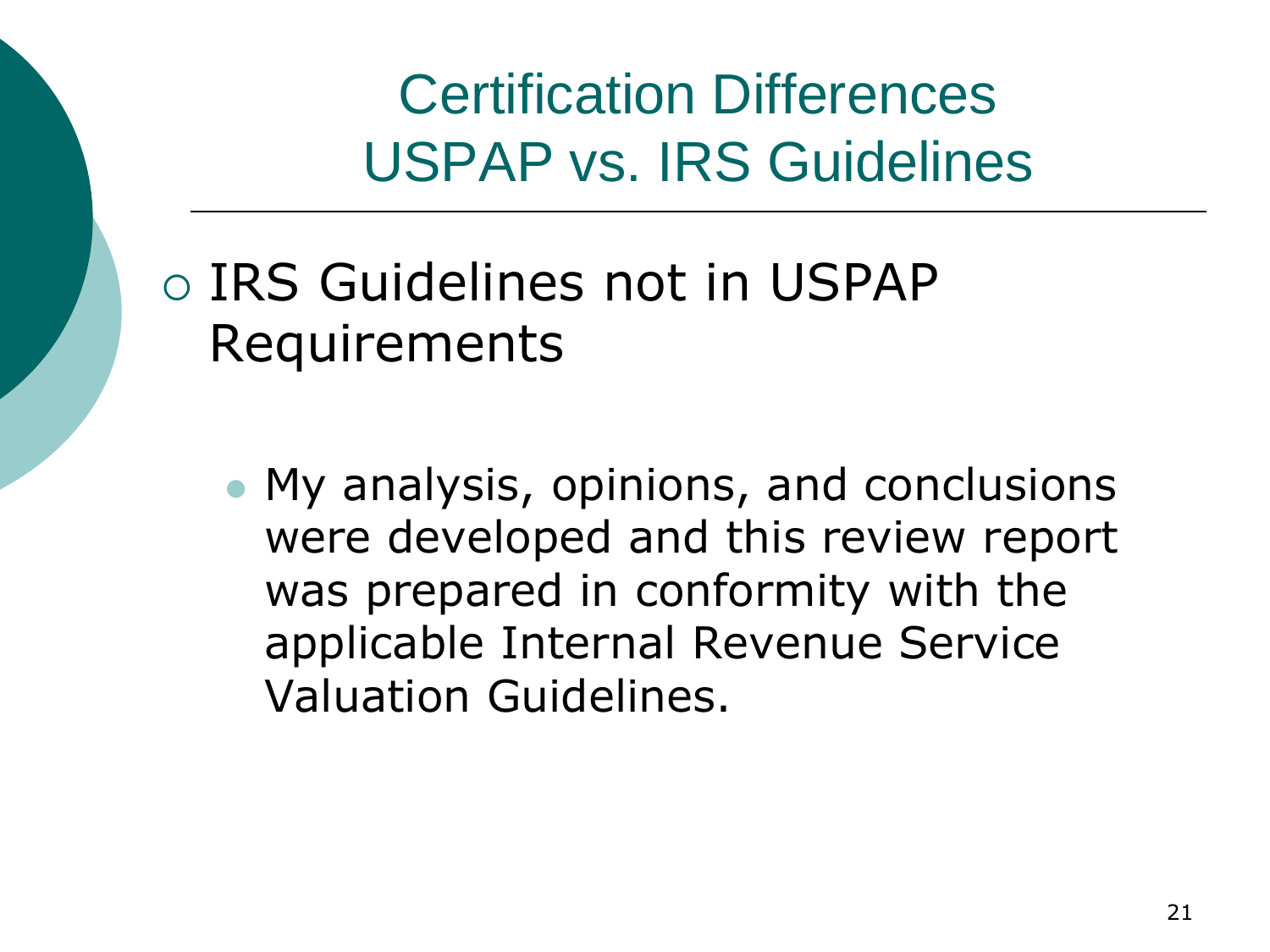| <b>Description</b>               | <b>USPAP</b> | IRS (4.48.6)  |
|----------------------------------|--------------|---------------|
| <b>Identify Client</b>           | $3-1a$       | Not req. (NR) |
| Identify users                   | $3-1a$       | <b>NR</b>     |
| Identify use                     | $3-1a$       | 2.6.2.1       |
| Identify purpose                 | $3-1a$       | 2.6.2.1       |
| Reviewer's - Opinion of<br>value | $3-1a$       | <b>NR</b>     |
| Identify subject                 | $3 - 1b(i)$  | 2.2.1.1       |
| Effective date of review         | $3-1b(ii)$   | 2.6.2.2       |
| Ownership rights                 | $3-1b(iii)$  | 2.6.2.2       |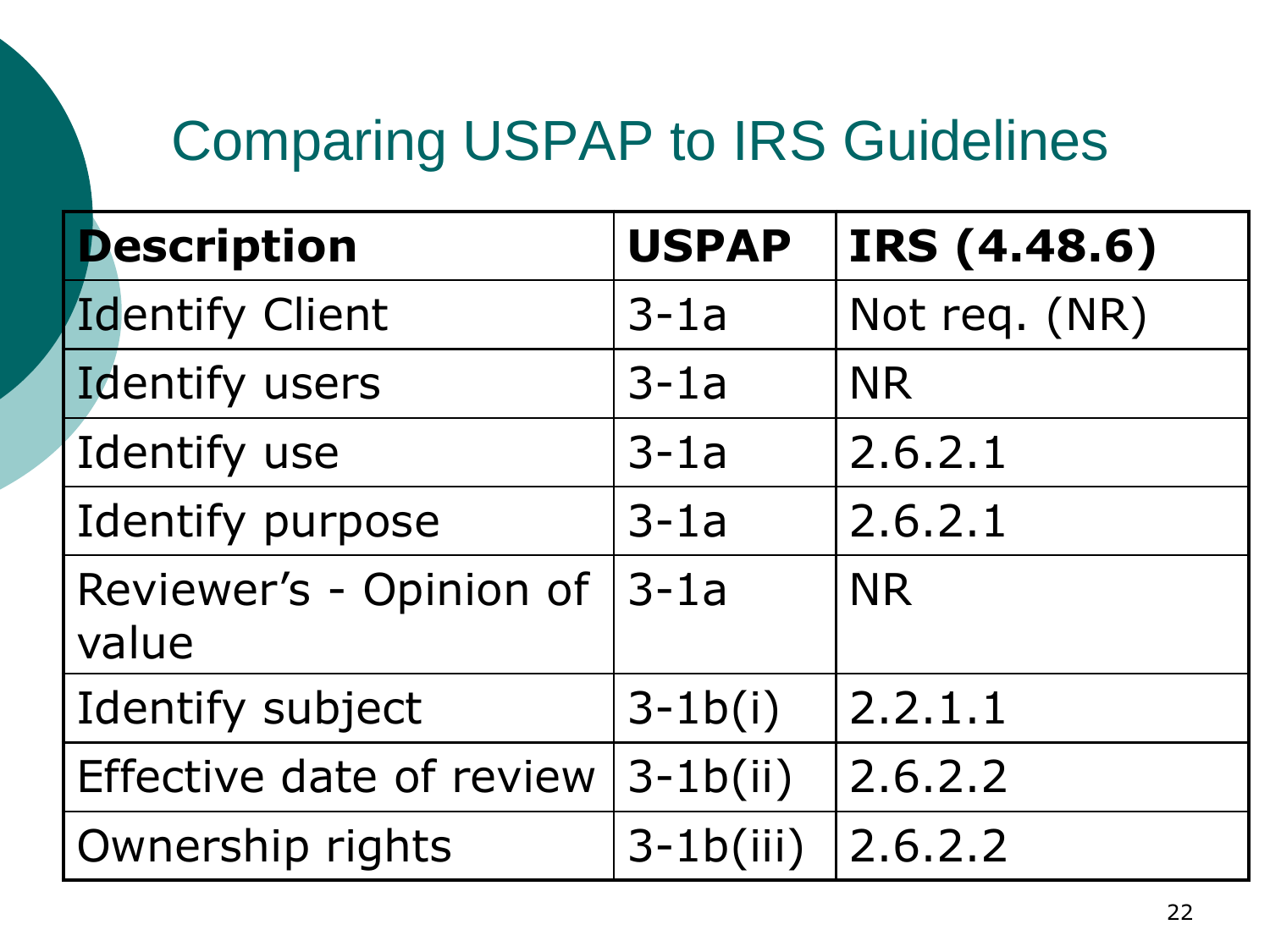| <b>Description</b>      | <b>USPAP</b> | IRS (4.48.6) |
|-------------------------|--------------|--------------|
| Work under review date  | $3-1b(iv)$   | 2.6.2.2      |
| Effective date of value | $3-1b(iv)$   | 2.6.2.2      |
| Identify appraiser      | $3-1b(v)$    | <b>NR</b>    |
| Scope of Work           | $3-1c$       | 2.6.2.3      |
| Opinion on work         | $3-1d$       | 2.6.2.4      |
| Adequacy of data        | $3-1e$       | 2.6.2.5      |
| Methodology             | $3-1f$       | 2.6.2.6      |
| Reasonable conclusions  | $3-1q$       | 2.6.2.7      |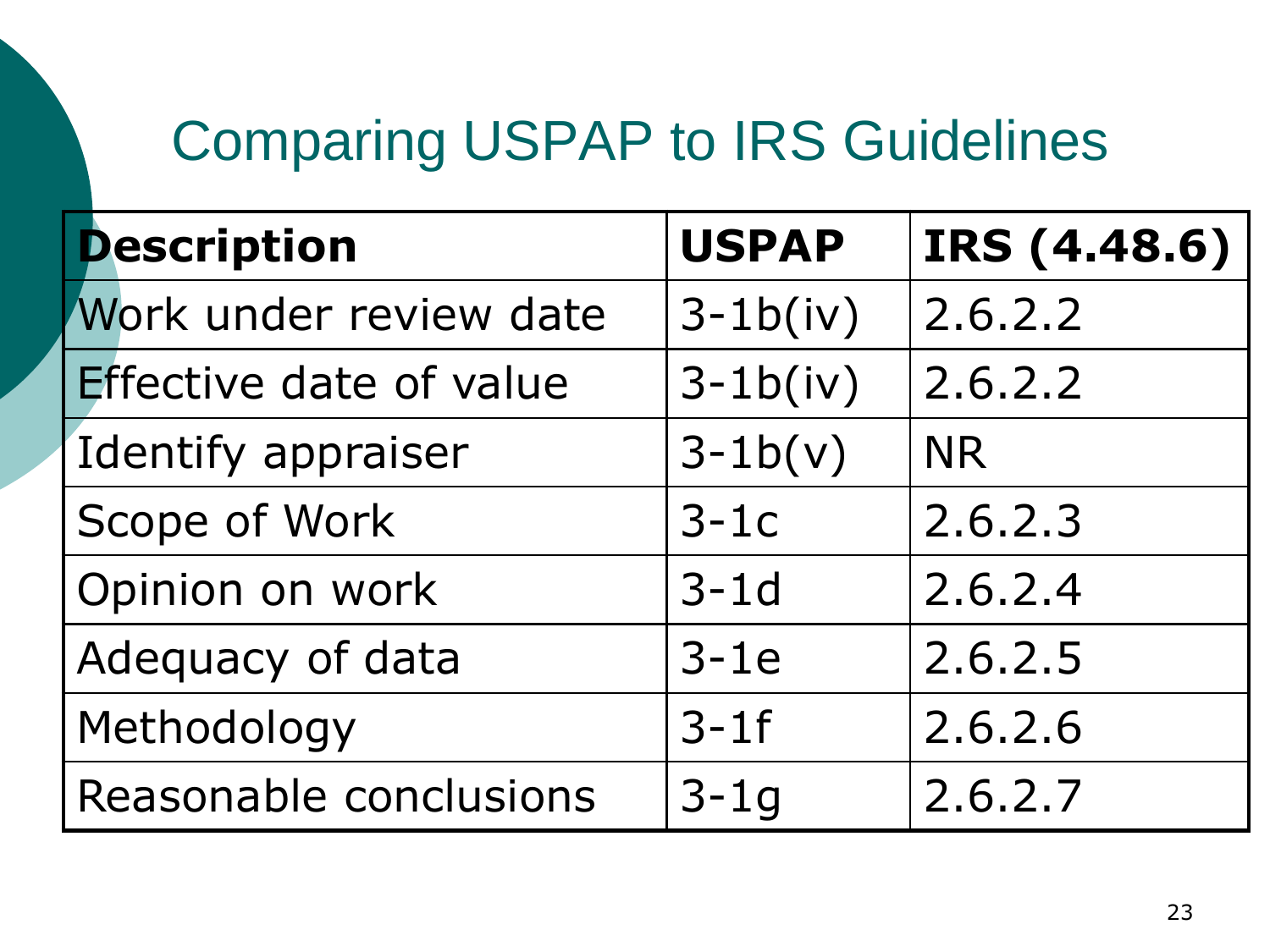**Description USPAP IRS (4.48.6)**

Standard rule 3-2 is the reporting standard for USPAP standard 3-1. Additional information requirements are included below

| Include all known<br>pertinent information   | $3-2e$ | 2.3.1 |
|----------------------------------------------|--------|-------|
| Signed Certification in<br>accordance w/ 3-3 | $3-2f$ | 4.3.1 |
|                                              |        |       |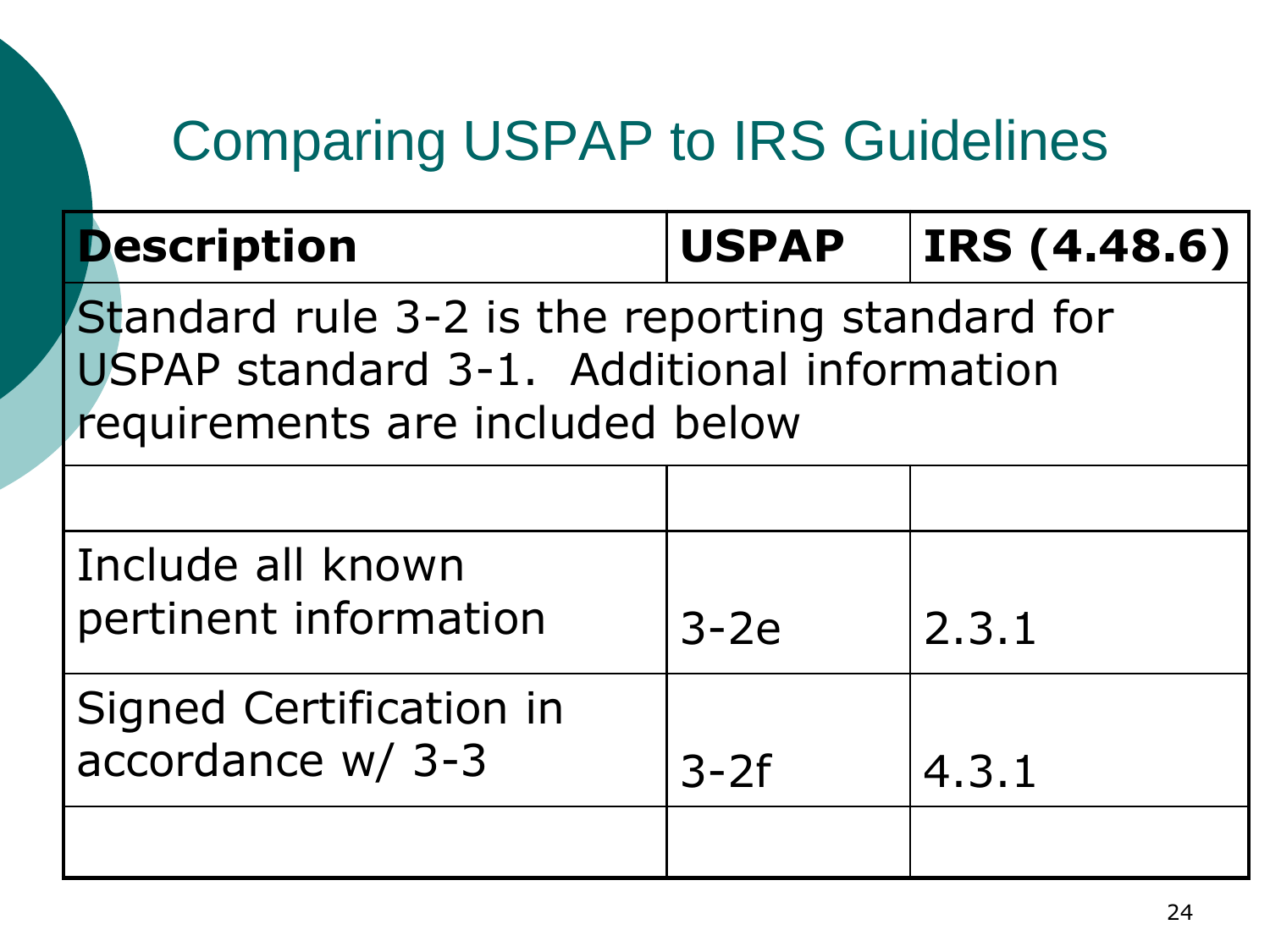- $\circ$  If one includes an opinion of value as part of the review, then Standards 1 & 2 are invoked.
- Applies only to new information w/ use of EA.
- $\circ$  1 is developing and 2 is reporting. Following table combines 1 & 2 and compares to IRS Guidelines.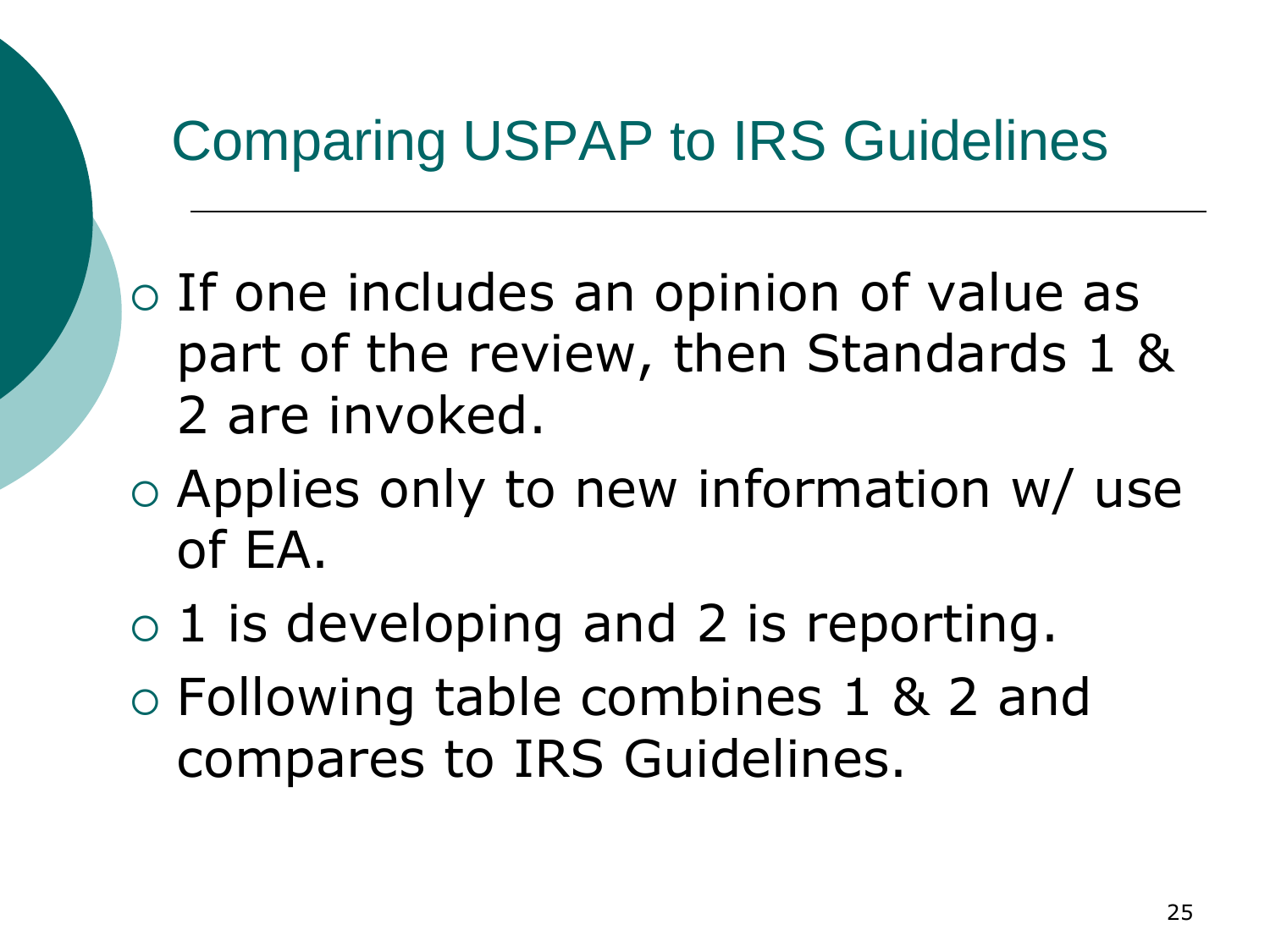| <b>Description</b>         | <b>USPAP</b>              | <b>IRS</b> |
|----------------------------|---------------------------|------------|
| Correct methods &          | $1 - 1(a)$                | 2.4.3      |
| <b>Techniques</b>          |                           | 2.4.3.4    |
| Omission/commission errors | $1 - 1(b)$                | Inferred   |
| Negligent                  | $1 - 1(c)$                | Inferred   |
| Not misleading             | $2 - 1$                   | <b>NR</b>  |
| <b>Identify client</b>     | $1 - 2 & 2 - 2$           | <b>NR</b>  |
| Intended use               | $1 - 2 & 2 - 2$           | 2.2.1.5    |
| <b>Value definition</b>    | $1 - 2 & 2 - 2 & 2.2.1.7$ |            |
| <b>Effective date</b>      | $1 - 2 & 2 - 2 & 2.2.1.3$ |            |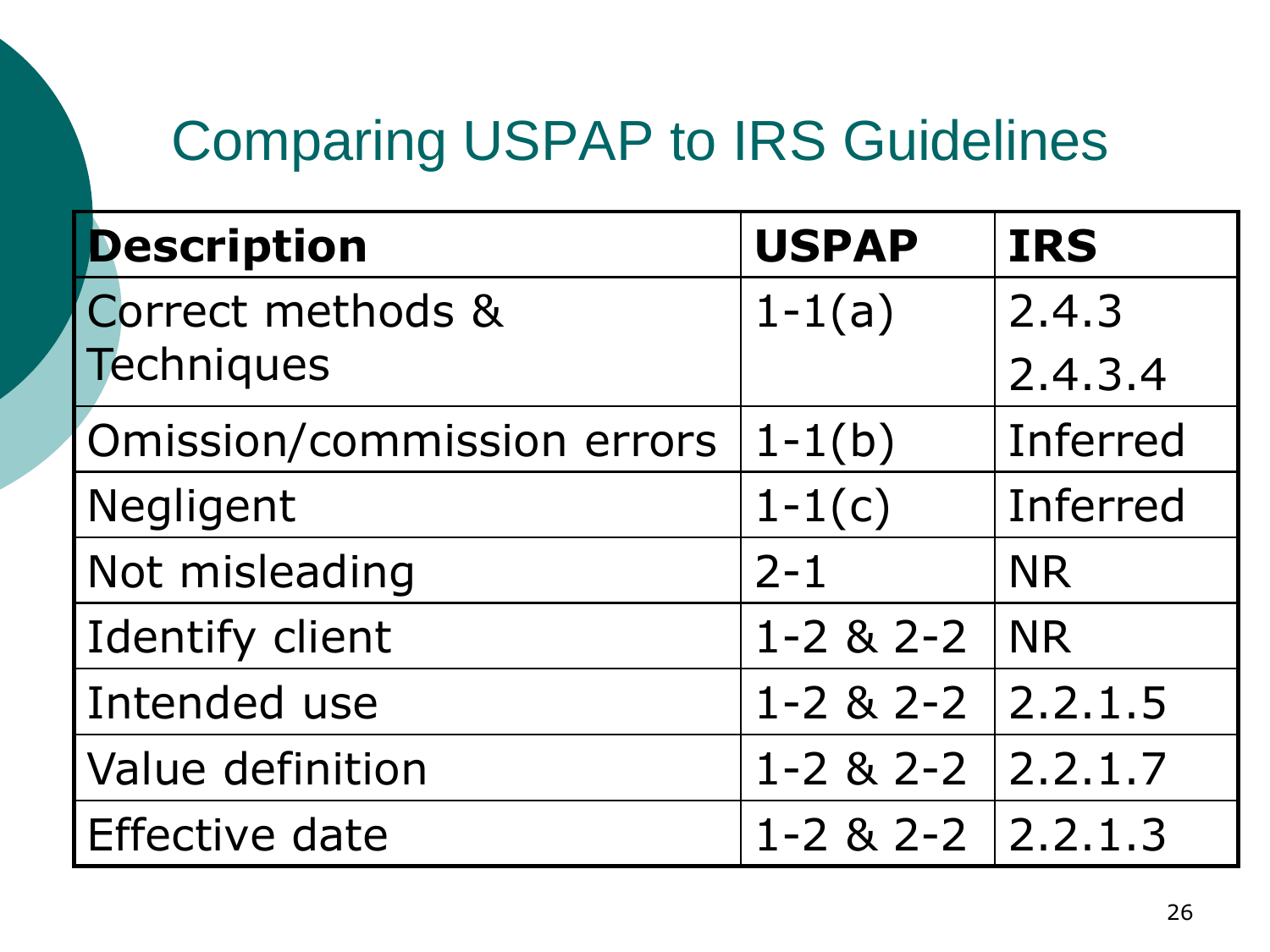| <b>Description</b>                                        | <b>USPAP</b>    | <b>IRS</b> |
|-----------------------------------------------------------|-----------------|------------|
| <b>Property interest</b>                                  | $1 - 2 & 2 - 2$ | 2.2.1.2    |
| Property characteristics                                  | $1 - 2 & 2 - 2$ | 2.3.1.1    |
| Land use regulations                                      | $1 - 3$         | 2.3.1.1.7  |
| Highest & Best Use                                        | $1 - 3$         | 2.4.2      |
| Supply & demand/trends                                    | $1 - 3$         | 2.3.1.11   |
| Analyze options, listings &                               |                 |            |
| current sales                                             | $1 - 5(a)$      | 2.3.1.10   |
| Analyze all subject sales<br>within 3 yrs (5 yrs for IRS) | $1 - 5$ (b)     | 2.3.1.4    |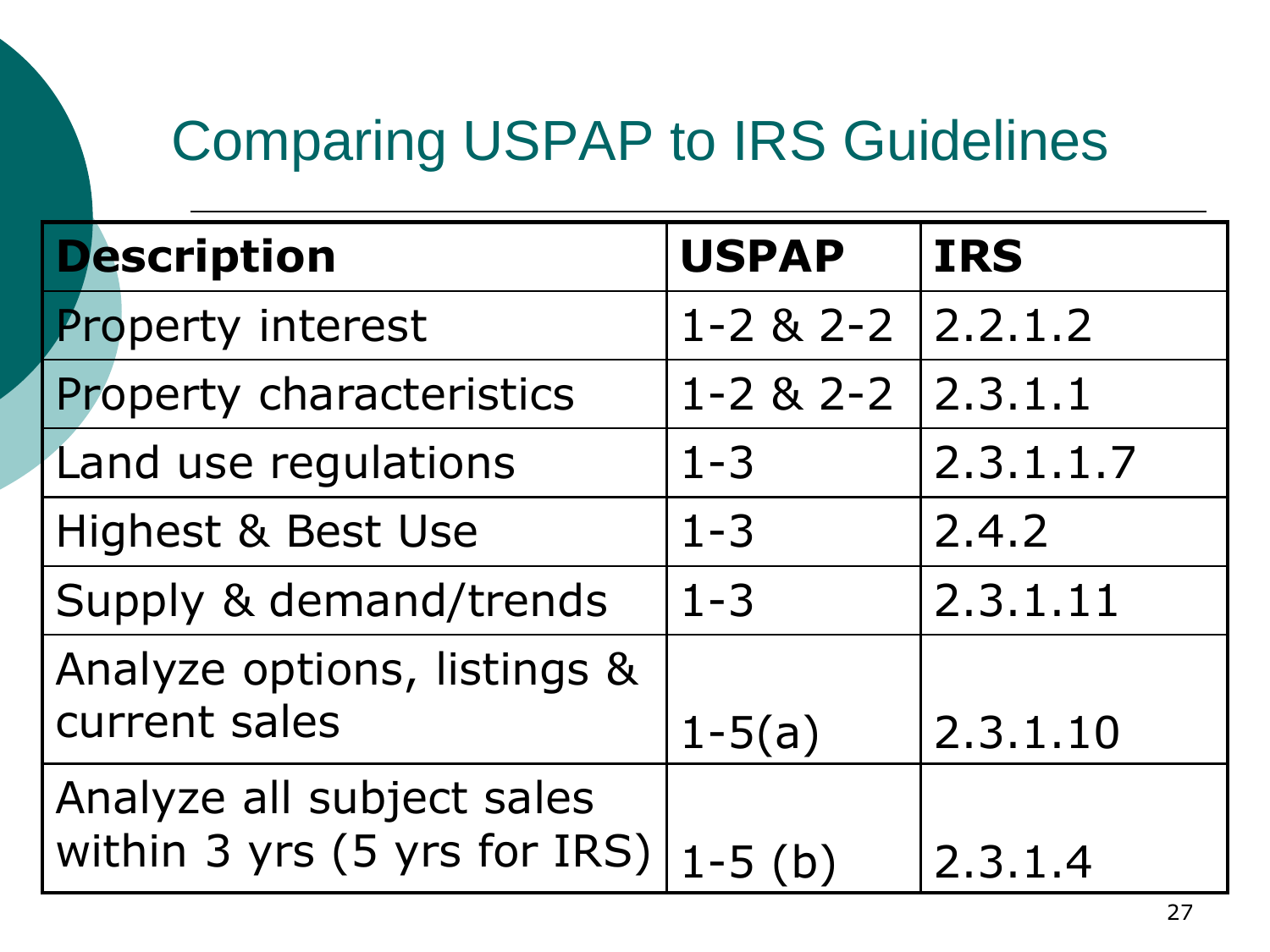| <b>Description</b>                                                     | <b>USPAP</b> | <b>IRS</b> |
|------------------------------------------------------------------------|--------------|------------|
| Reconcile quality and<br>quantity of data & analyze<br>approaches used | $1 - 6$      | 2.4.3.4    |
| Reconcile applicability and<br>relevance of the<br>approaches          | $1 - 6$      | 2.4.3.4    |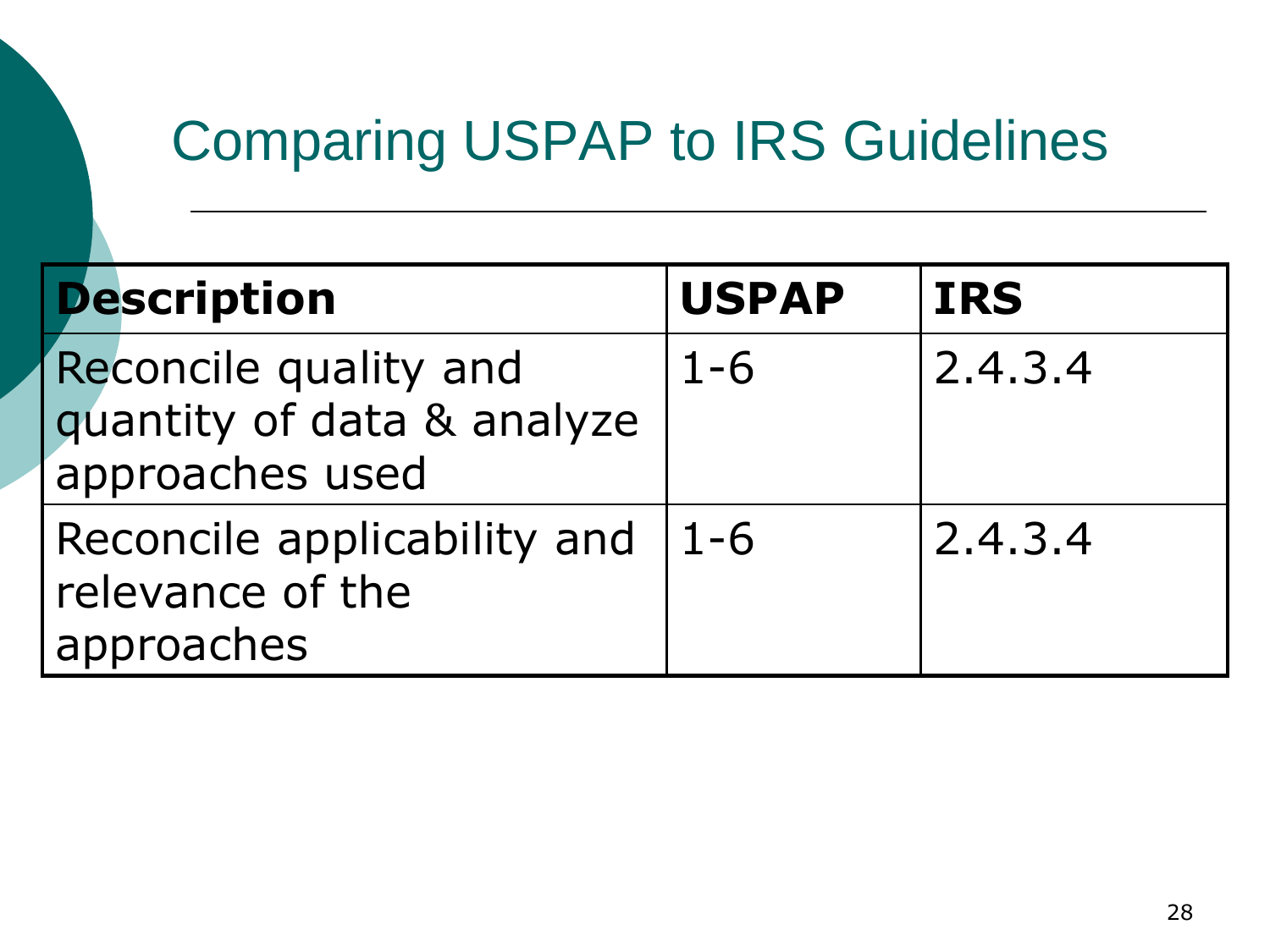### Part V

#### $\circ$  AO – 20

#### o Standard 3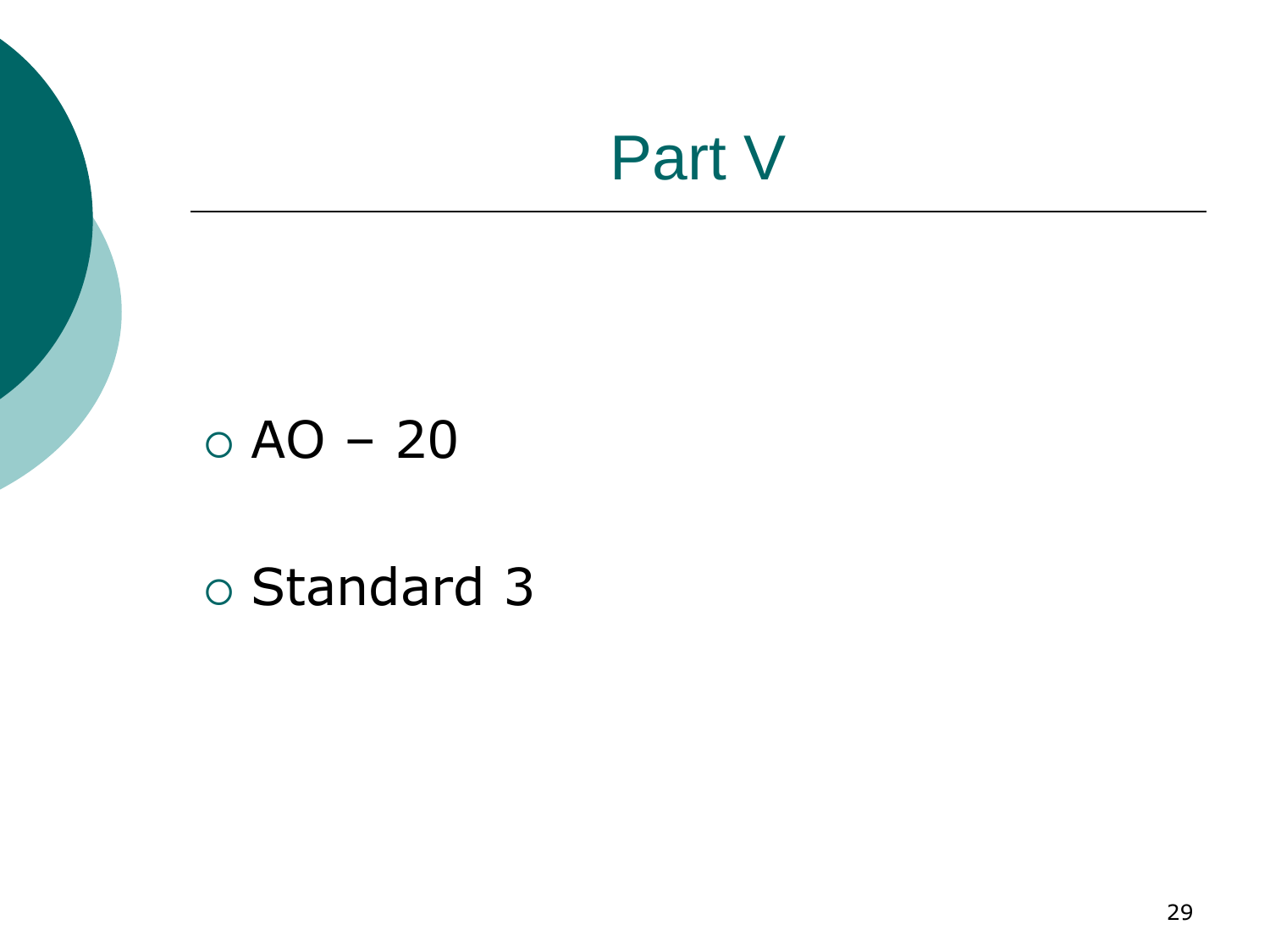- Extraordinary Assumption (EA) in Reviews.
- o Defined by USPAP as:
	- o An assumption, directly related to a specific assignment, which if found to be false, could alter the appraiser's opinions or conclusions (USPAP 2008-2009).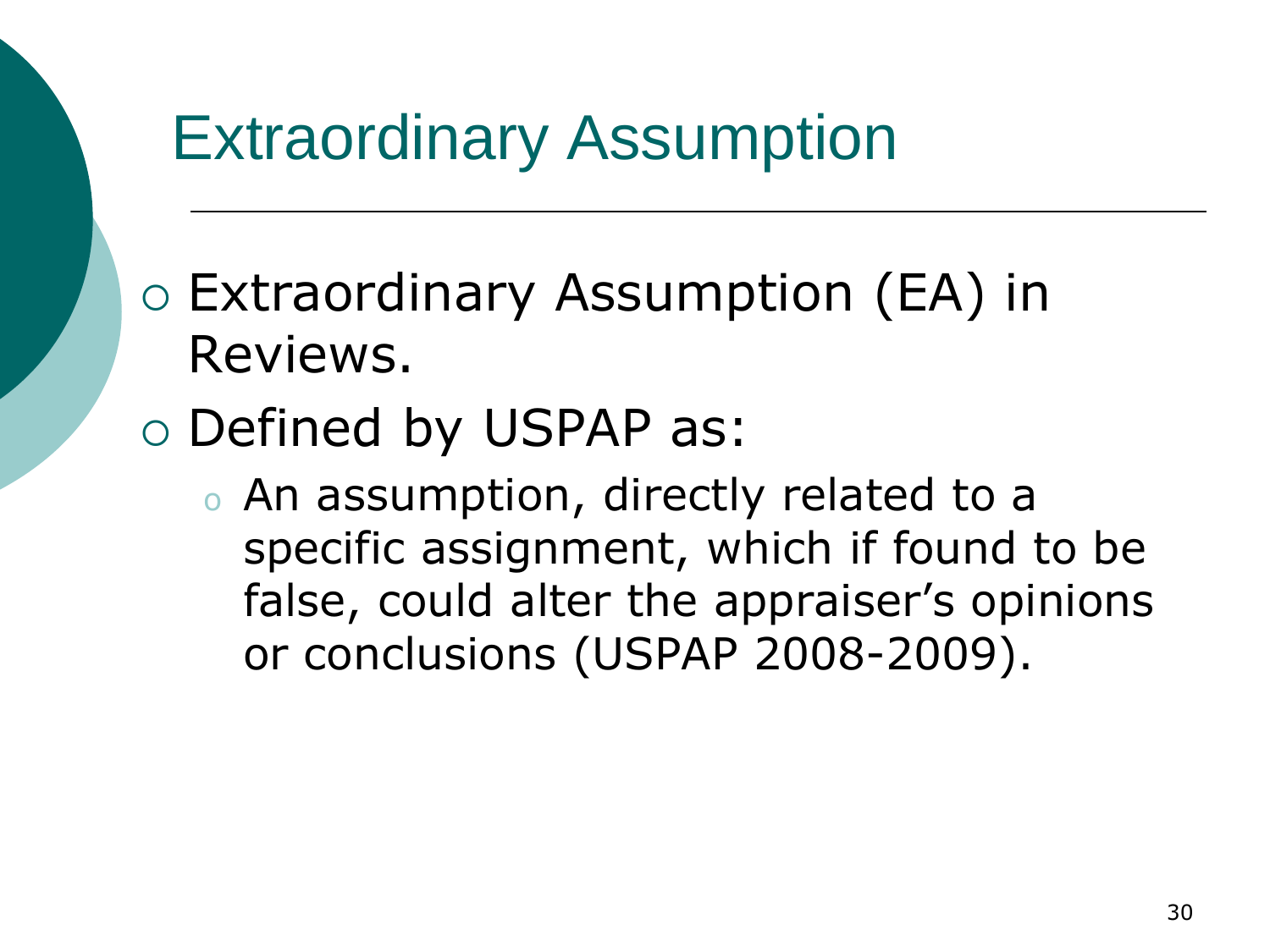#### <sup>o</sup> Comment by USPAP:

o EA presume as fact otherwise uncertain information about physical, legal, or economic characteristics of the subject property; or about conditions external to the property, such as market conditions or trends; or about the integrity of data used in an analysis (USPAP 2008-2009).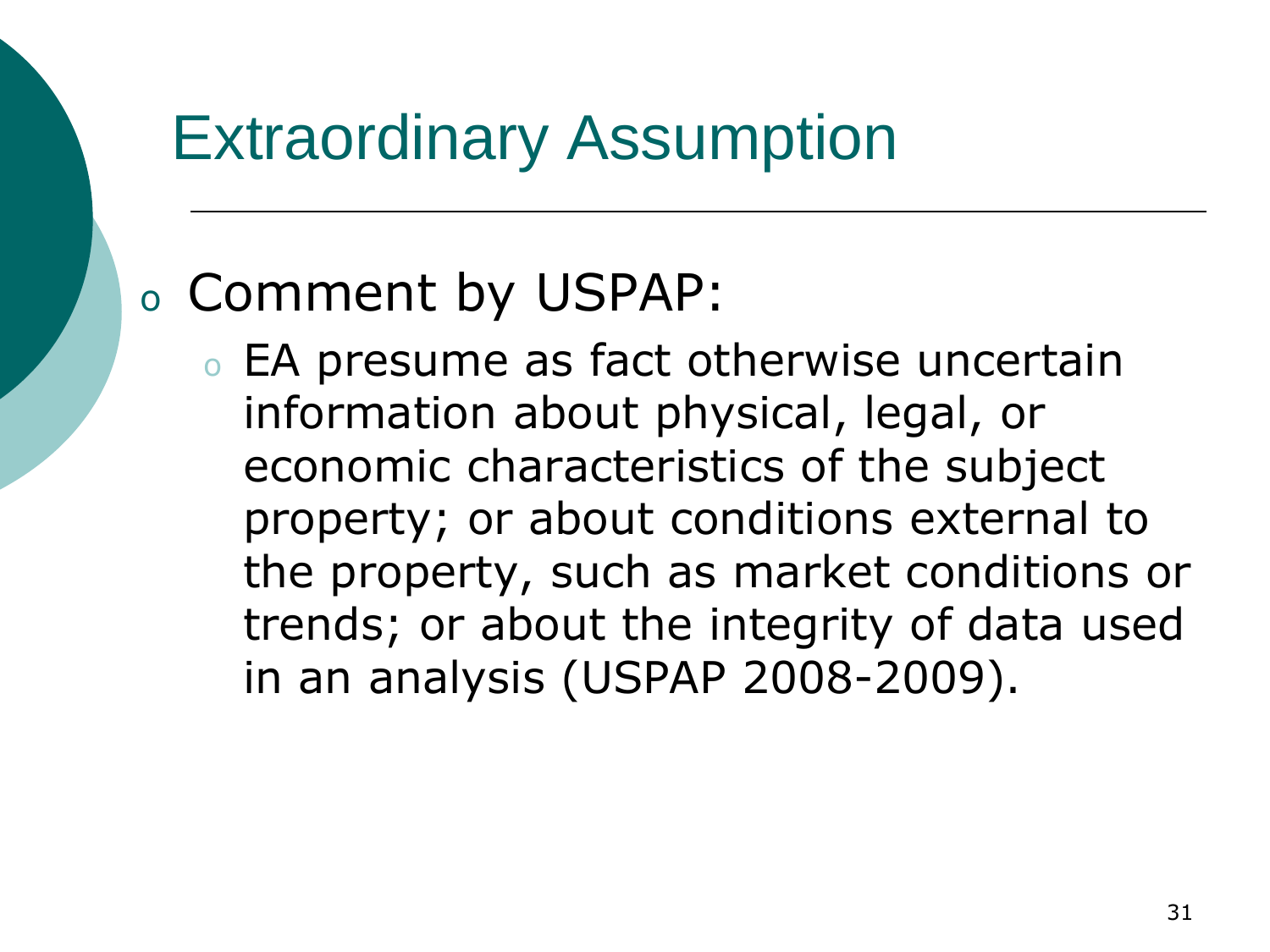EA's in Reviews.

 $\circ$  Standard rule 3-1(c) states:

- o Determine the scope of work necessary to produce credible assignment results in accordance with the Scope of Work Rule (USPAP 2008-2009).
- <sup>o</sup> Comment section:
	- o In making the scope of work decision, the reviewer must identify any extraordinary assumptions necessary in the assignment.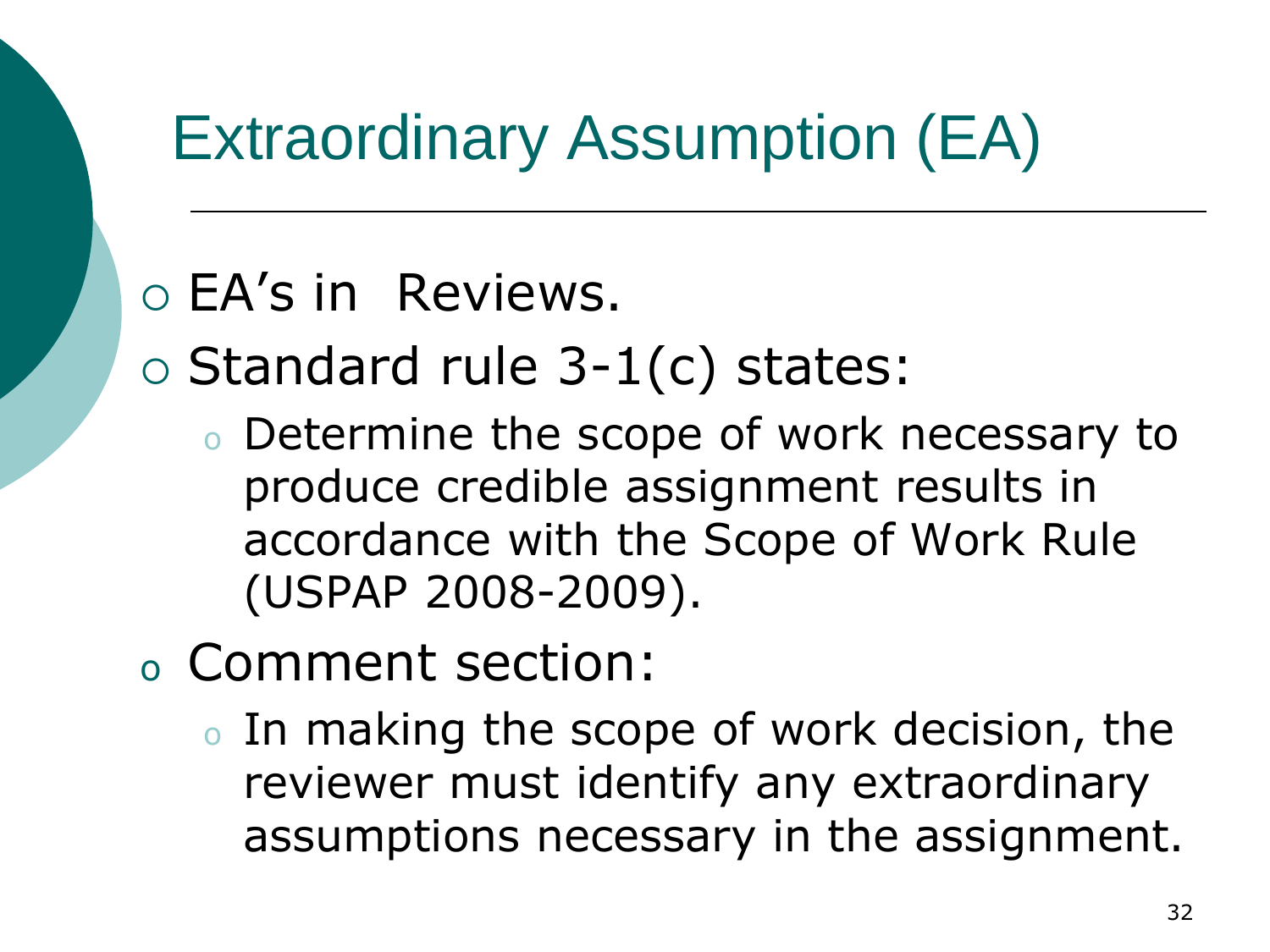#### Comment by USPAP:

- An EA may be used in an appraisal review assignment only if:
- o It is required to properly develop credible opinions and conclusions;
- o The reviewer has a reasonable basis for the EA;
- o Use of the EA results in a credible analysis; and
- o The reviewer complies with the disclosure requirements set forth in USPAP rule 3-2(d) for EA.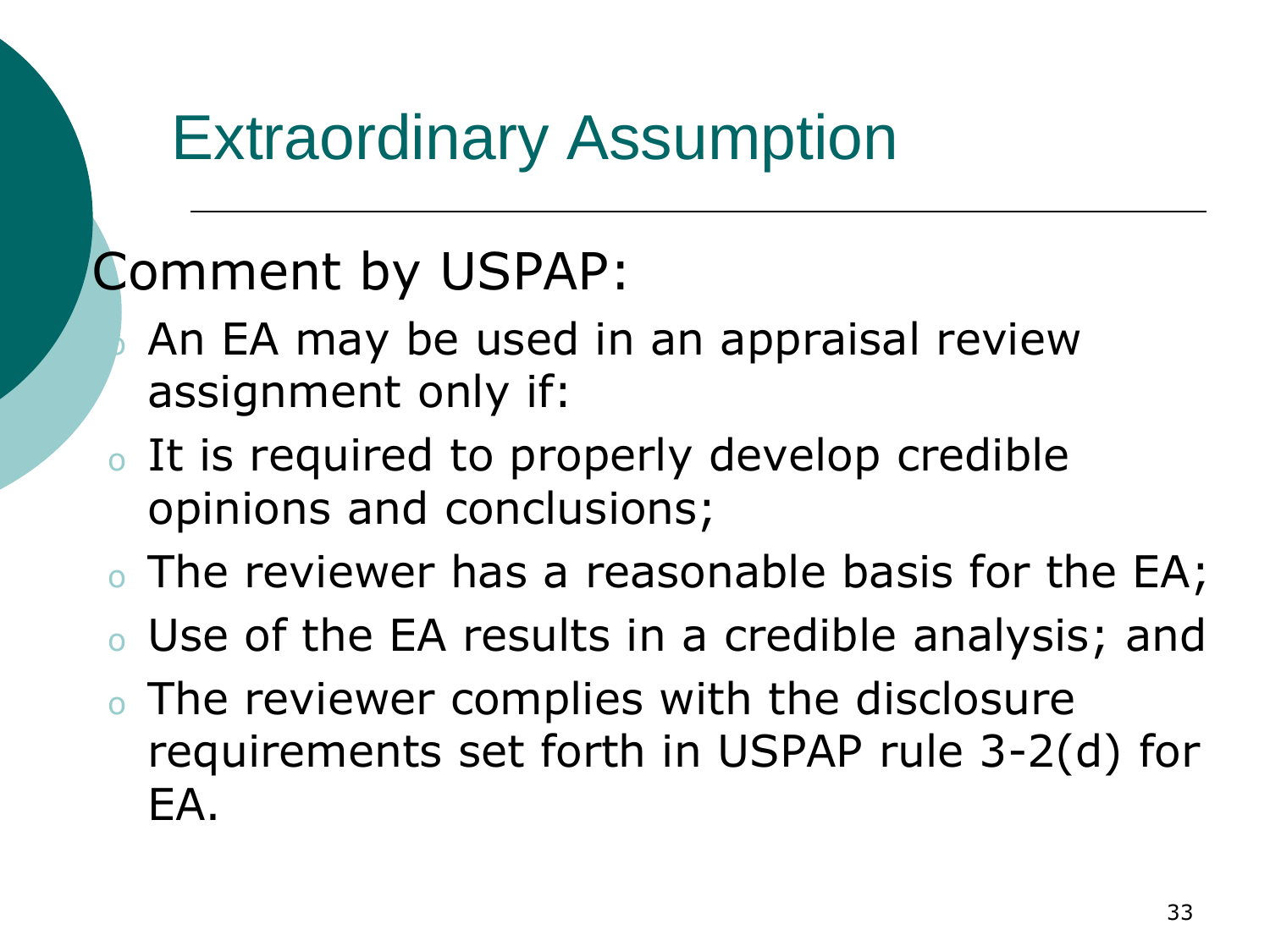#### <sup>o</sup> USPAP Rule 3-2(d):

o State the opinions, reasons, and conclusions required in standards rule 3- 1(d-g), given the reviewer's scope of work: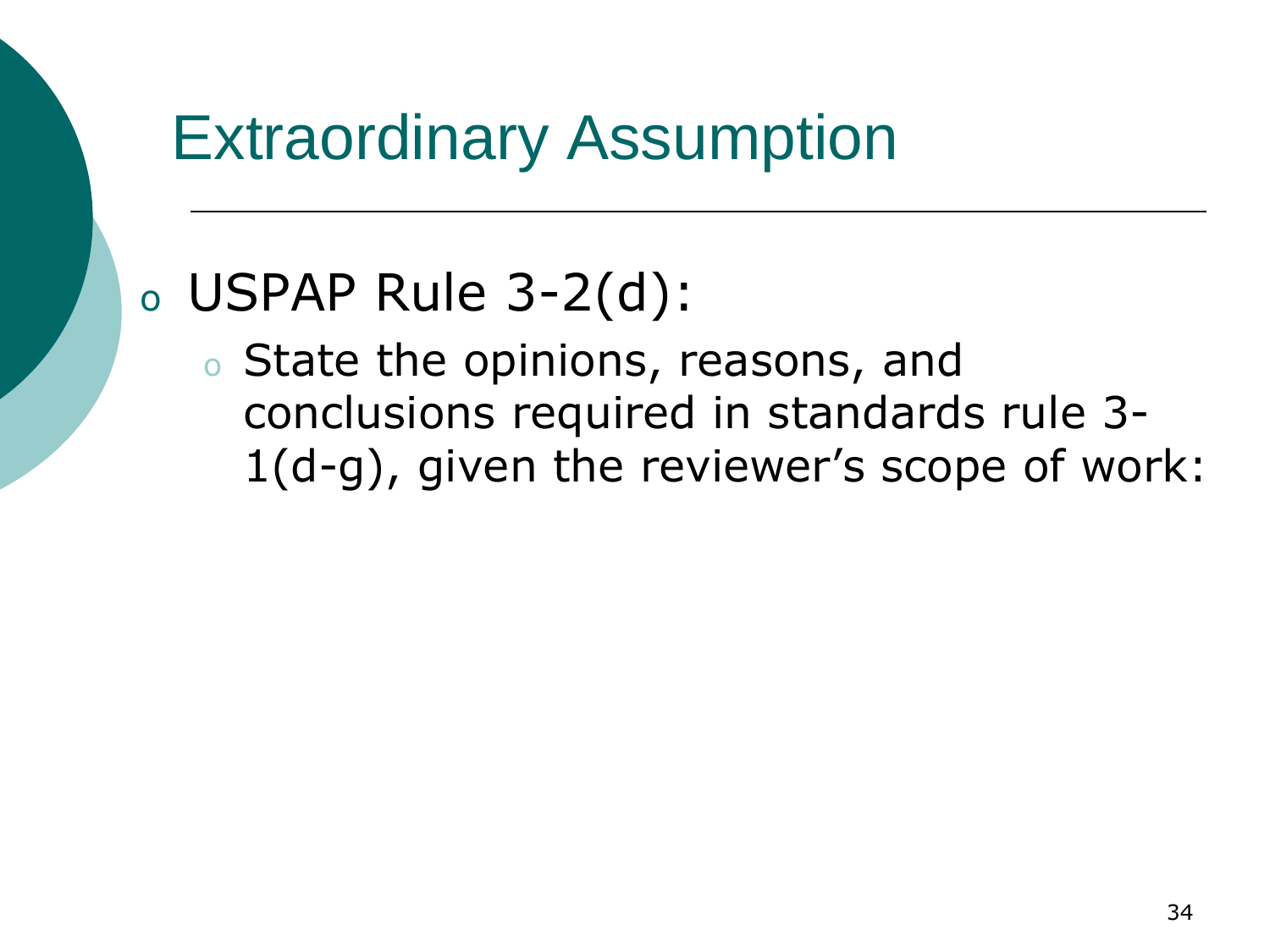- <sup>o</sup> Comment for 3-2(d): When the reviewer's scope of work includes expressing his or her own opinion of value the reviewer must:
	- 1. State which information, analyses, opinions, and conclusions in the material under review that the reviewer accepted as credible and used in developing the reviewer's opinion of value;
	- 2. Summarize any additional information relied on and the reasoning and basis for the reviewer's opinion of value;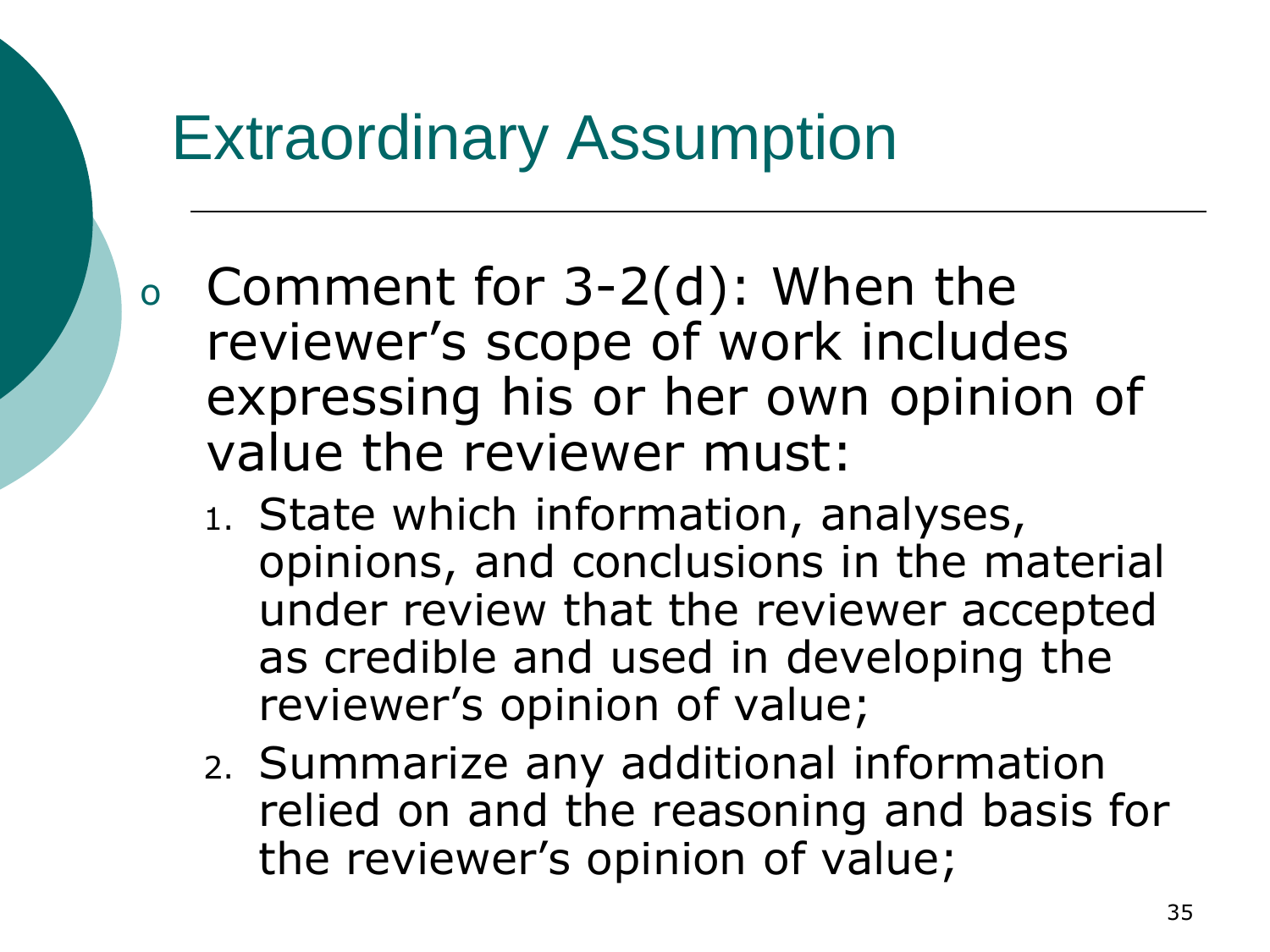#### <sup>o</sup> Comment (continued):

- 3. State all assumptions and limiting conditions; and
- 4. Clearly and conspicuously:
	- <sup>o</sup> State all extraordinary assumptions and hypothetical conditions connected with the reviewer's opinion of value; and
	- <sup>o</sup> State that their use might have affected the assignment results.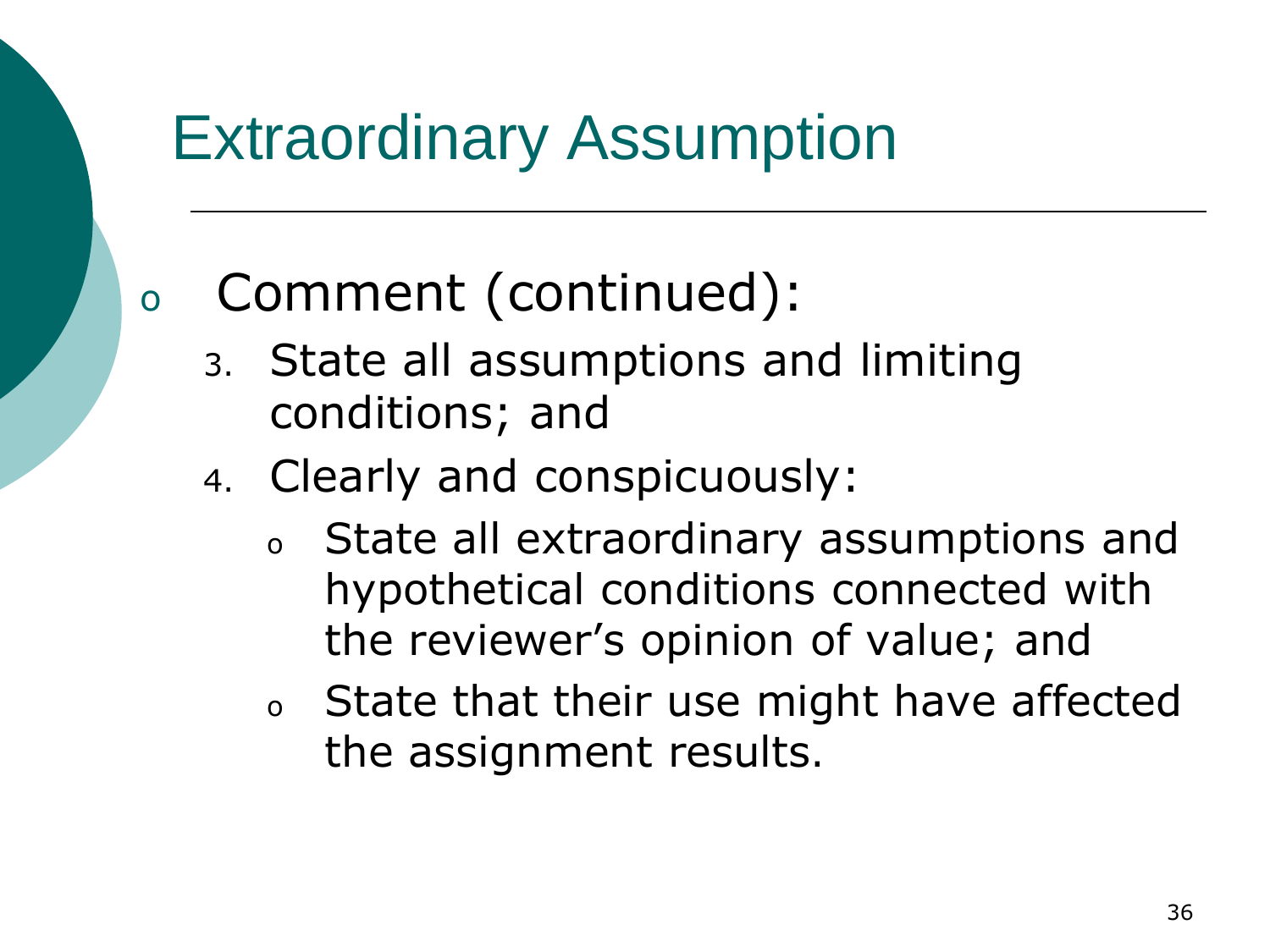## Language indicating reviewer has **"estimated"** a value conclusion:

- I concur or do not concur with the value.
- I agree (disagree) with the value.
- In my opinion, the value is the same.
- In my opinion, the value is incorrect and should be \$XXXX.
- In my opinion, the value is too high (or too low).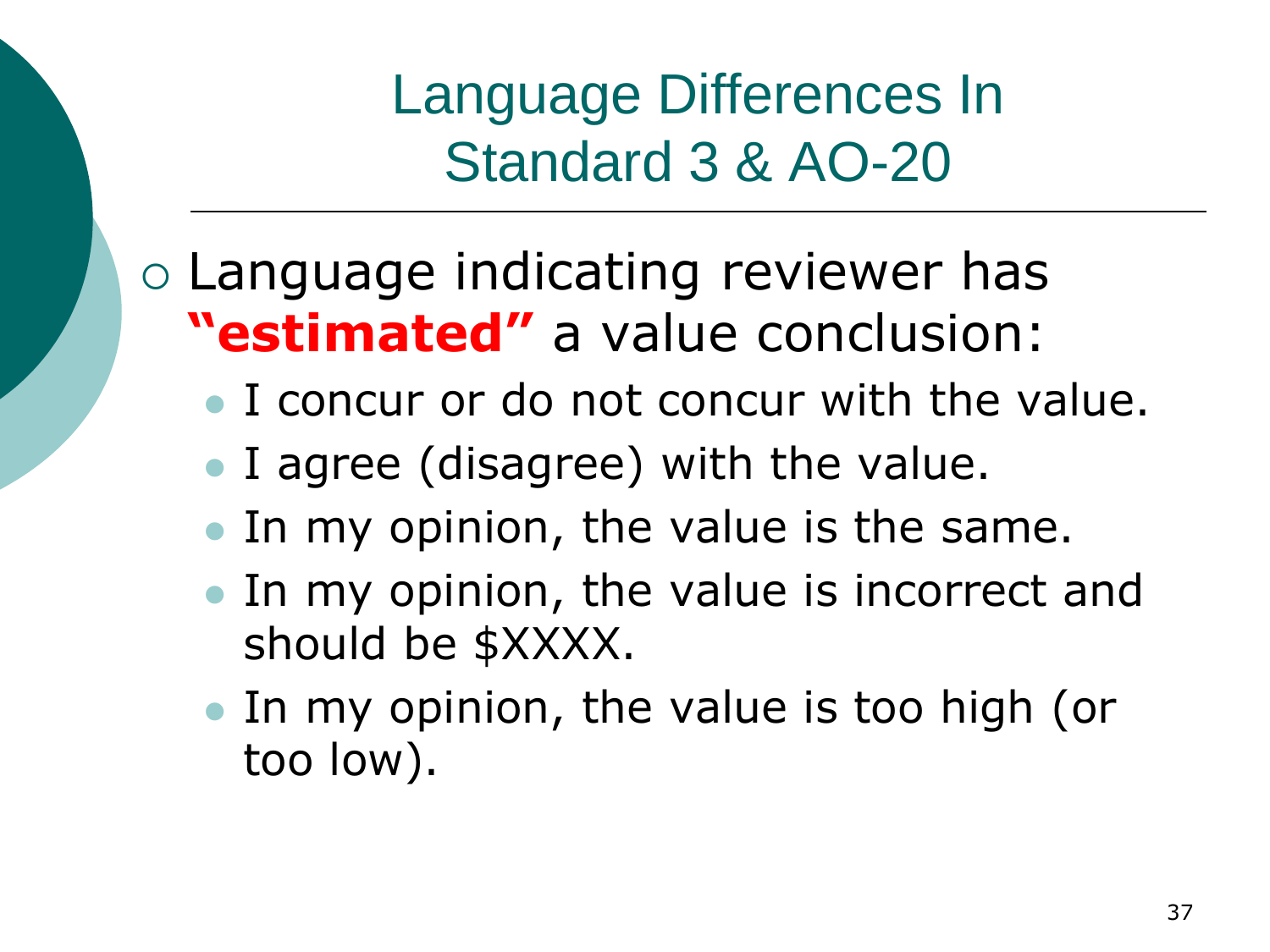## Language indicating reviewer has **"not estimated"** a value conclusion:

- The value opinion stated in the appraisal report is (or is not) adequately supported.
- The value conclusion is (or is not) appropriate and reasonable given the data and analyses presented.
- The value opinion stated in the report under review was (or was not) developed in compliance with applicable standards and requirements.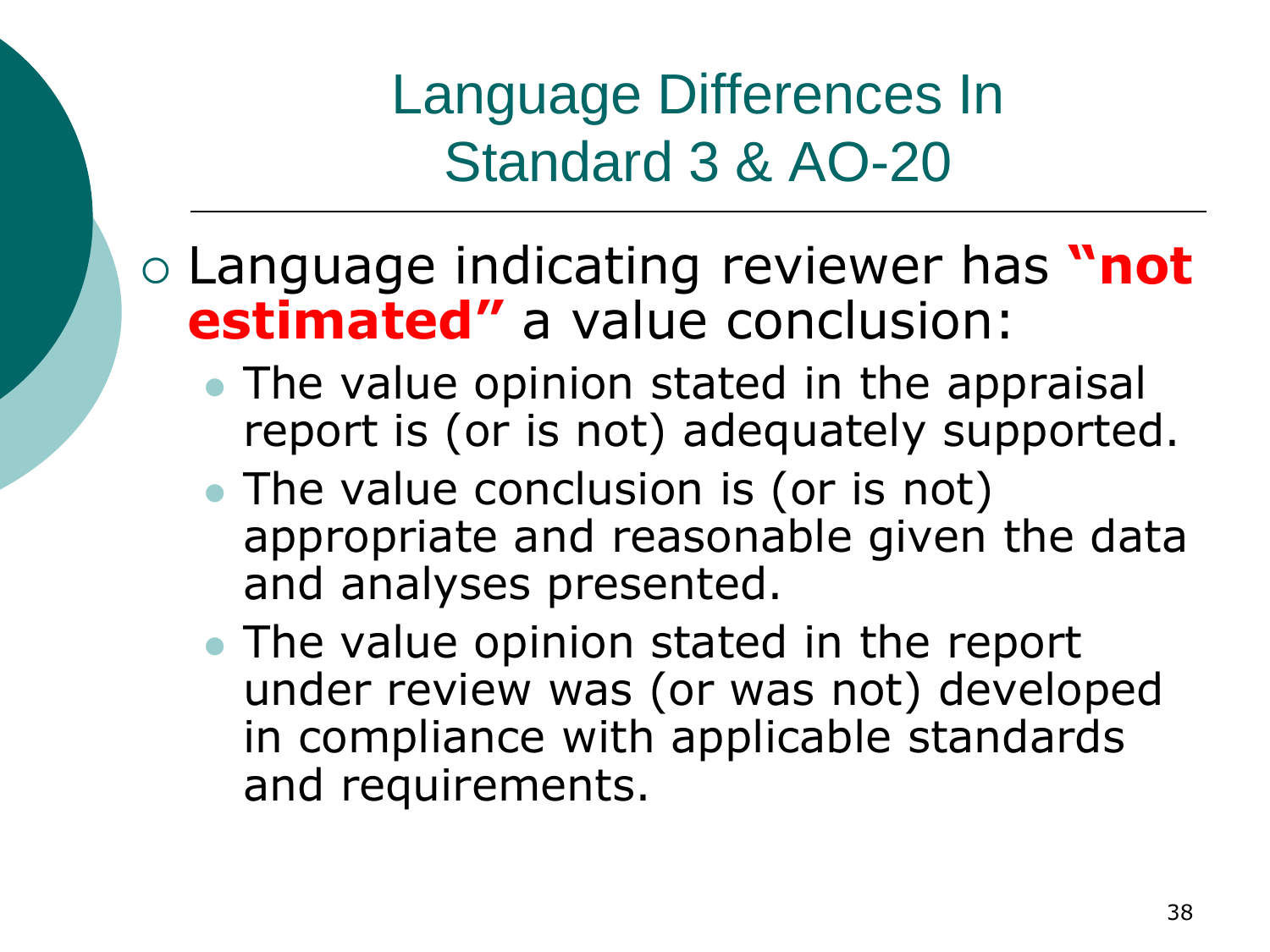## Language indicating reviewer has **"not estimated"** a value conclusion:

- The content, analyses, and conclusions stated in the report under review are (or are not) in compliance with applicable standards and requirements
- I reject the value conclusion as lacking credibility due to the errors and/or inconsistencies found.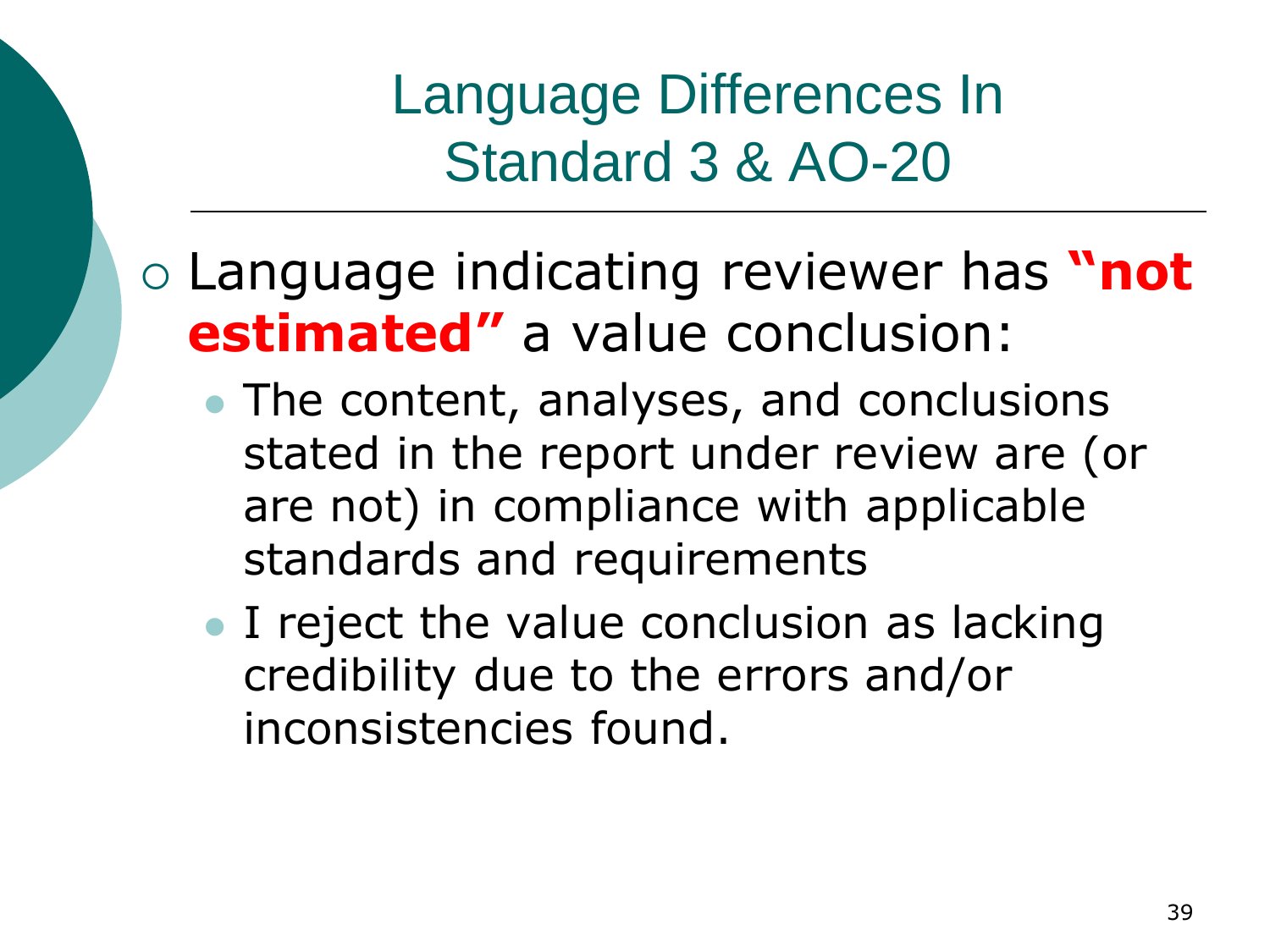## Language indicating reviewer has **"not estimated"** a value conclusion:

• The value conclusion is not appropriate due to a significant math error and if calculated properly, the value conclusion would change to \$XXX. However, the reader is cautioned that this solely represents a recalculation and not a different opinion of value by the reviewer.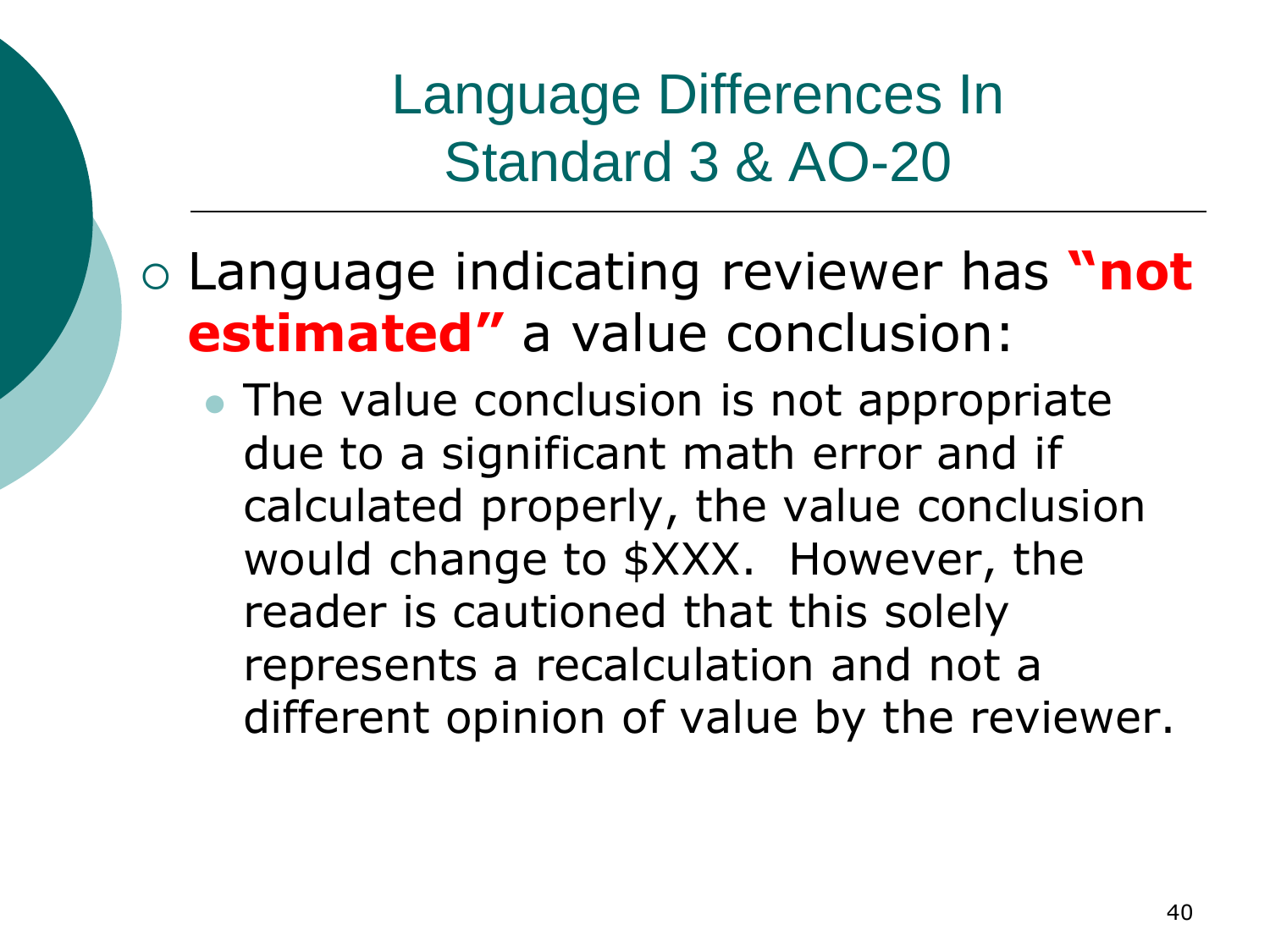## Language indicating reviewer has **"not estimated"** a value conclusion:

- I accept (or approve) the appraisal report for use by the Internal Revenue Service.
- It is my opinion that the value conclusion is (or is not) reasonable and acceptable.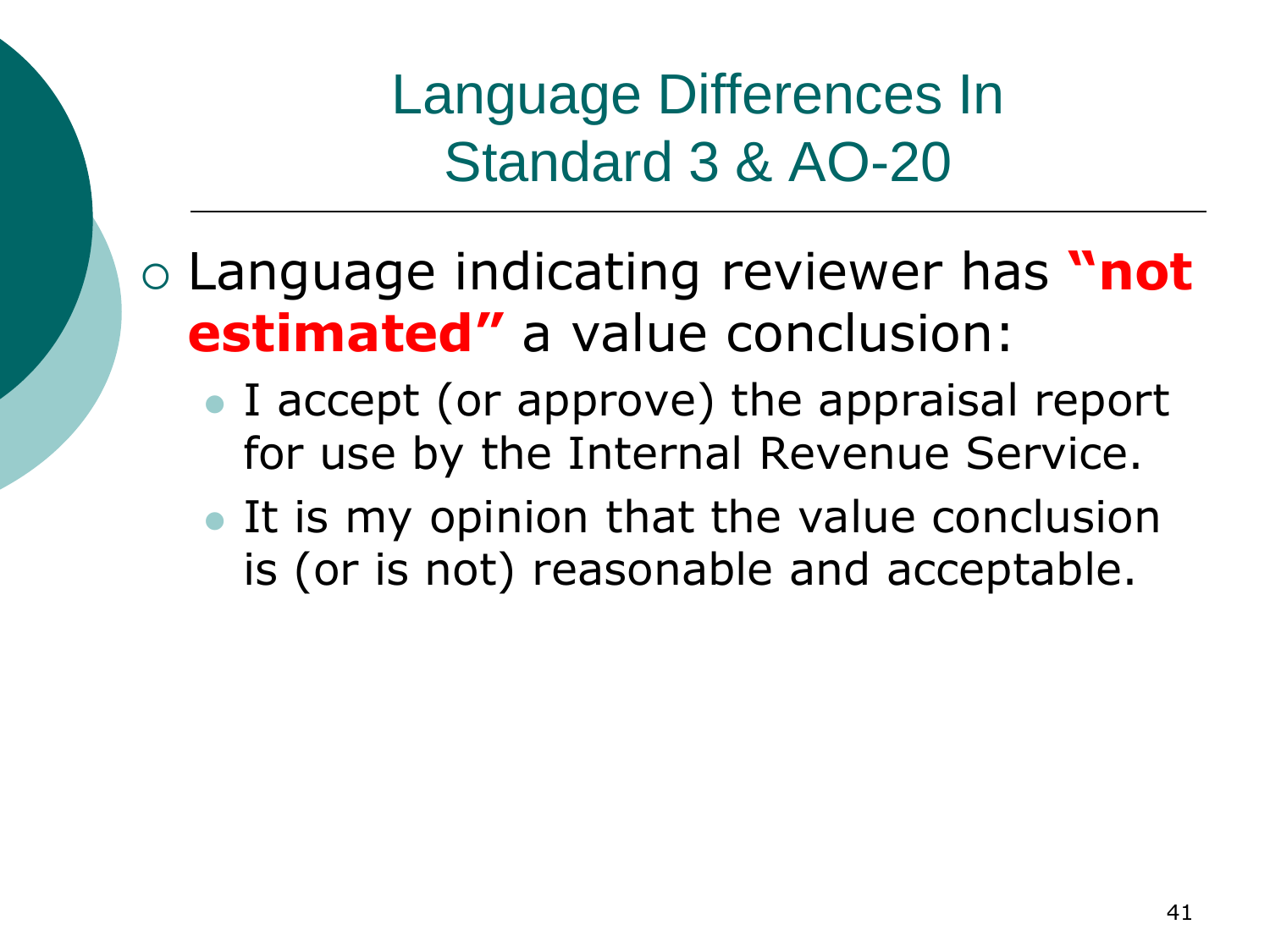## Part VI

## ROV Advantages

## ROV Disadvantages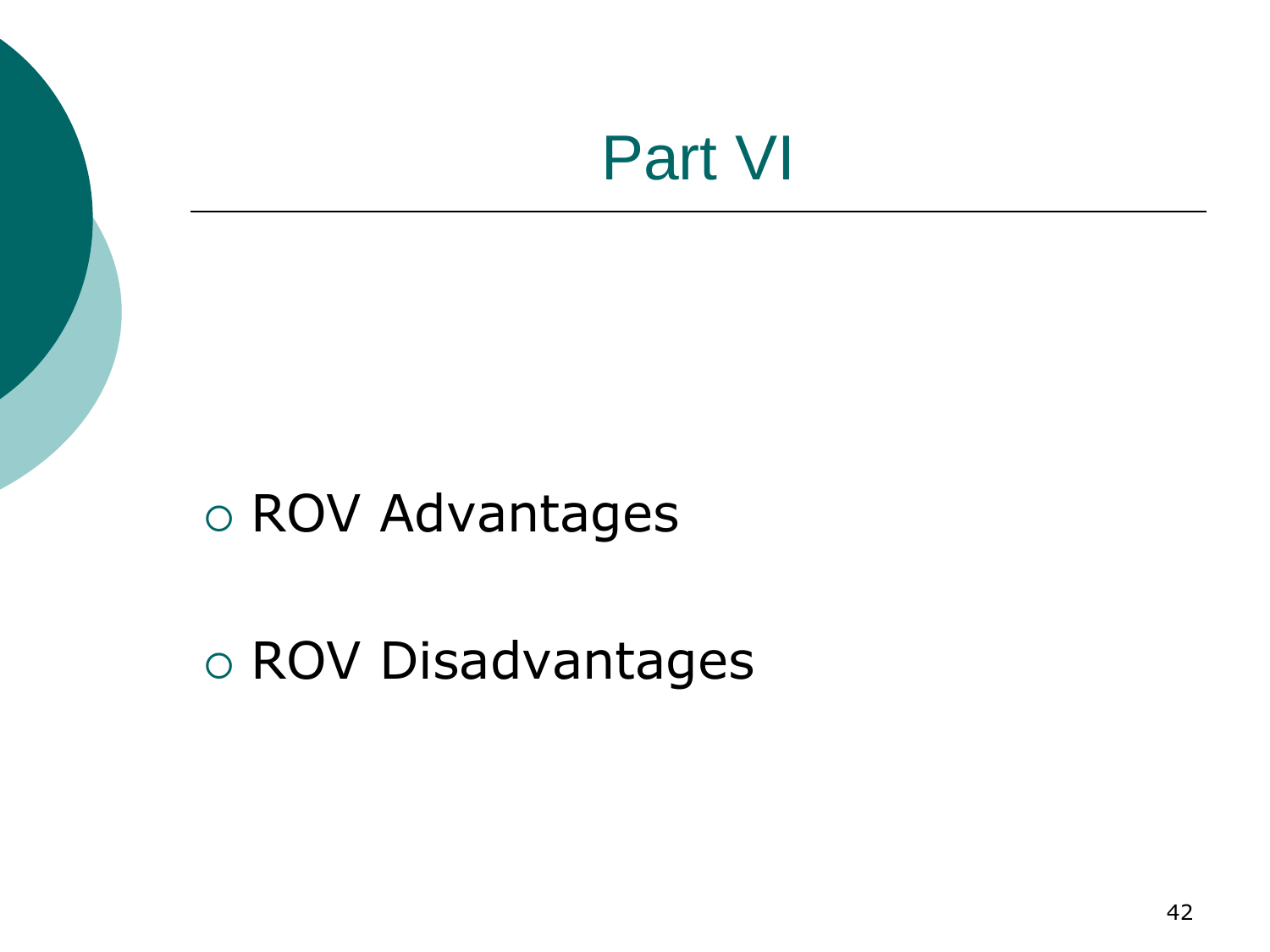$\circ$  Review an appraisal and the value is not reasonable.

Option 1:

- Prepare a critique/review of the appraisal.
- Write a separate appraisal report to substantiate your conclusion of value.

Option 2:

**• Prepare a ROV using an EA. You can** critique/review the appraisal and include a valuation section.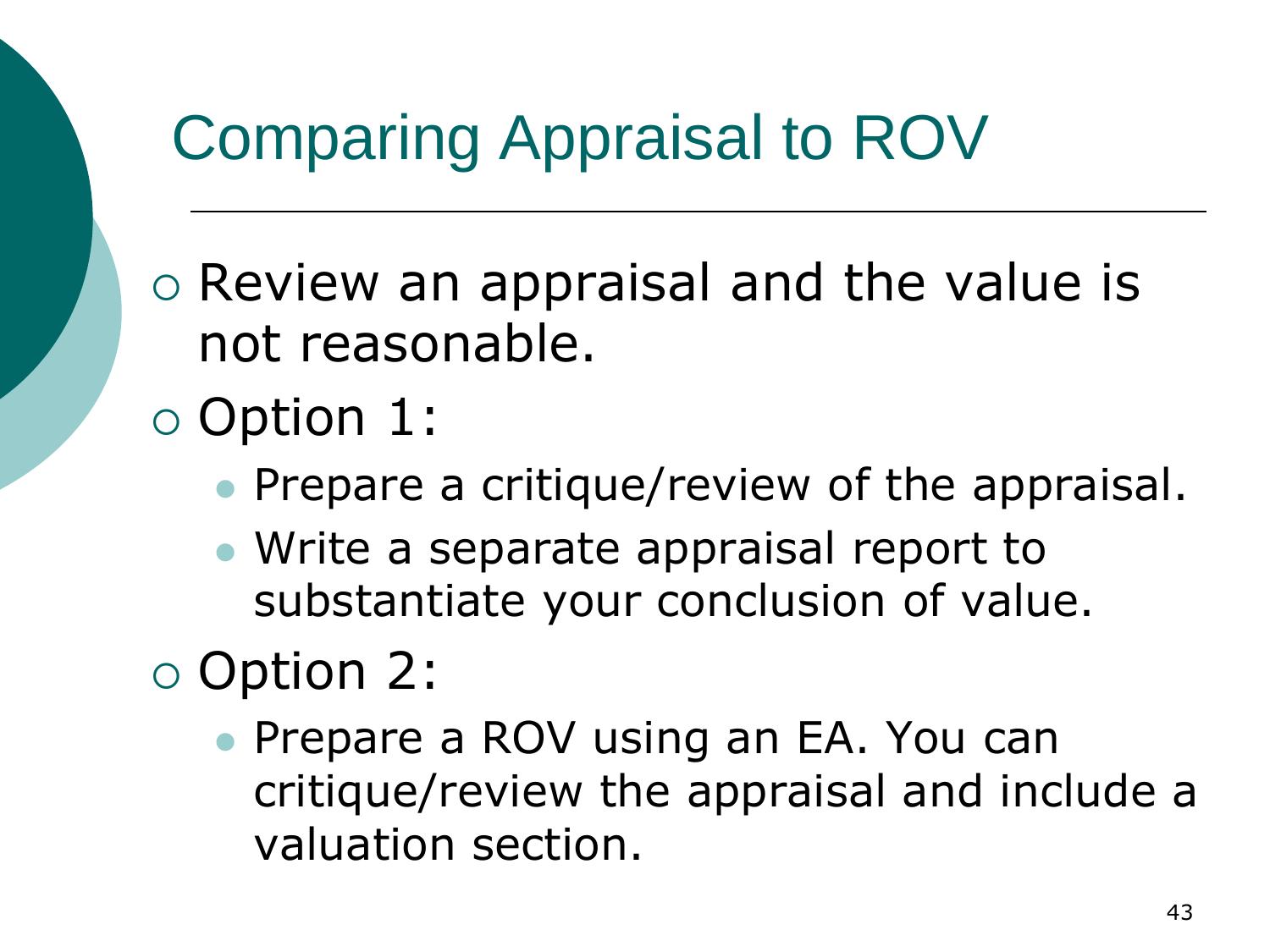- Need to use Extraordinary Assumption (EA) in doing the ROV.
- Defined by USPAP as:
	- o An assumption, directly related to a specific assignment, which if found to be false, could alter the appraiser's opinions or conclusions (USPAP 2008-2009).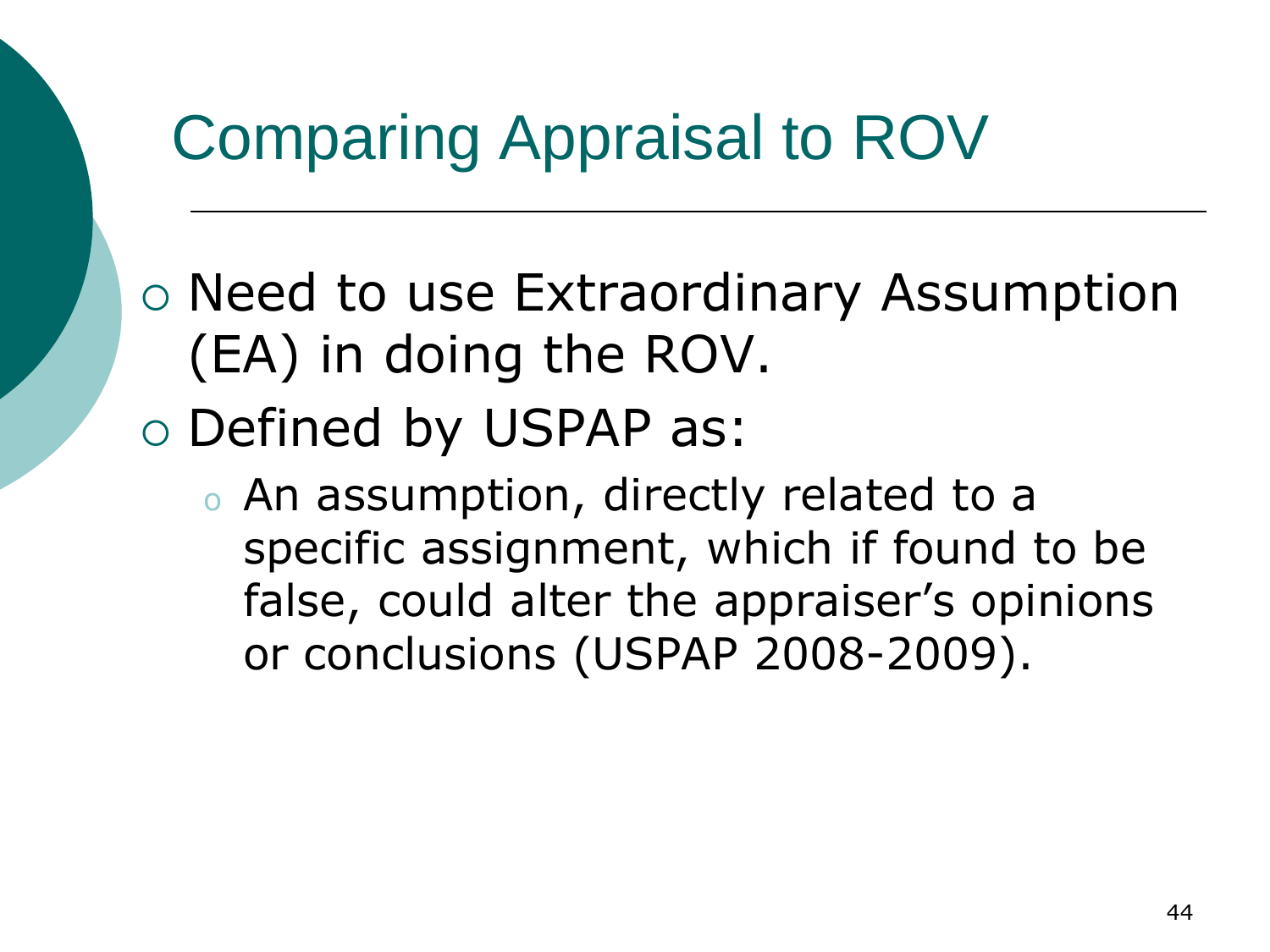## <sup>o</sup> Comment by USPAP:

o EA presume as fact otherwise uncertain information about physical, legal , or economic characteristics of the subject property; or about conditions external to the property, such as market conditions or trends; or **about the integrity of data used in an analysis** (section applicable to ROV).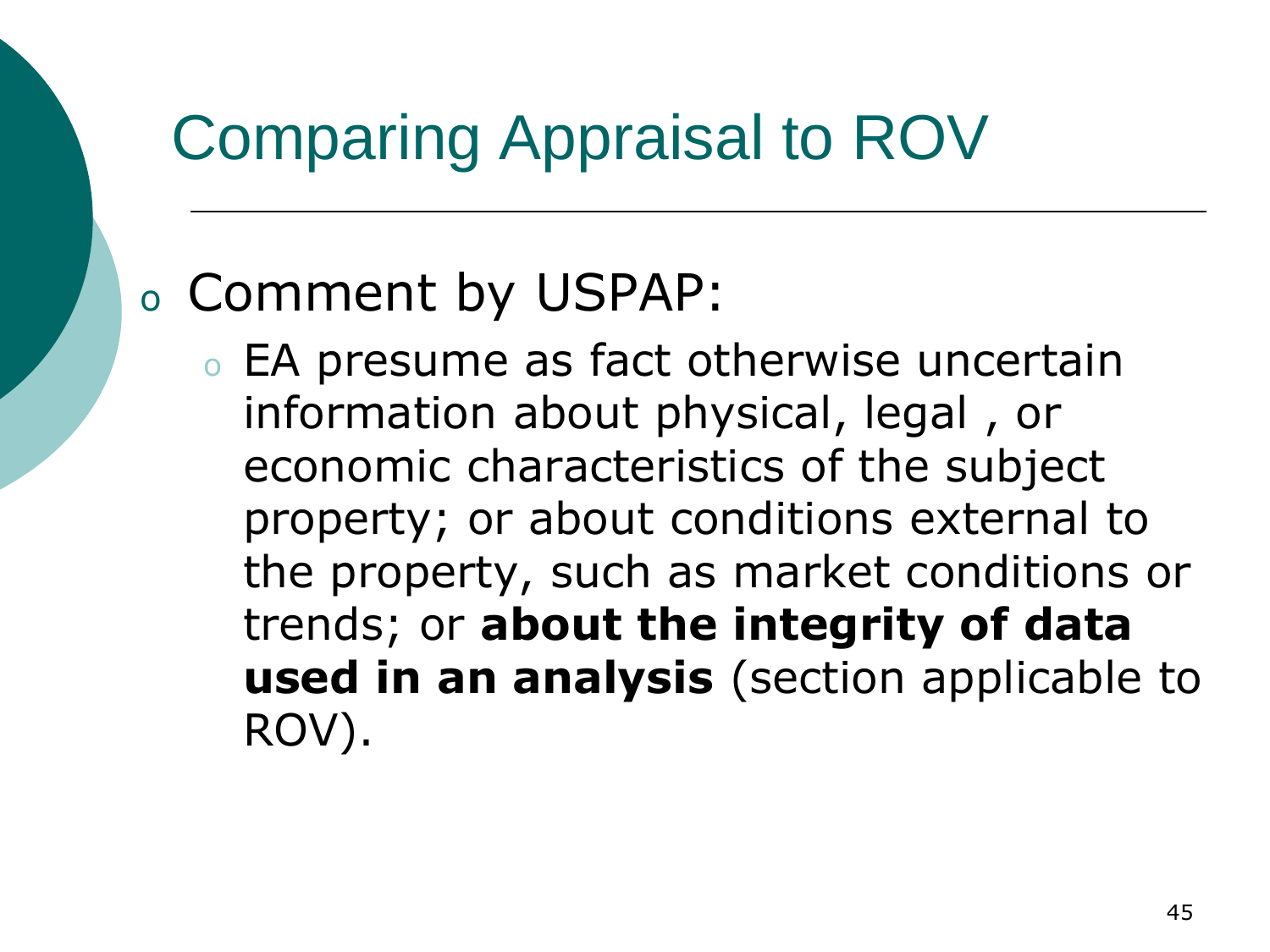### EA – Example:

 $\bullet$  Unless otherwise noted, the sales presented have not been verified by any party to the transaction by the reviewer. The information contained in the appraisal report has been used as the basis of the analysis unless otherwise noted. I have accepted the data including: the area analysis, exposure time estimate, highest and best use, sales data and physical descriptions of the subject property as being true and correct. Areas of disagreement with the appraisal report are outlined within this review report with an opinion of value. If this information is found to be false, then the value conclusion could be impacted.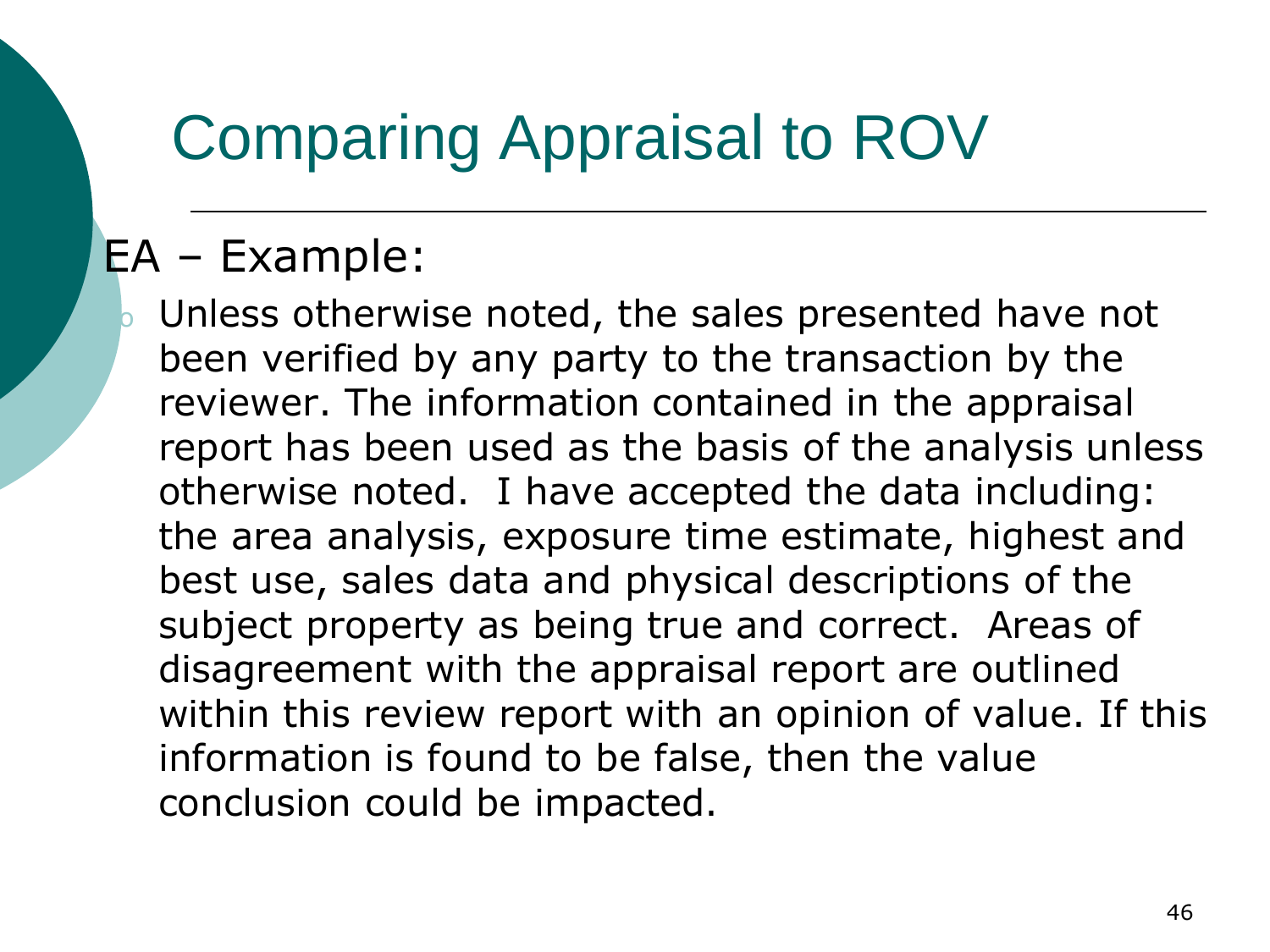Extraordinary Assumption (EA) in ROV.

- Needs to be clearly labeled.
- Needs to be conspicuously stated.
- Need to clearly state that if the EA is found to be false then the value and or conclusions could be impacted.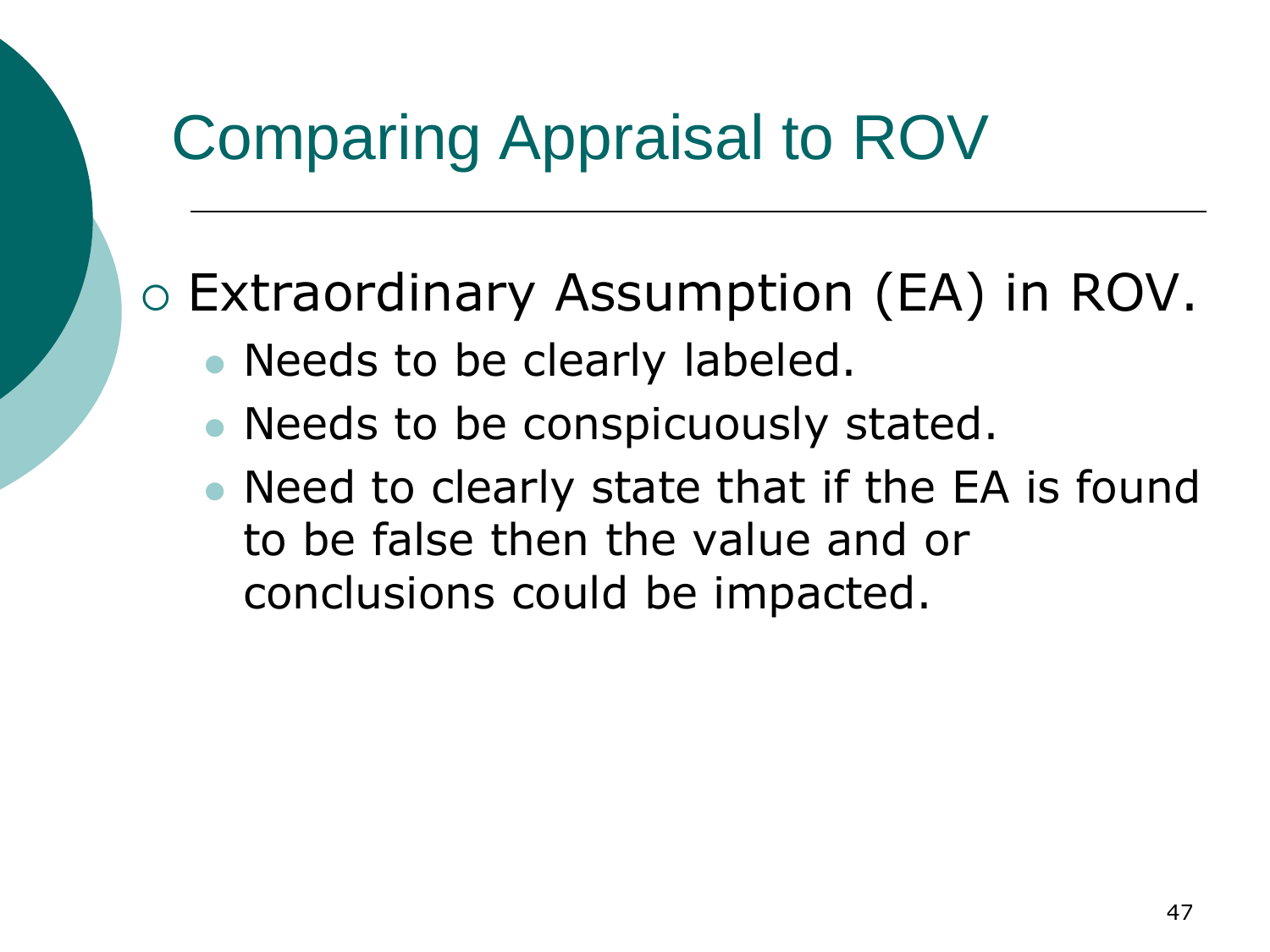- Following table shows advantages of preparing an ROV and using an EA as compared to the reviewer completing his/her own appraisal to conclude to a value.
	- **Required** Review appraiser must generate the data and put in the report.
	- **Can Use EA** if reviewer finds the data credible, then the reviewer can use the EA to accept the appraisal report's information.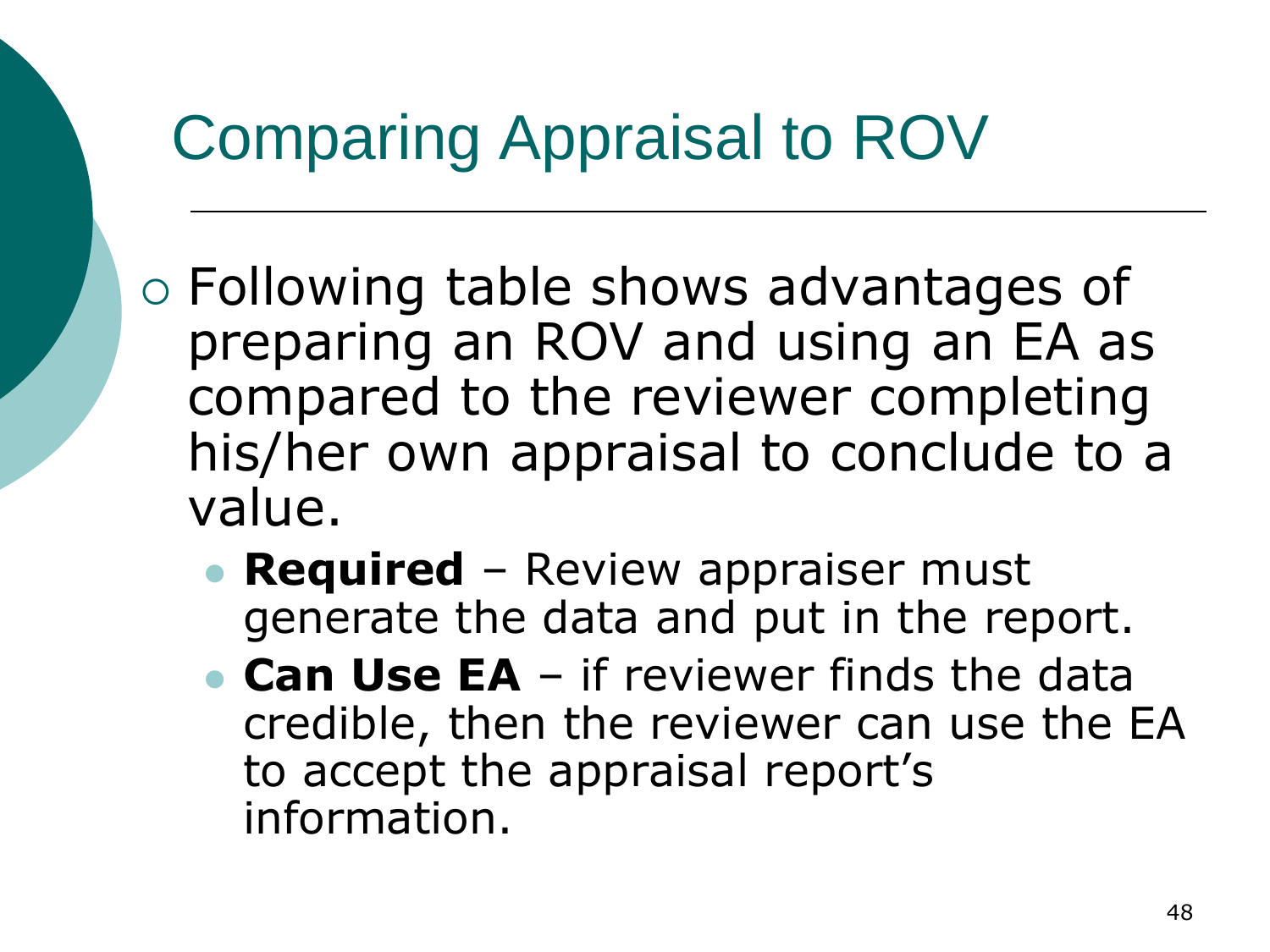| <b>Description</b>                                         | <b>Appraisal</b> | <b>ROV</b> |
|------------------------------------------------------------|------------------|------------|
| Identify user                                              | Required         | Required   |
| Identify use                                               | Required         | Required   |
| Identify purpose                                           | Required         | Required   |
| Scope of Work                                              | Required         | Required   |
| <b>Effective date of Review</b>                            | Required         | Required   |
| <b>Identify the Appraiser</b><br>(who completed appraisal) | Required         | Required   |
| Certification                                              | Required         | Required   |
| Date of value                                              | Required         | Required   |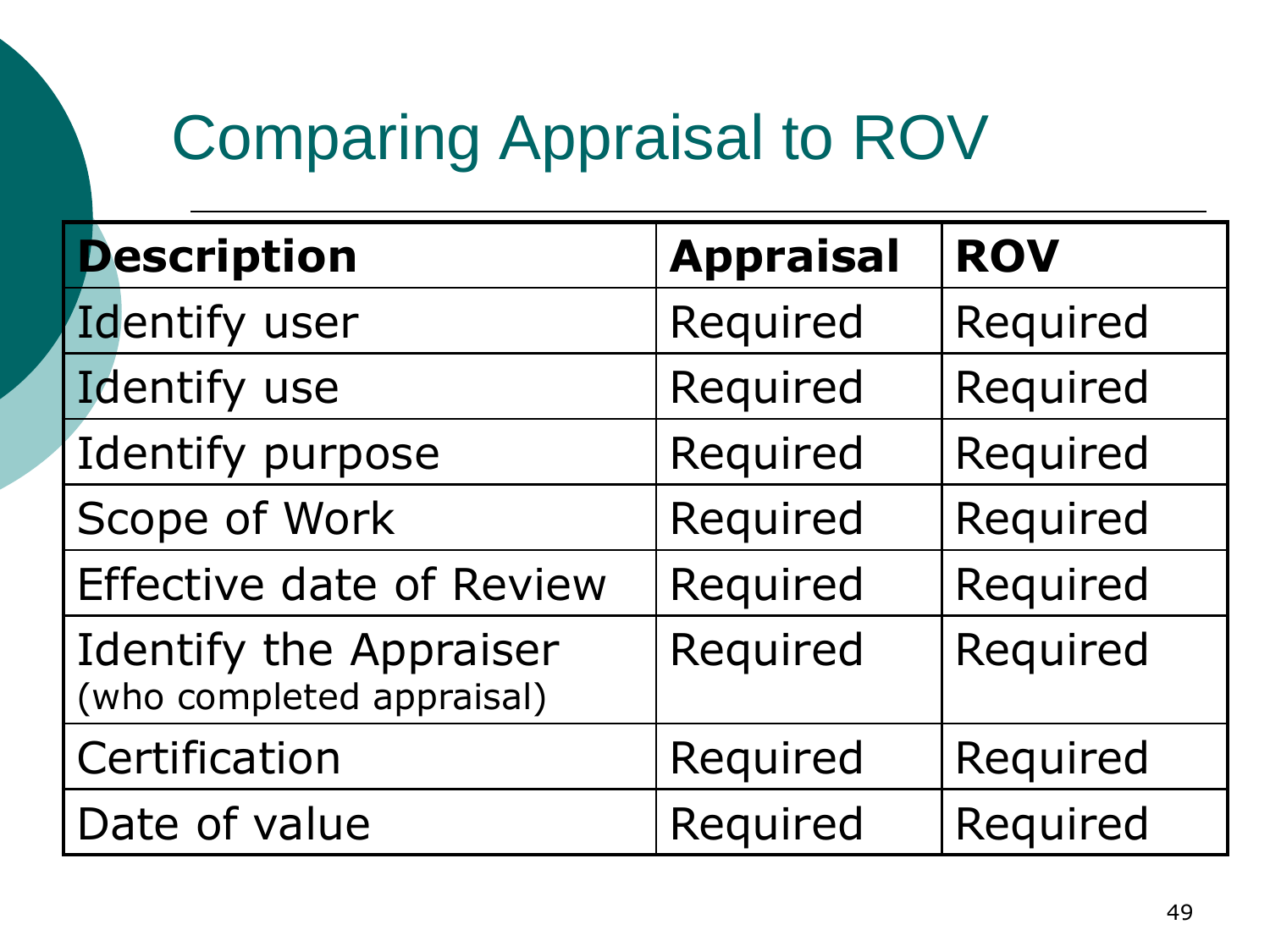| <b>Description</b>            | <b>Appraisal</b> | <b>ROV</b> |
|-------------------------------|------------------|------------|
| <b>Definitions</b>            | Required         | Can Use EA |
| <b>General Market</b>         | Required         | Can Use EA |
| <b>Regional Market</b>        | Required         | Can Use EA |
| Local market                  | Required         | Can Use EA |
| Property type market          | Required         | Can Use EA |
| <b>Description of Subject</b> | Required         | Can Use EA |
| <b>Zoning Analysis</b>        | Required         | Can Use EA |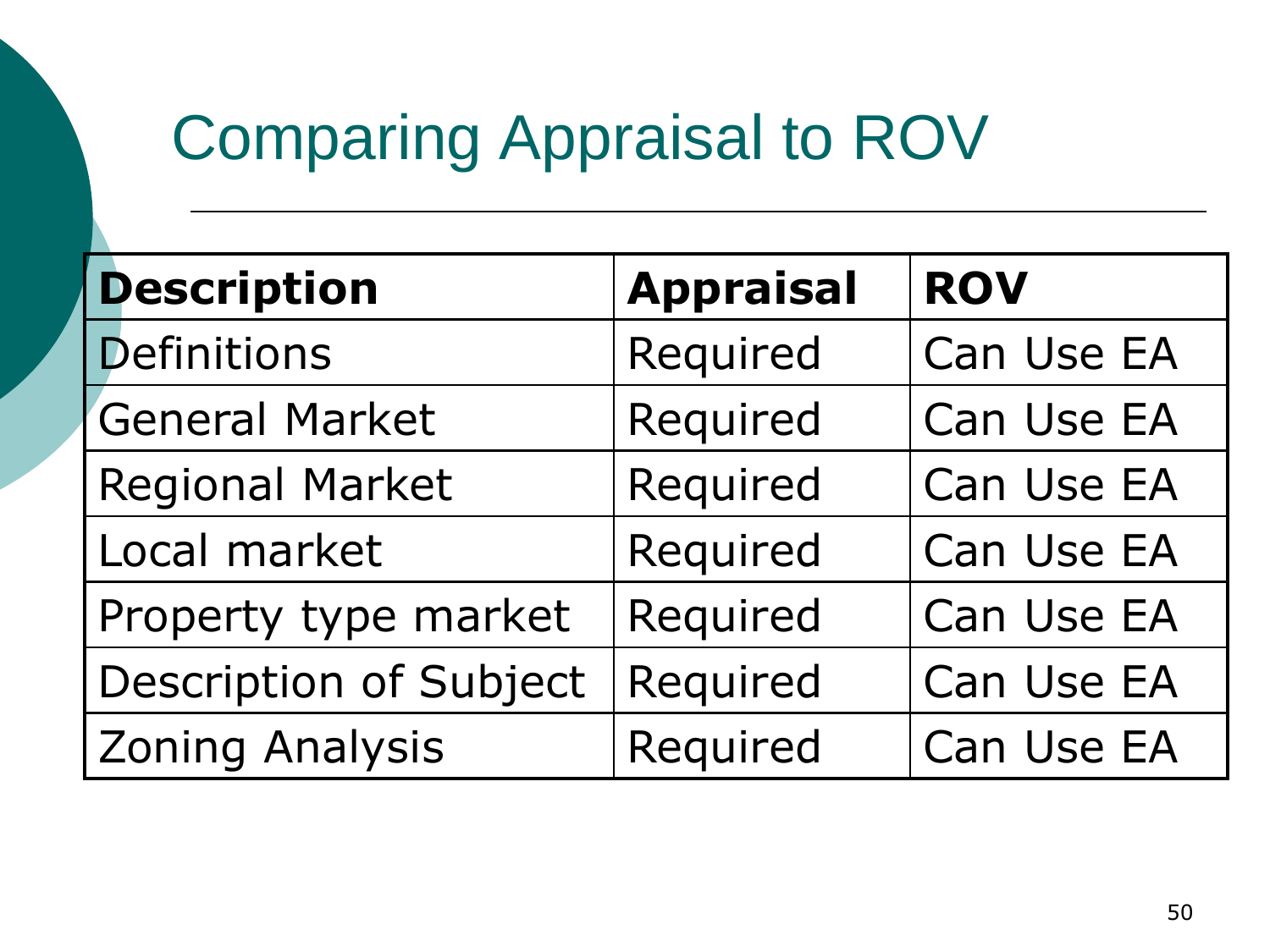| <b>Description</b>            | <b>Appraisal</b> | <b>ROV</b> |
|-------------------------------|------------------|------------|
| <b>Highest &amp; Best Use</b> | Required         | Can Use EA |
| Demographic Data              | Required         | Can Use EA |
| <b>Land Sales Data</b>        | Required         | Can Use EA |
| <b>Improved Sales Data</b>    | Required         | Can Use EA |
| <b>Rental Data</b>            | Required         | Can Use EA |
| <b>Expense Data</b>           | Required         | Can Use EA |
| Capitalization rates          | Required         | Can Use EA |
| <b>Discount Rates</b>         | Required         | Can Use EA |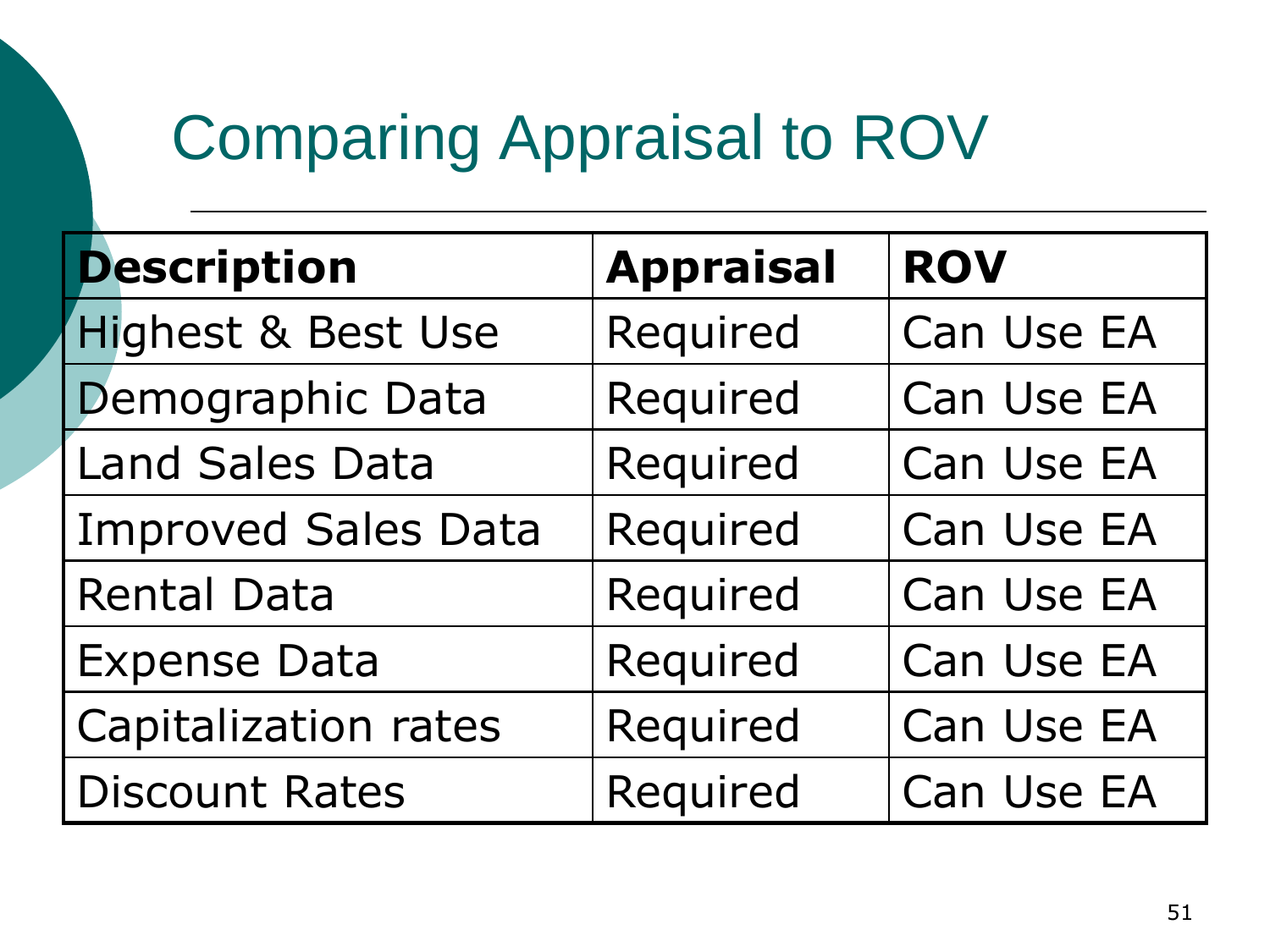$\circ$  In the previous tables – the assumption is that the data presented in the appraisal is accurate.

 $\circ$  Can also accept various approaches

- **Example Cost Approach reasonable, but** Sales Comparison Approach (which is given most weight) is not. Using ROV you can:
- Use the EA to accept the Cost Approach.
- Only have to meet Standards 1 & 2 for the Sales Comparison Approach.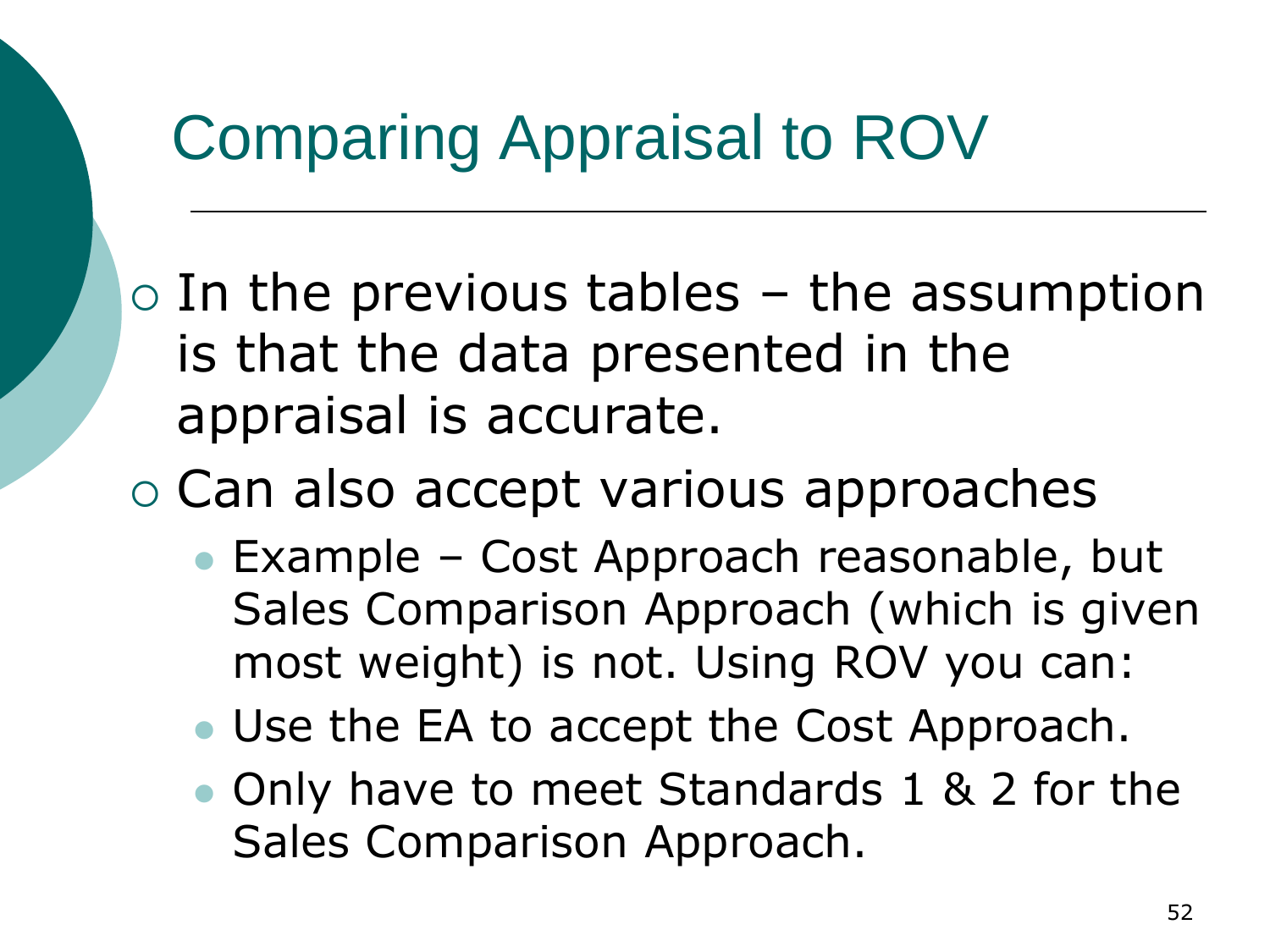## Part VII

## Base Template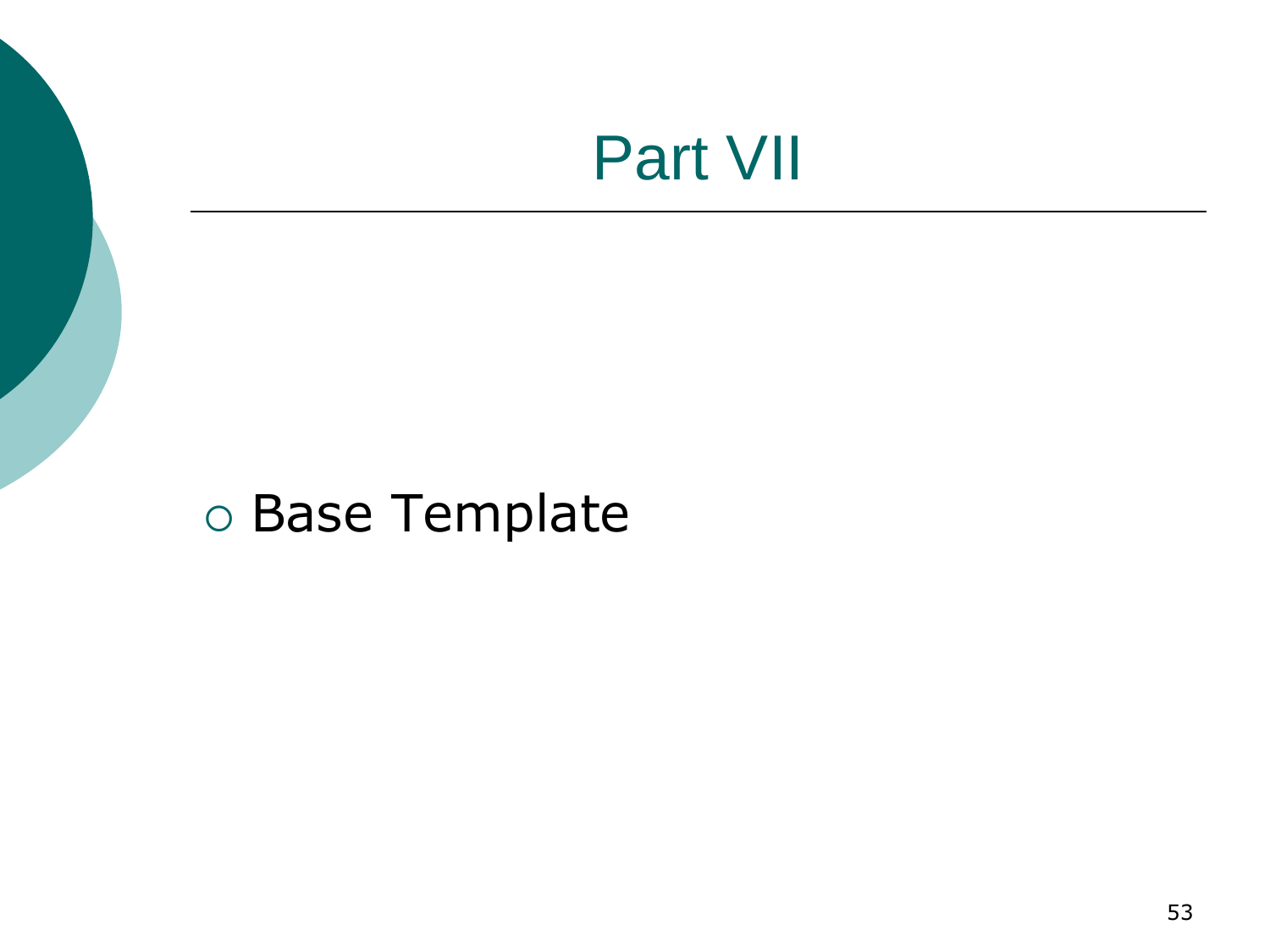## Items Required

## Report must identify:

- 1) Client
- 2) Intended users
- 3) Intended use
- 4) Purpose
- 5) Date of value
- 6) Subject property
- 7) Any extraordinary assumptions or hypothetical conditions.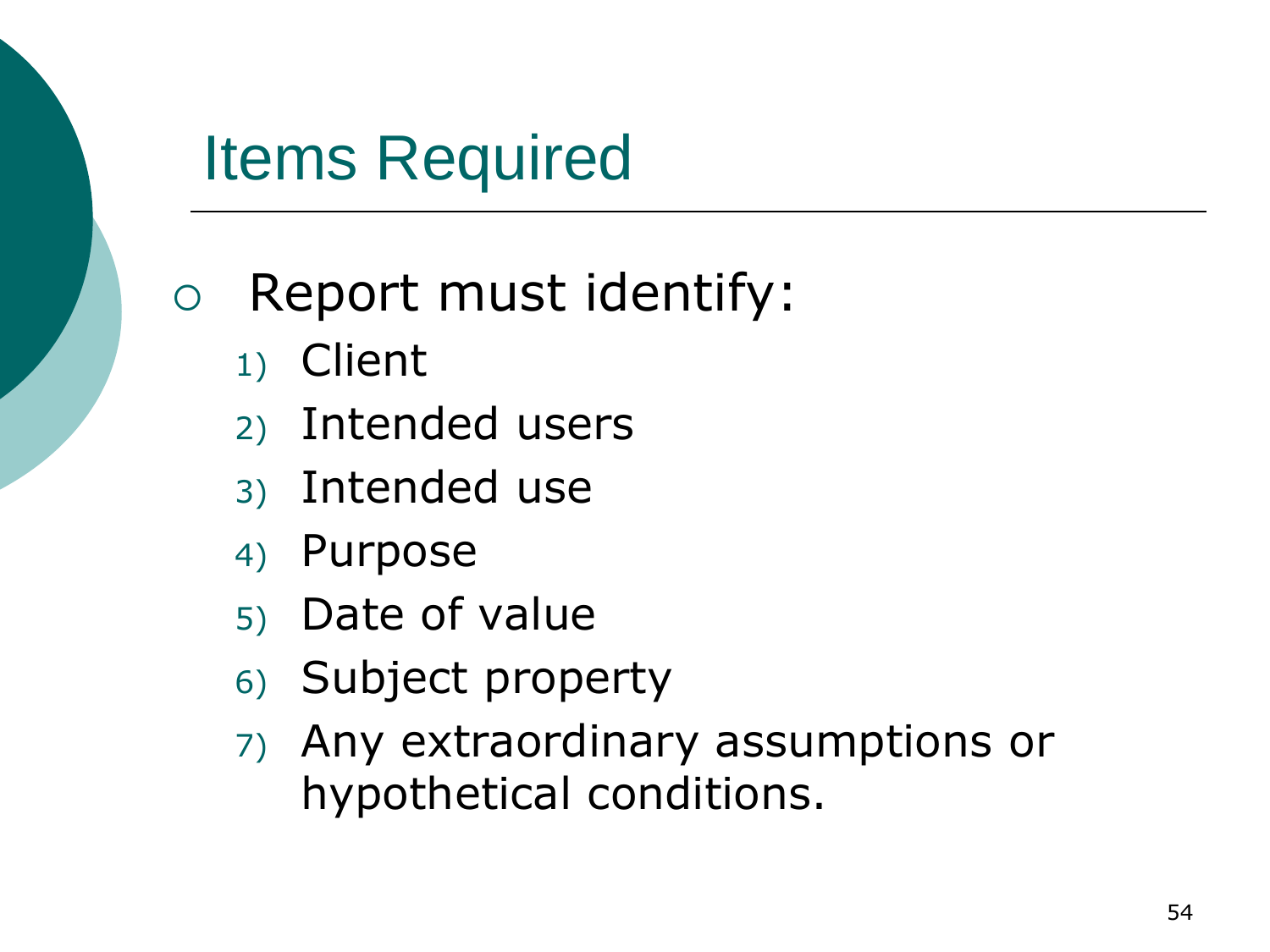## Items Required (continued)

## Report must contain:

- 8) Scope of Work
- 9) Certification
- 10) Effective date of review
- $11)$  Identify of the appraiser(s) who completed the work under review, unless the identity was withheld.
- 12) Include a signed certification.
- 13) Assumption & Limiting conditions.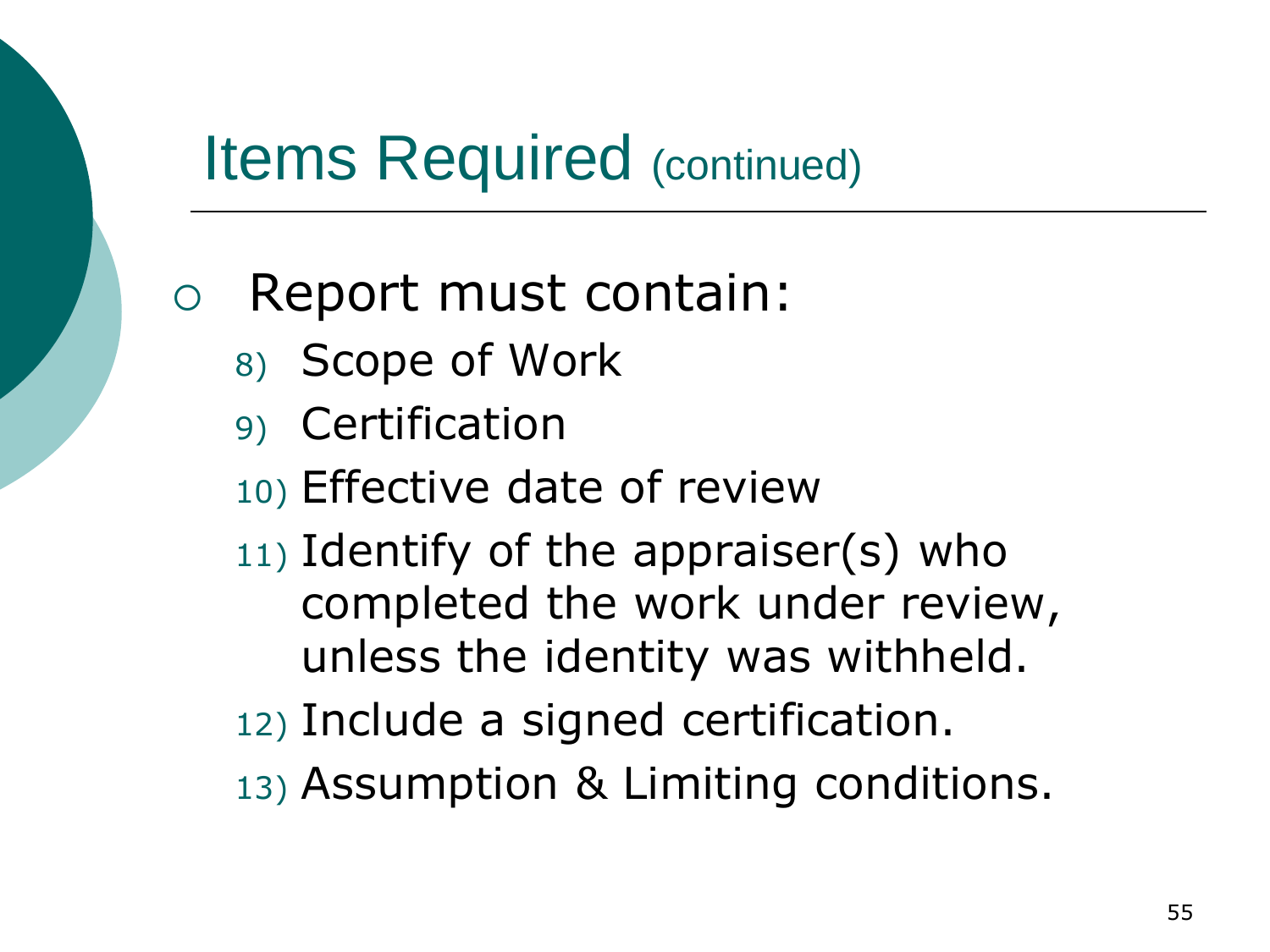## Base Template

 $\circ$  Included in the package for this presentation are two samples:

- A sample 886A; and
- A sample ROV

 These serve as a base template and **must be expanded** upon based on the facts of each case.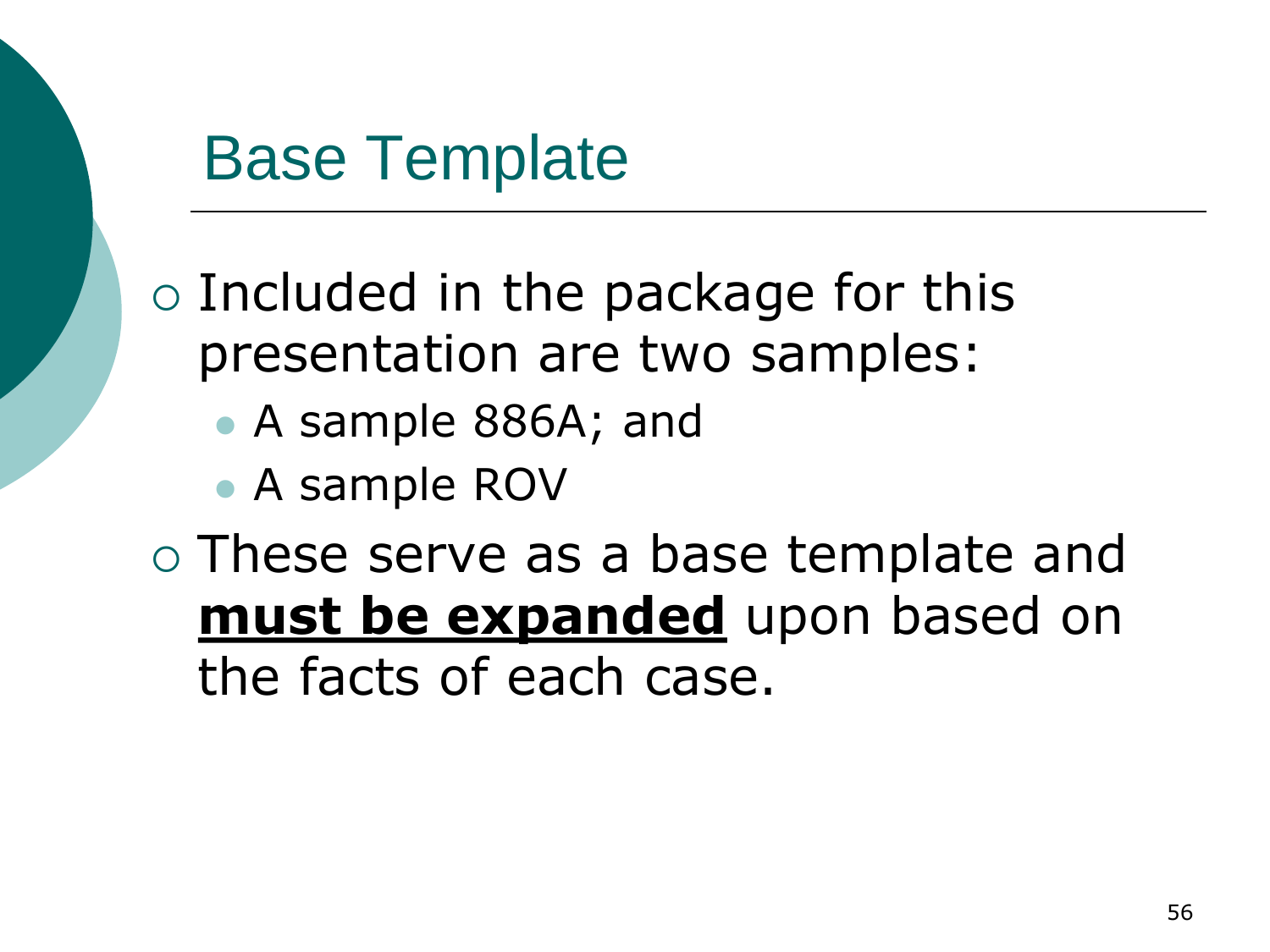# Part VIII

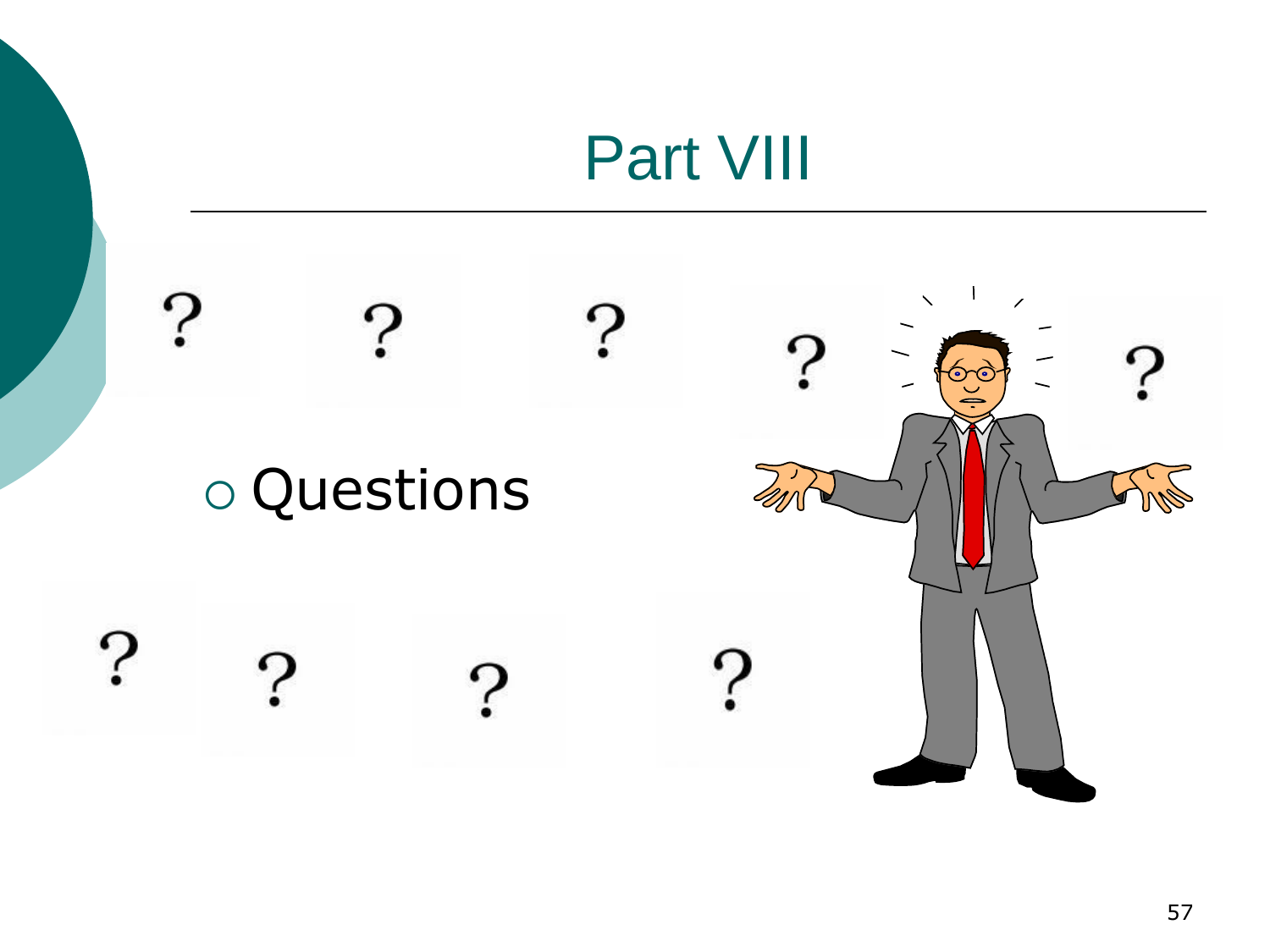# Frequently Asked Questions (FAQ)

### **Question 1:**

 Would it be better to use appraisal formats that have been suggested by established organizations such as the Appraisal Institute?

### **Answer:**

 ROV format meets USPAP and IRS guidelines. Flexible format works for most property types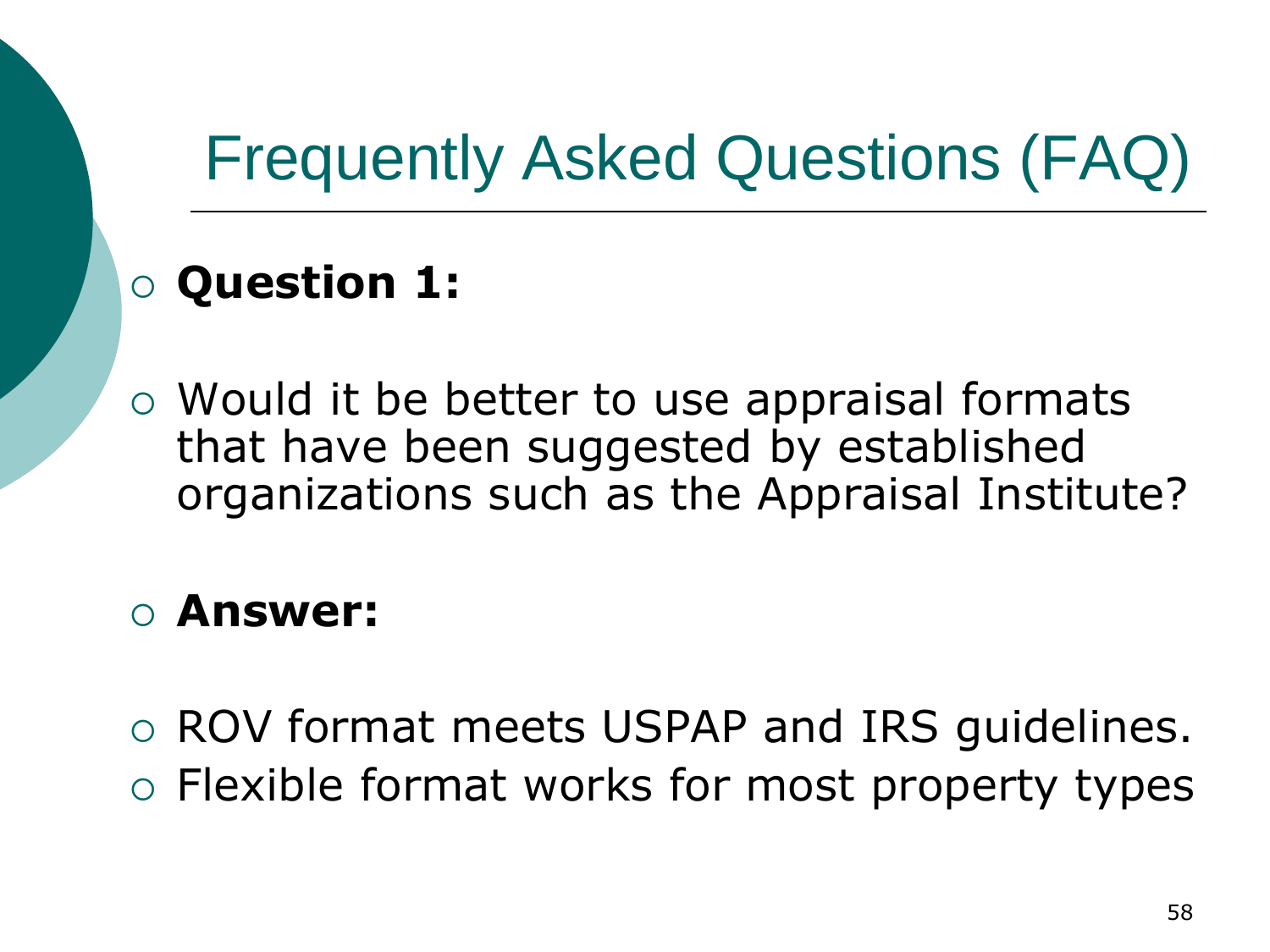#### o **Question 2:**

 What is the distinction between an unbiased expert opinion, and the application of tax law?

- $\circ$  Unbiased opinion is required on all appraisals
- $\circ$  Application of tax law determined by Intended Use of Appraisal Review
- $\circ$  Scope of Work and appraisal methodology affected by type of assignment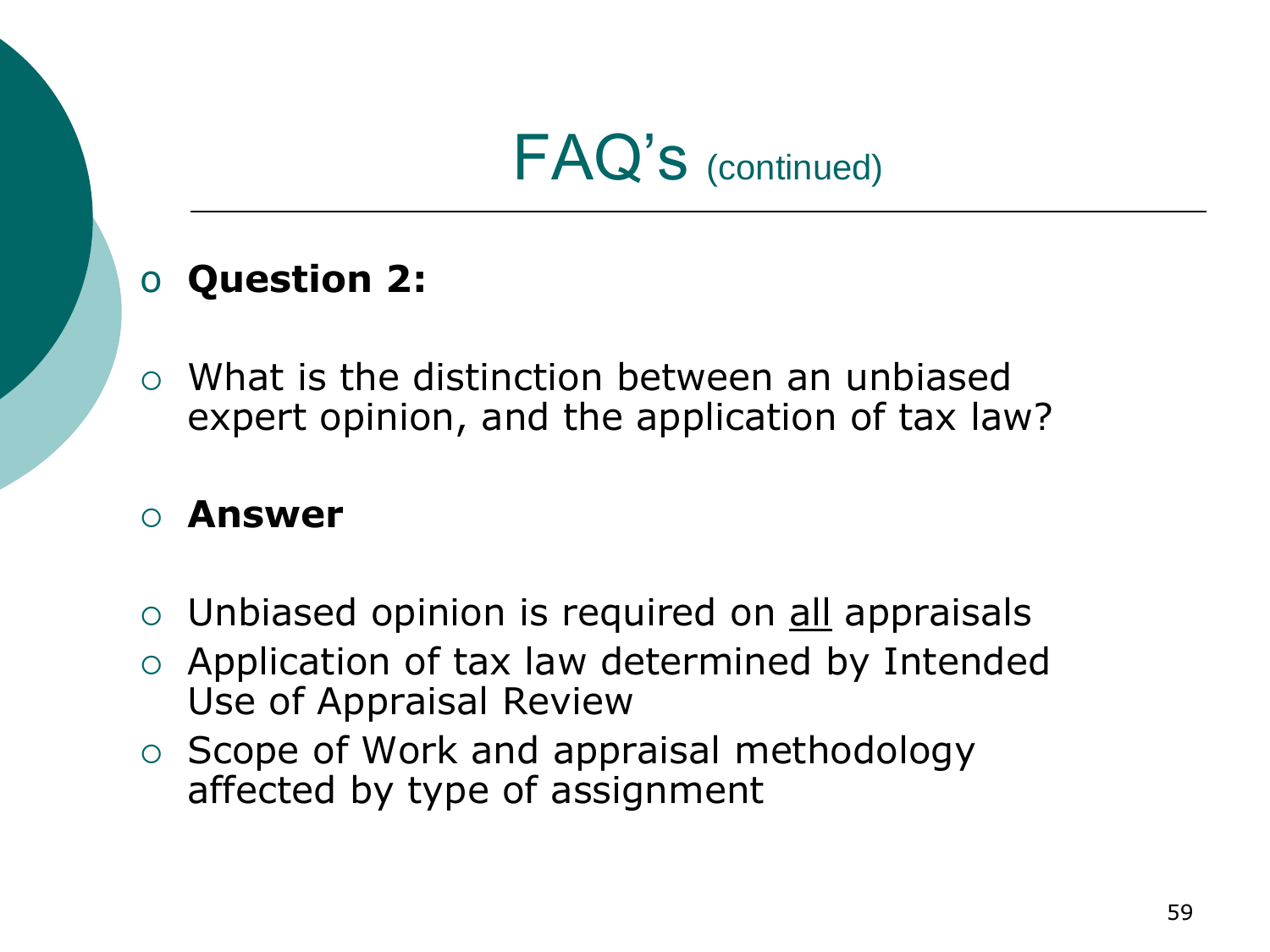#### o **Question 3:**

Were any changes made in USPAP for 2008?

- $\circ$  Numerous editing changes
- o SUPPLEMENTAL STANDARDS RULE deleted
- $\circ$  Appraisers must recognize and comply with laws and regulations that apply in an assignment
- This applies to the Scope of Work and Competency Rule
- AO 31 added (*Assignments Involving More than One Appraiser*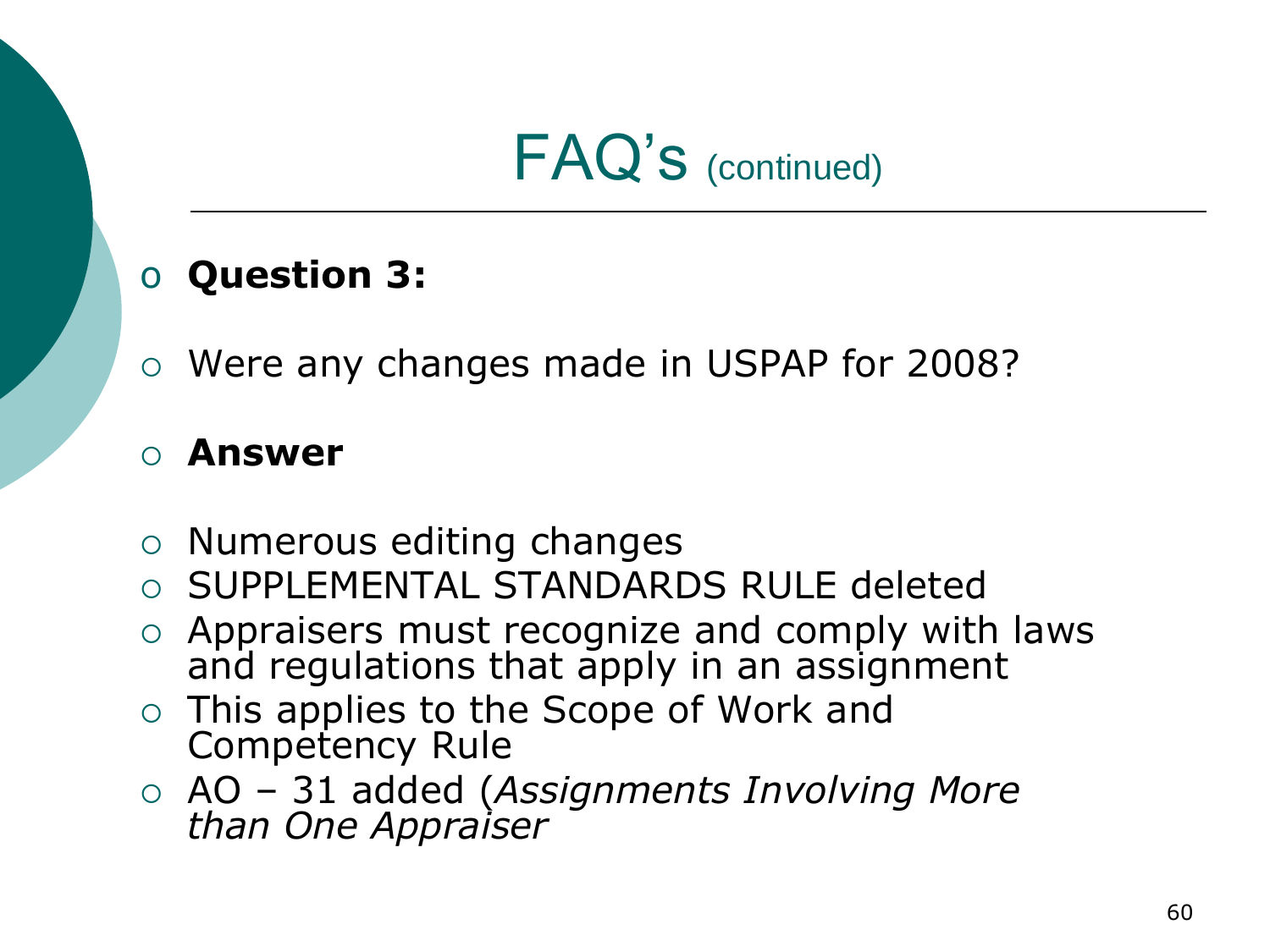## The most significant aspects of AO-31:

- **o** "... When more than one appraiser is involved in an assignment, USPAP allows for certification in a variety of ways, including:
- all appraisers could sign a certification accepting responsibility for the entirety of analyses and report if they are all competent to do so; or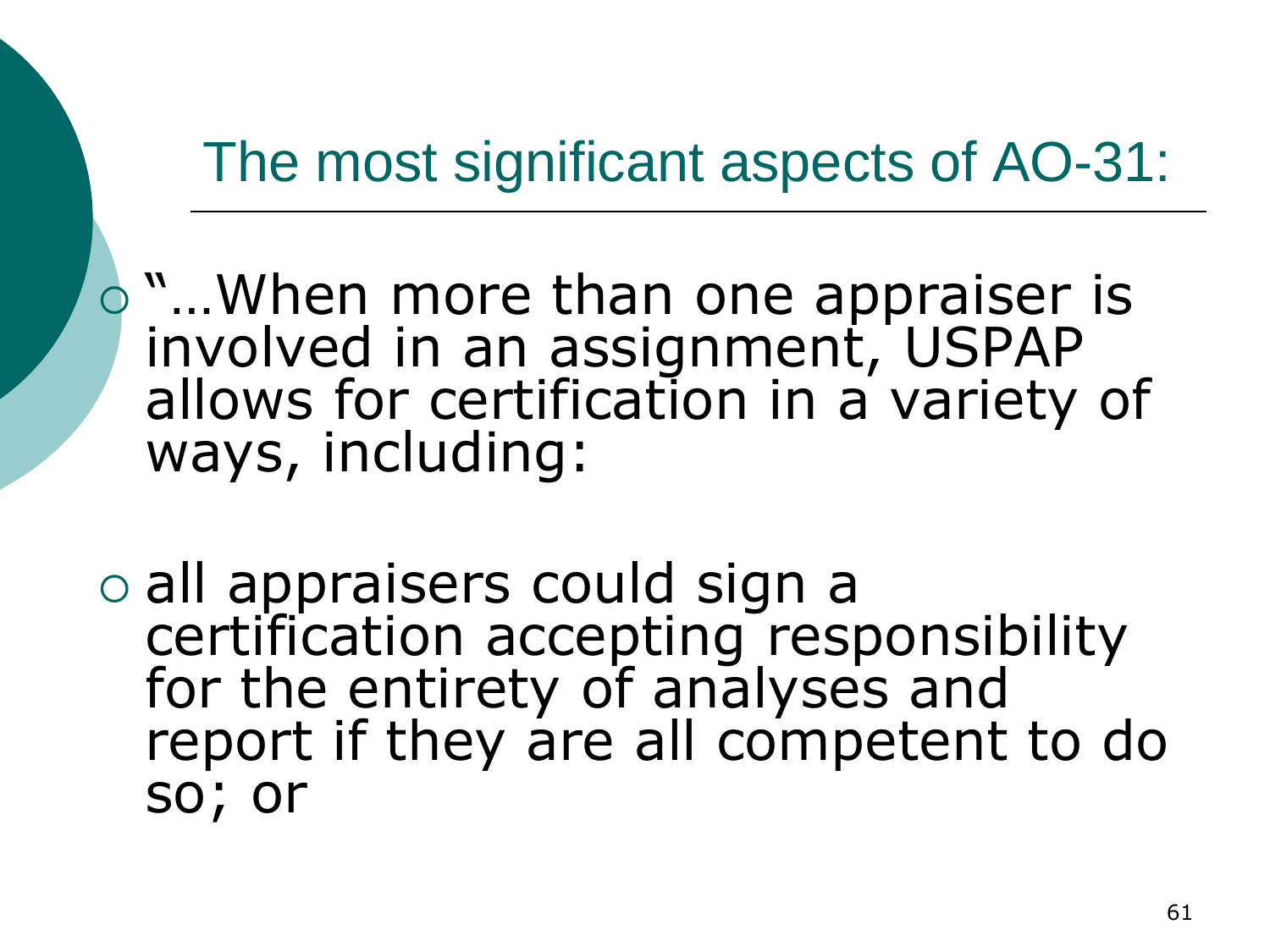## The most significant aspects of AO-31:

- one appraiser could sign a certification and provide the name of each individual who provided significant appraisal, appraisal review, or appraisal consulting assistance. In such a case, the exact nature of the assistance must be reported, but this need not be in the certification; or
- $\circ$  for assignments involving multiple disciplines (e.g., real property appraisal and personal property appraisal) an appraiser could sign a certification accepting responsibility only for the elements of the certification, assignment results and report contents applicable to the appraiser's discipline"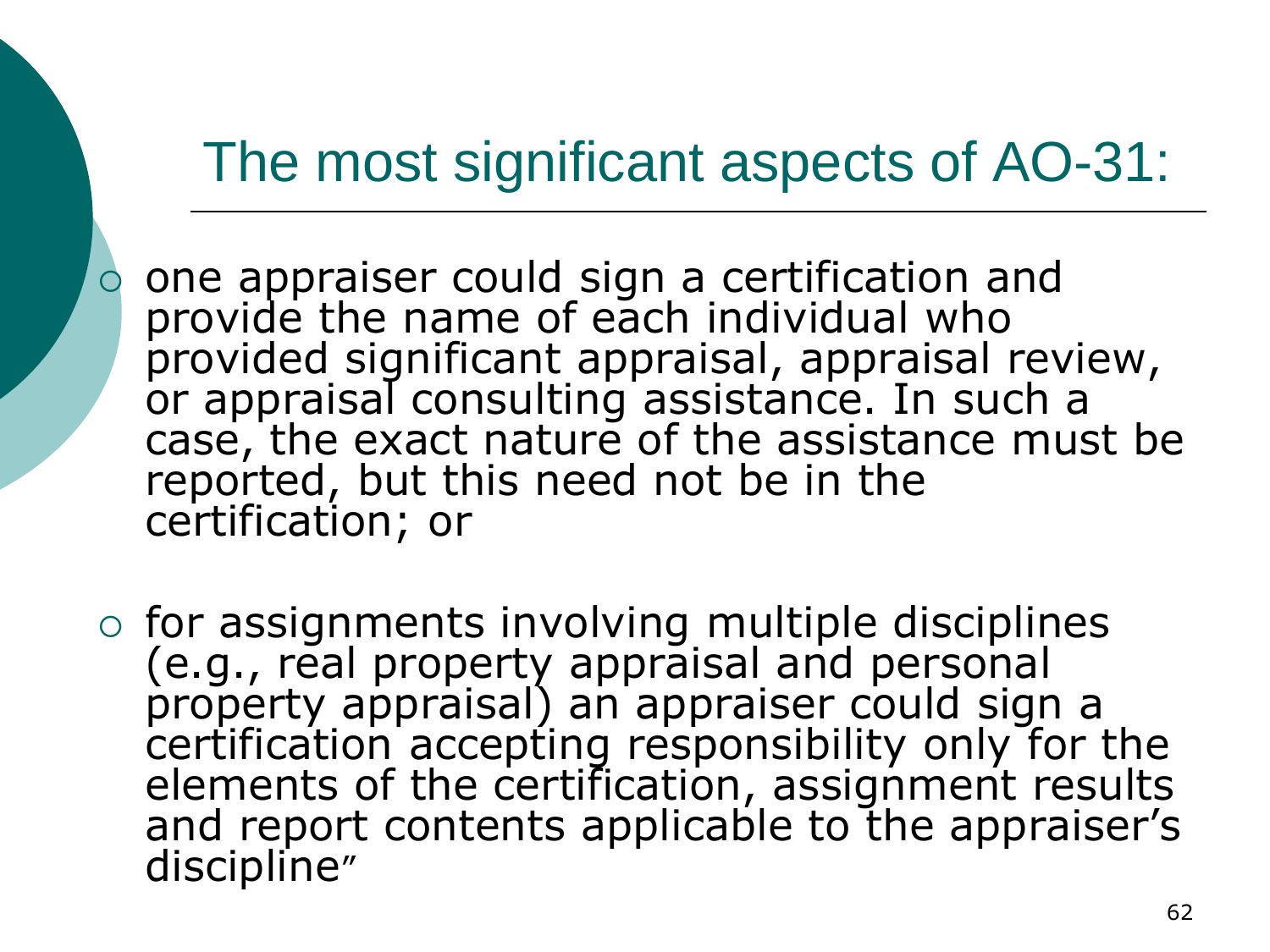2<sup>nd</sup> part of Question: What USPAP rules apply to an appraisal or review?

- $\circ$  Rules in effect for year the appraisal was written
- $\circ$  Rules in effect for year the appraisal was written for prospective and retrospective values (not the year of valuation)
- o Rules in effect for year the appraisal review was written (not the year of the appraisal)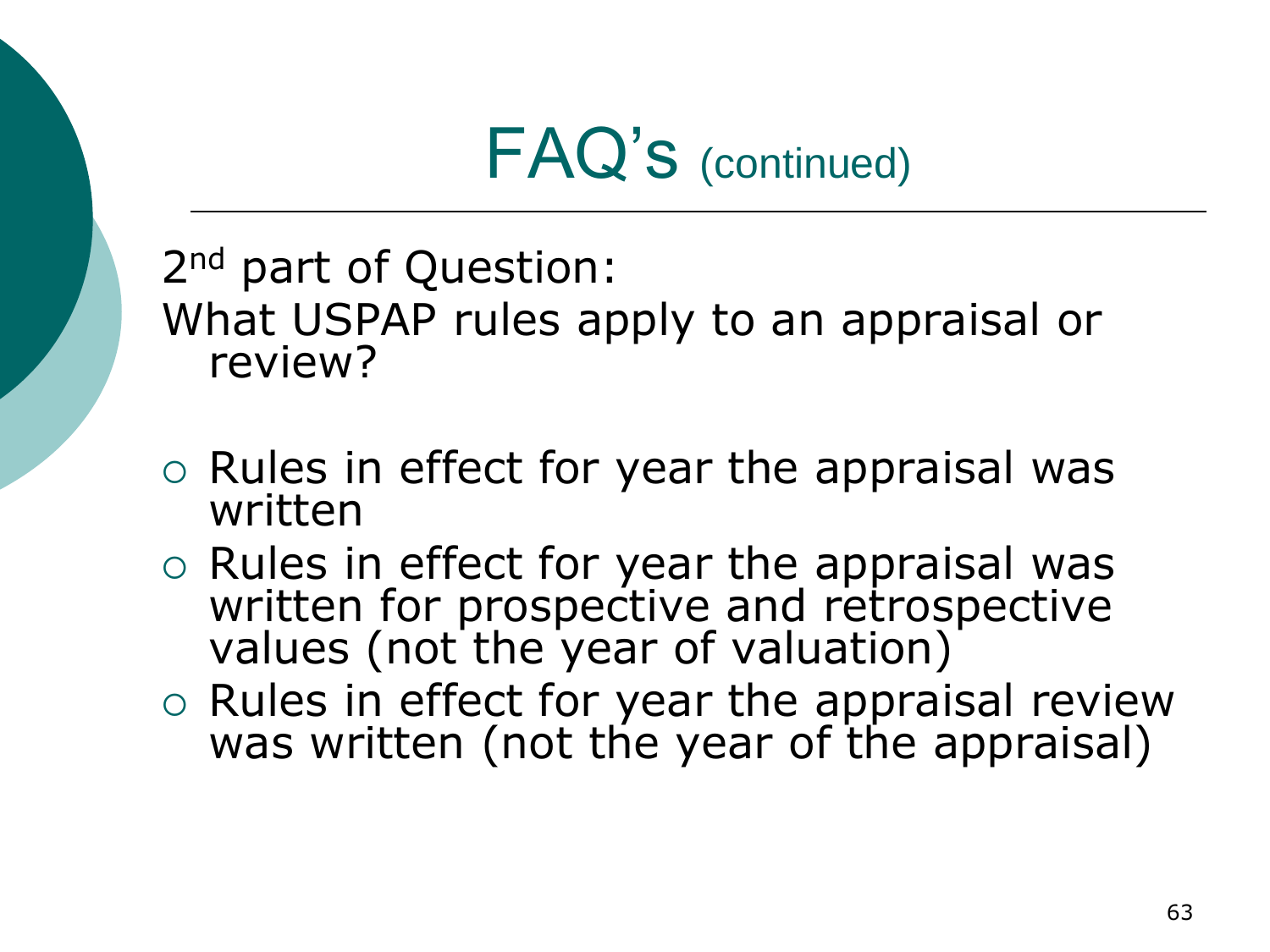### o **Question 4:**

 What are the reporting requirements for a "risk analysis"?

### **Answer**

 A risk analysis for appraisals if basically a **3-step** process (see following slides)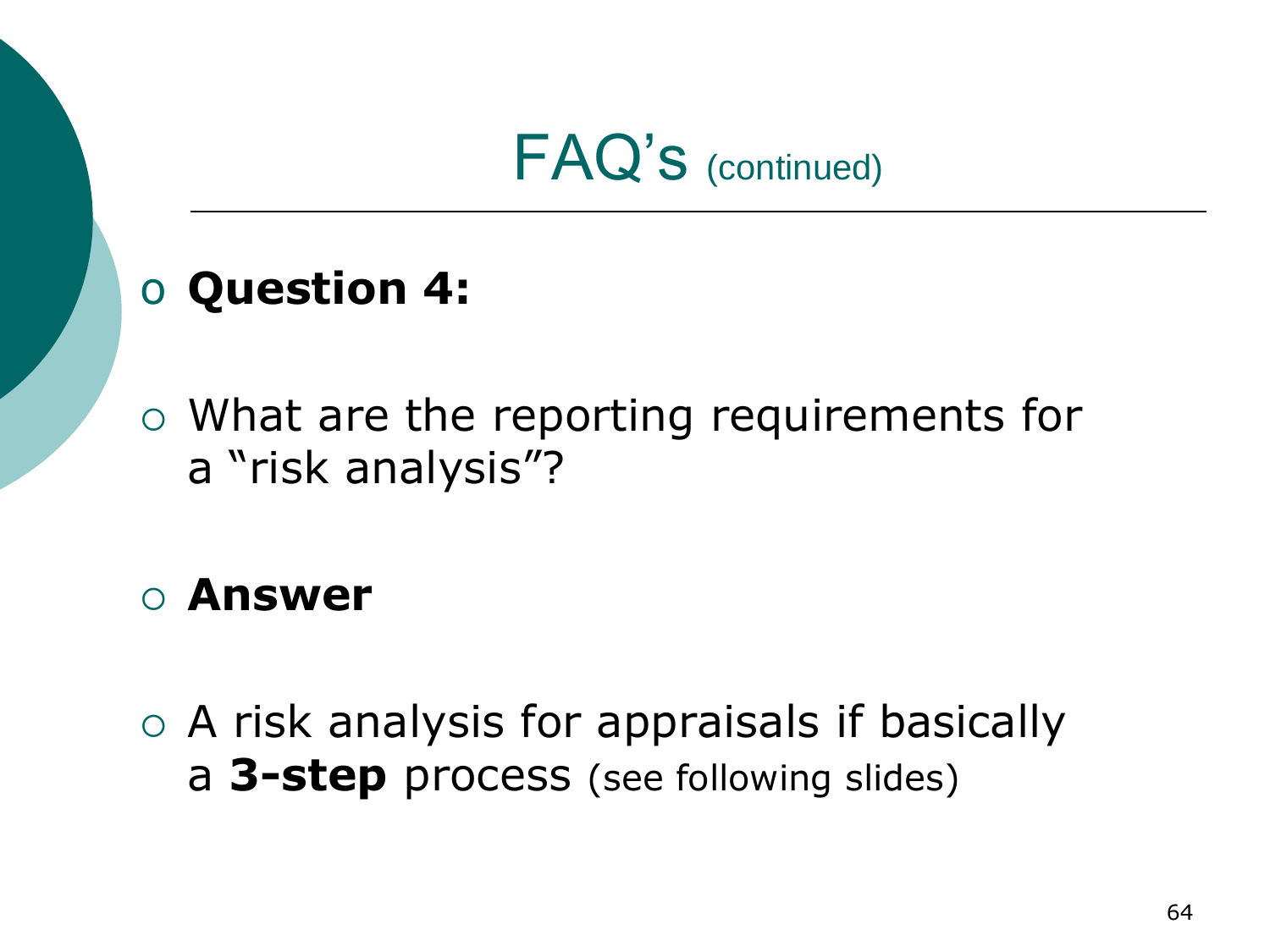### o **Step 1:**

- $\circ$  Prioritizing reports to determine if additional research or a review is needed. There are no USPAP requirements if:
	- No opinion of value is given
	- Specific items within report are not critiqued
	- General comments or an overview are acceptable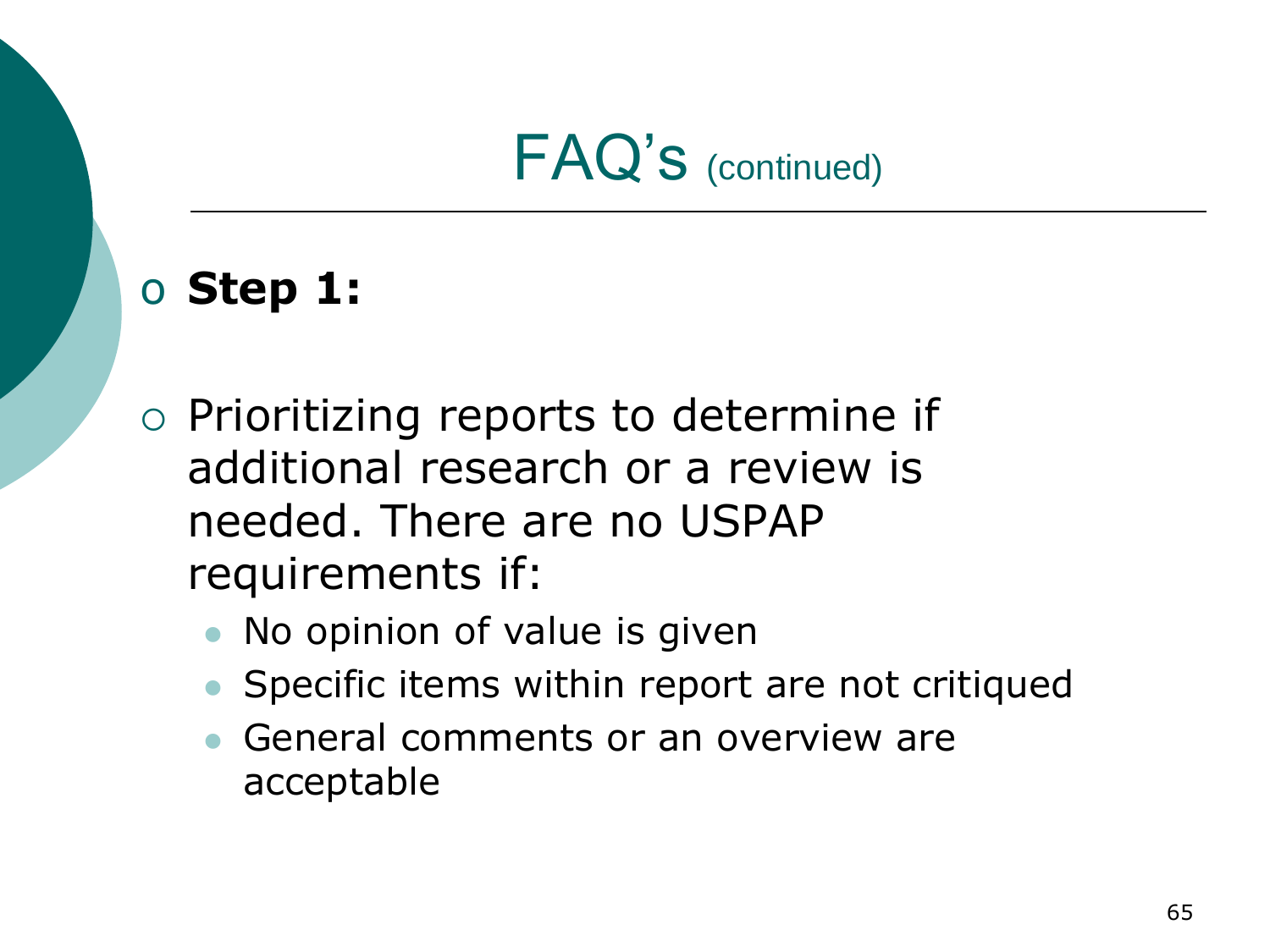### o **Step 2:**

- A referral is made with the expectations of an analysis of the methodology, data, etc.
	- No opinion of value (only a critique or "no change")
	- USPAP Standard 3-2 should be followed
	- If report is accepted, use "reasonable" or "appropriate" to describe the value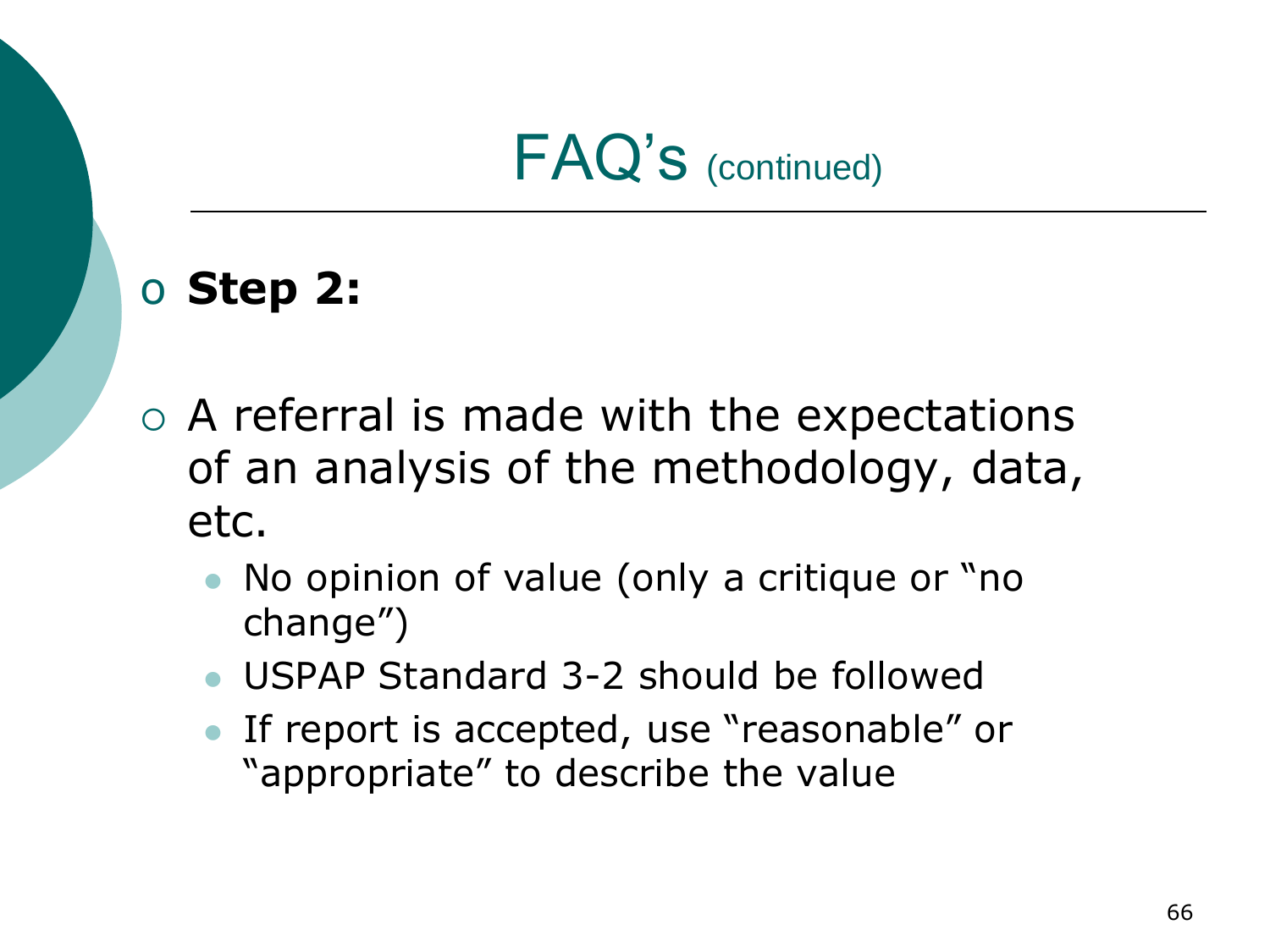### o **Step 3:**

### An opinion of value is required:

- Review with an Opinion of Value is required for all real property appraisals, including conservation easements. Exceptions are no change reports or critiques without a value conclusion.
- USPAP Standards 1-3 should be followed.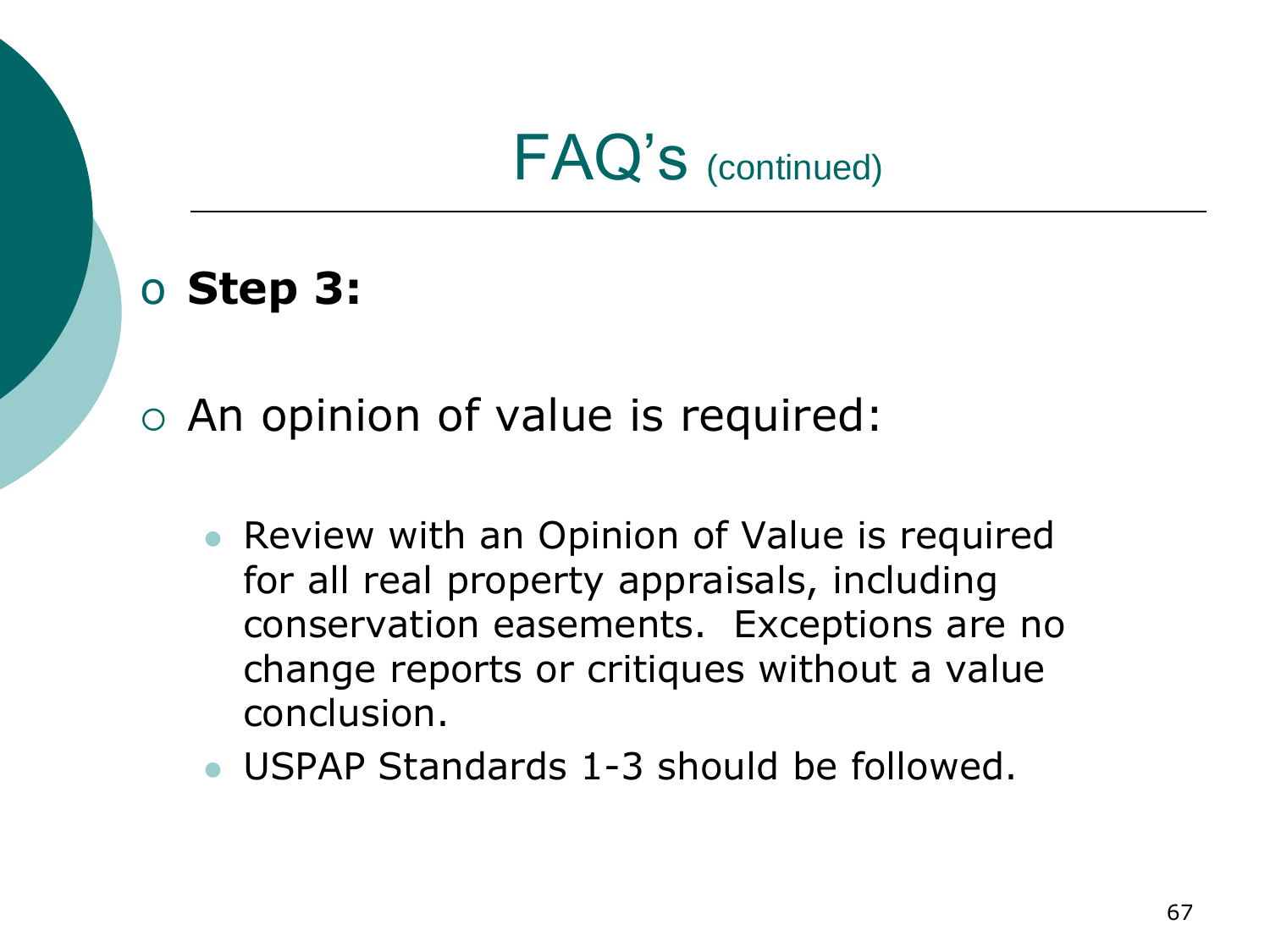#### o **Question 5:**

 Will Restricted Use formats be considered by the Team?

- o Restricted Use Appraisal Report is for client use only.
- $\circ$  Not designed for third-party users
- $\circ$  Prominent notice to reader must be provided
- $\circ$  Must warn that needed information is in the appraiser's file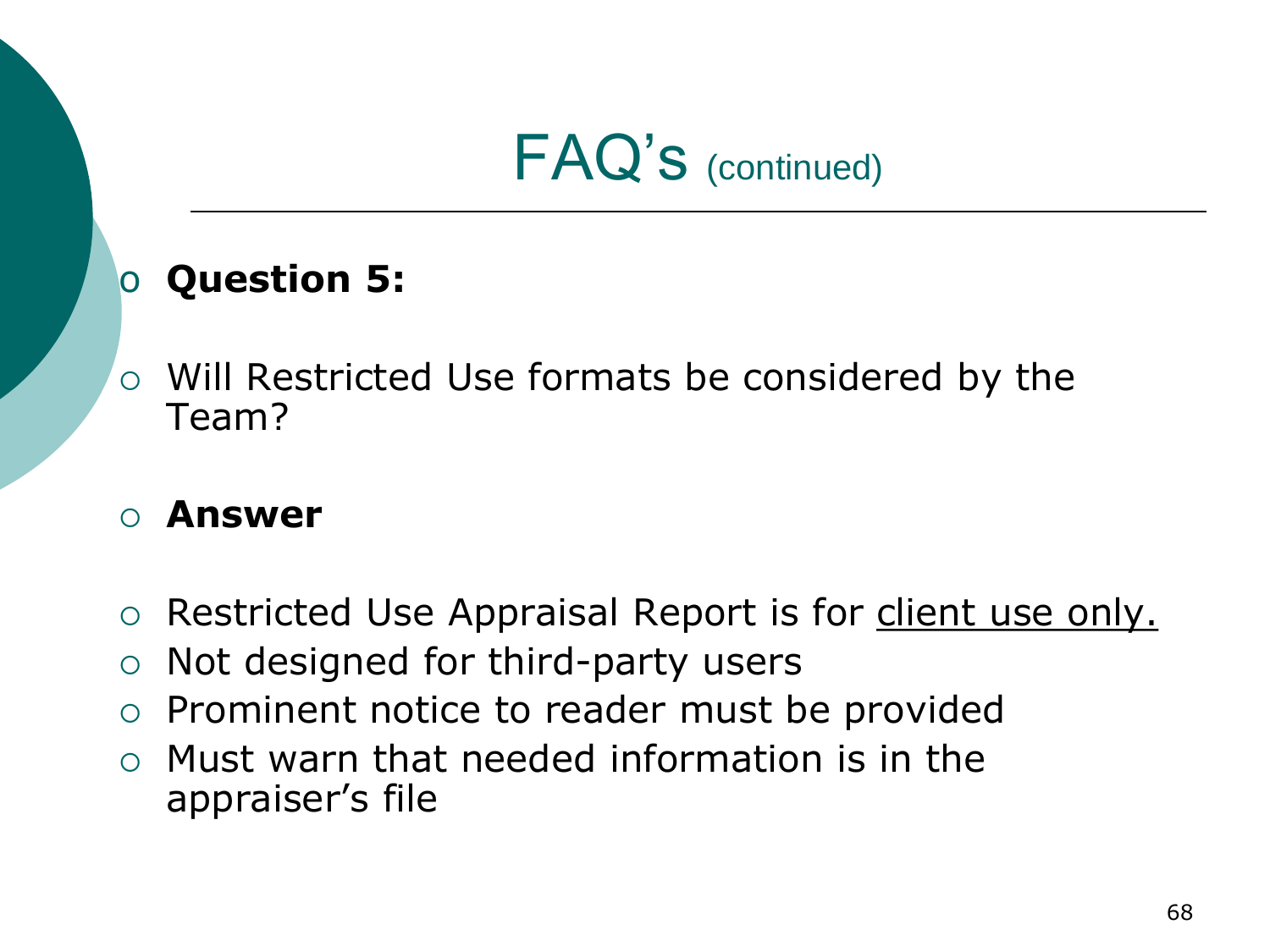#### **Answer (continued)**

- o It is not advisable to use a Restricted Use format if any of the following could happen:
	- The Review Appraiser does not agree with the appraiser's value
	- There is any chance for litigation
	- The report will be reviewed internally
	- The report may go to the taxpayer or outside appraiser
	- A second intended user is named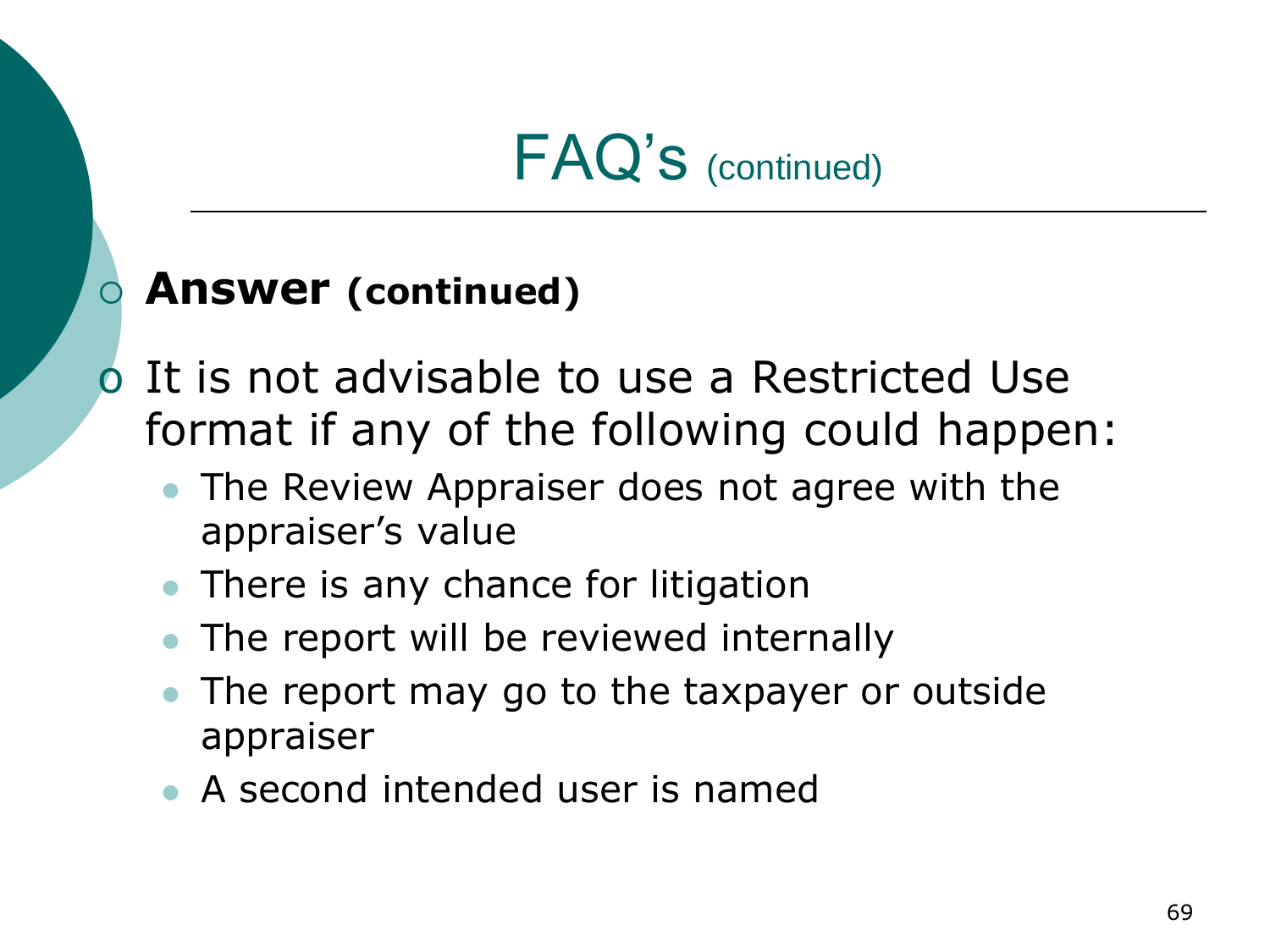## o **Question 6:**

 What level of documentation is needed for a Review with an Opinion of Value?

- Depends on assignment and Scope of Work
- Appeals has indicated they prefer well documented reports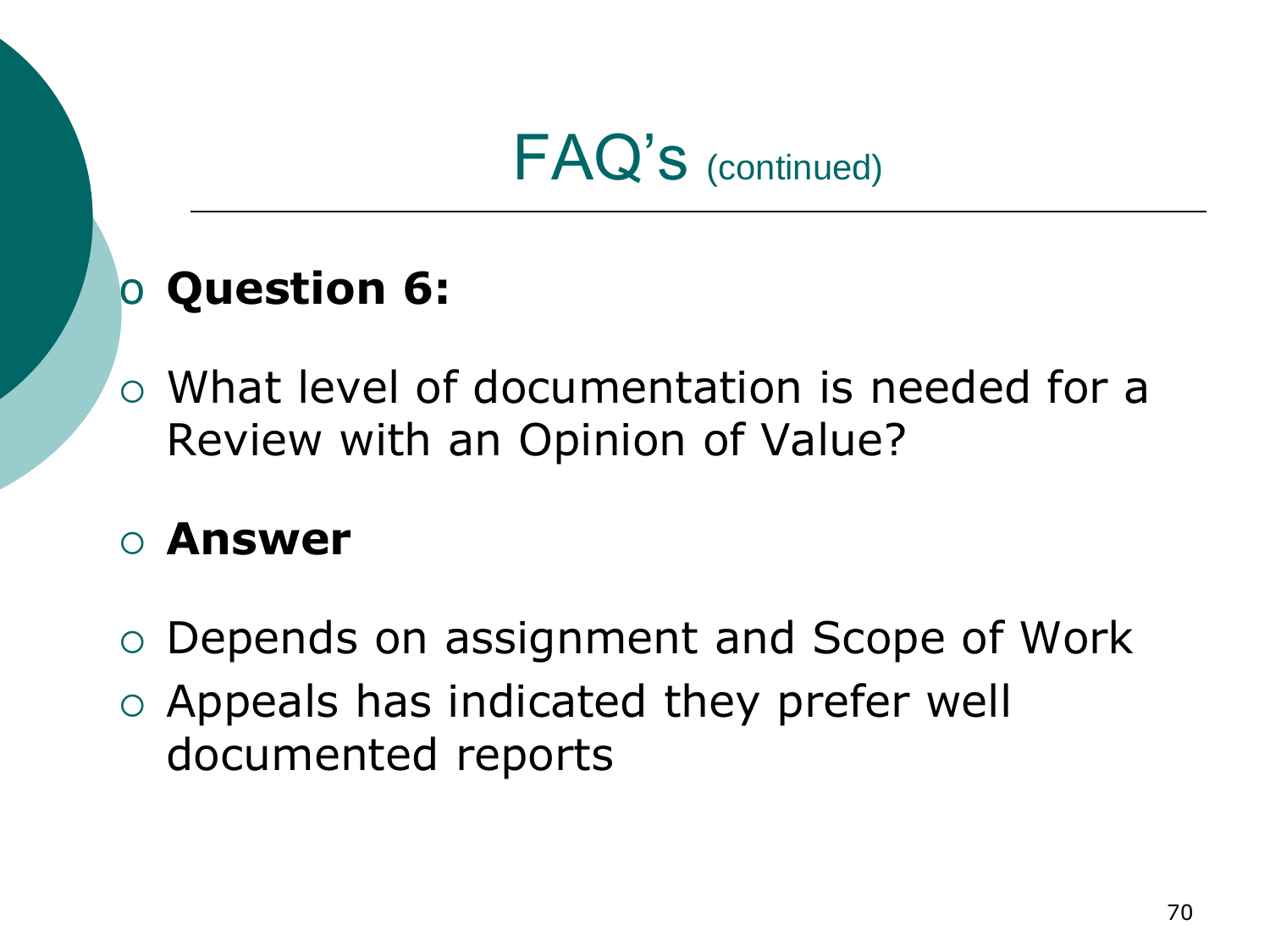### o **Question 7:**

 $\circ$  If an 886-A is used as a stand alone report (without an attached appraisal review), what is needed to comply with USPAP?

- o Appraisal accepted and value reasonable: Include all items in USPAP Standard 3-2
- o Appraisal not accepted and value unagreed: If an opinion of value is given, your report should contain the items listed in Standard 2 (except **where you have used an Extraordinary Assumption)**, 3-2, and comply with Standard 1.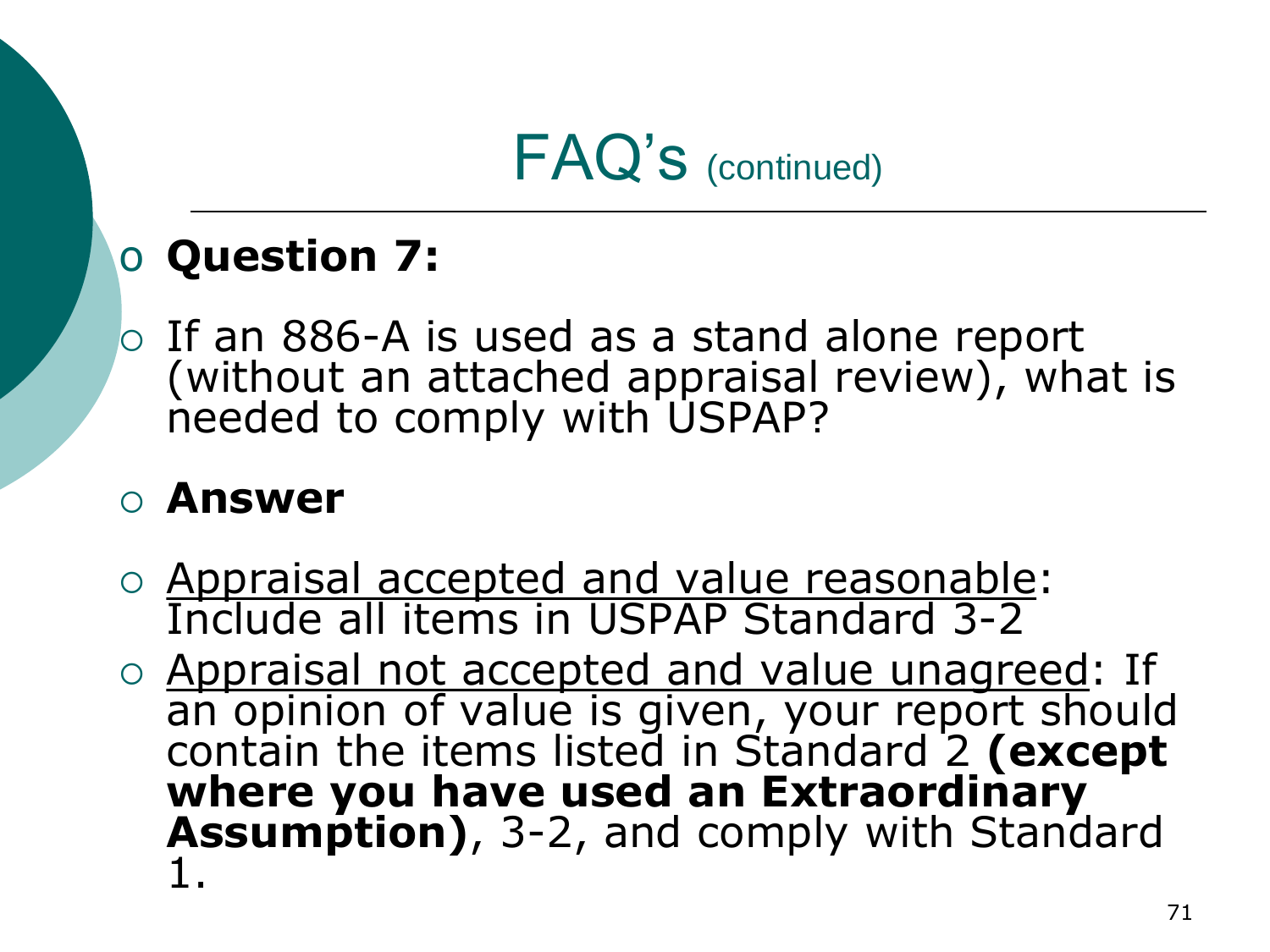#### o **Question 8:**

 $\circ$  Address the definition of "Fair Market Value"

- **Fair market value** is defined as:
- $\circ$  "the price at which the property would change hands between a willing buyer and a willing seller, neither being under any compulsion to buy or sell and both having reasonable knowledge of relevant facts." [1]
- [1] Treasury Regulations  $\S$ § 1.170A-1(c)(2), 25.2512-1, & 20.2031-1(b)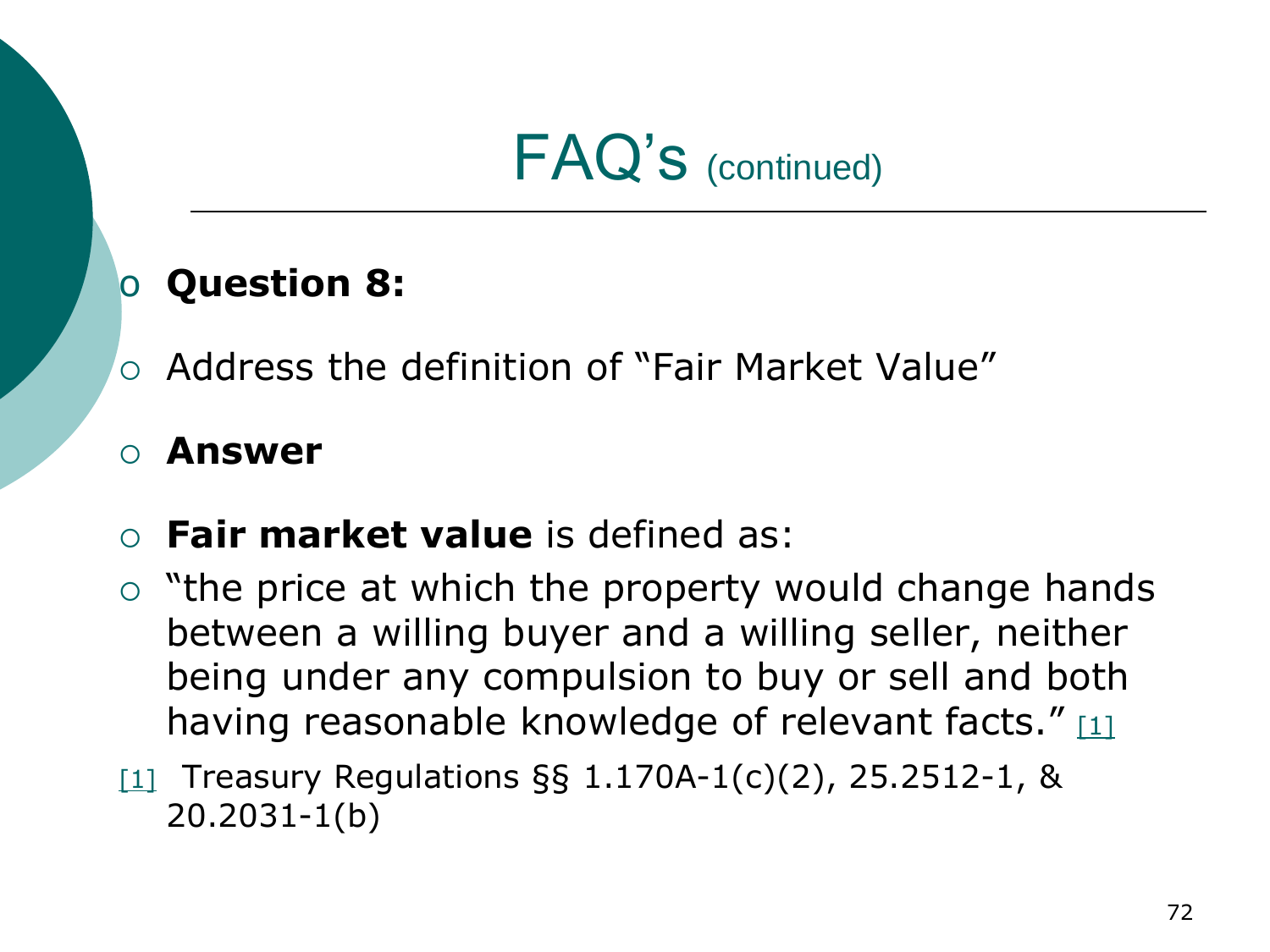### o **Question 9:**

 $\circ$  Is verification of a sale with the buyer, seller, or broker required by USPAP?

- $\circ$  Standard Rule 1-4 states the following:
- o "In developing a real property appraisal, an appraiser must collect, verify, and analyze all information necessary for credible assignment results."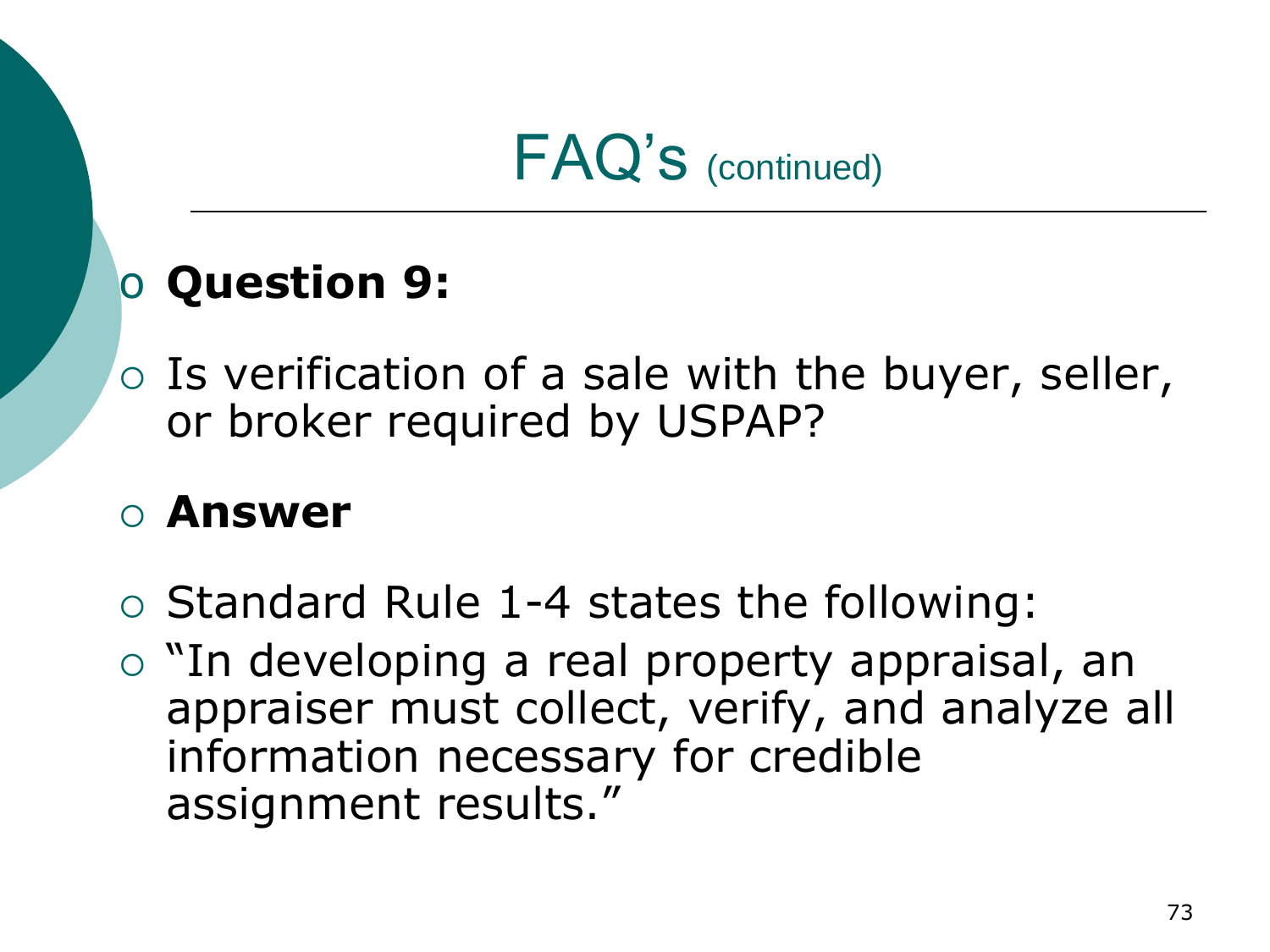### "verify" not defined by USPAP

- $\circ$  Low level documentation from public records, MLS or published data
- $\circ$  High level Contact party to the transaction (buyer, seller, or broker)
- o New data from reviewer should have low level verification at a minimum
- Published data should be cross checked with another source to insure accuracy if possible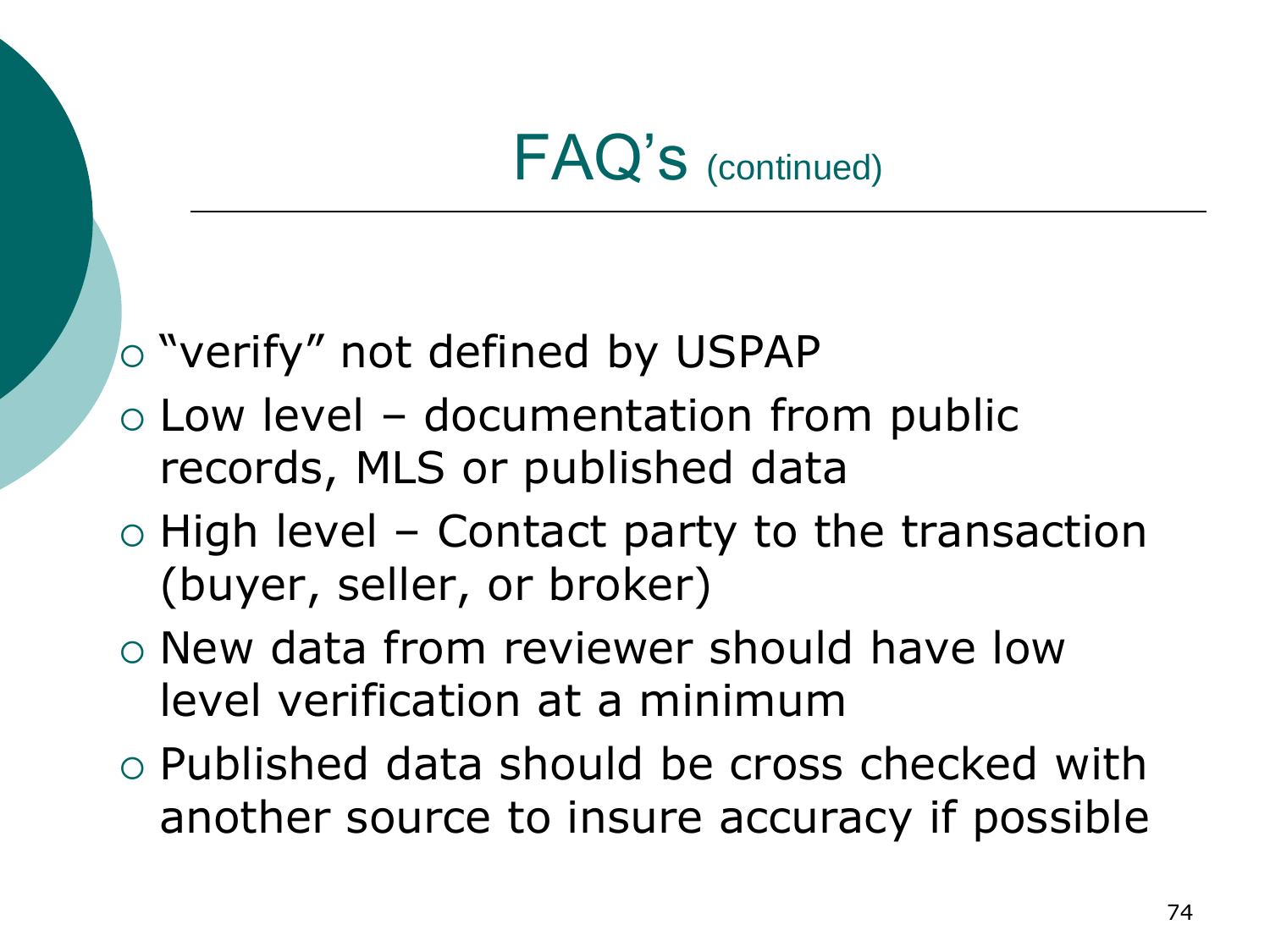## **Question 10:**

 What items can you generally use from an appraisal report in your review (with an Extraordinary Assumption)?

- Mainly depends on documentation in original work
- Judgment must be made on accuracy and reliability of data
- Poorly documented reports may require all data to be verified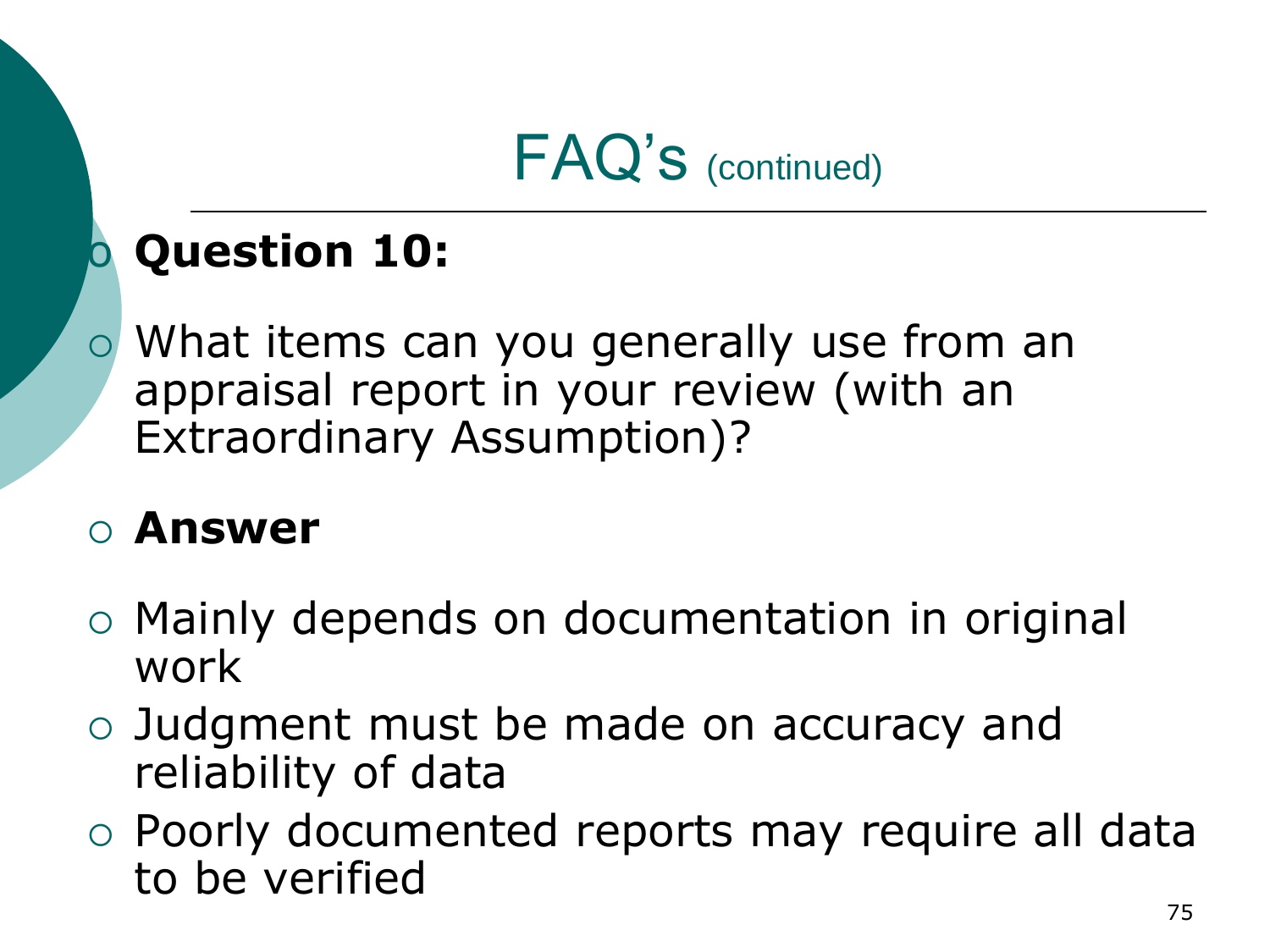### o **Question 11:**

o Does USPAP require the label "Review with an Opinion of Value"?

- Use "Review with an Opinion of Value" if the value has been changed, or you agree or concur with the value **(you have complied with Standards 1, 2, and 3)**
- Use "Review" or "Appraisal Review" for all others **(you have complied with Standard 3)**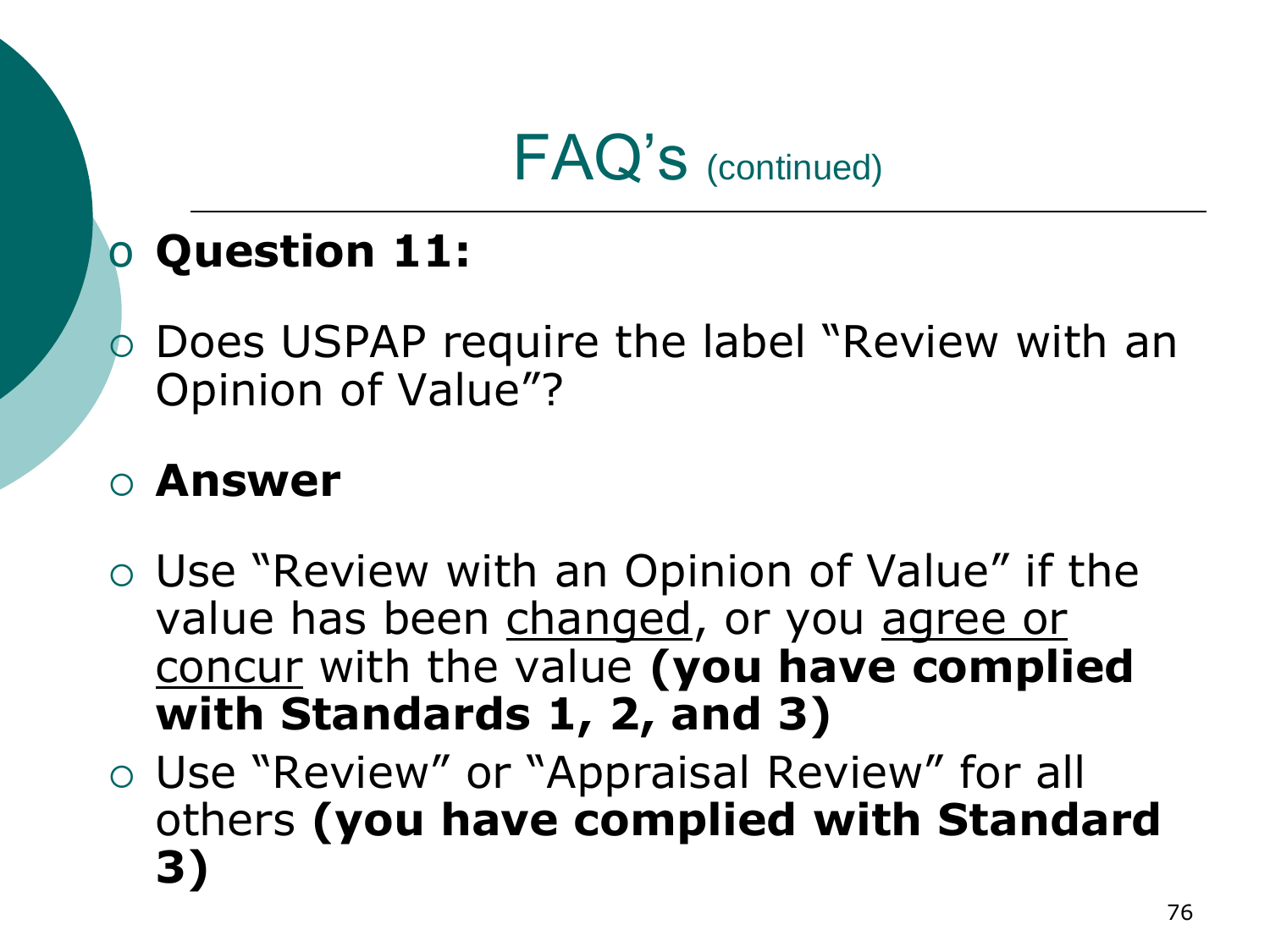### o **Question 12:**

 What happens if I accept some information from an appraisal and it turns out to be incorrect?

- o Scope of Work usually greater for appraiser
- Depends on value impact
- Small differences **or** errors are often unavoidable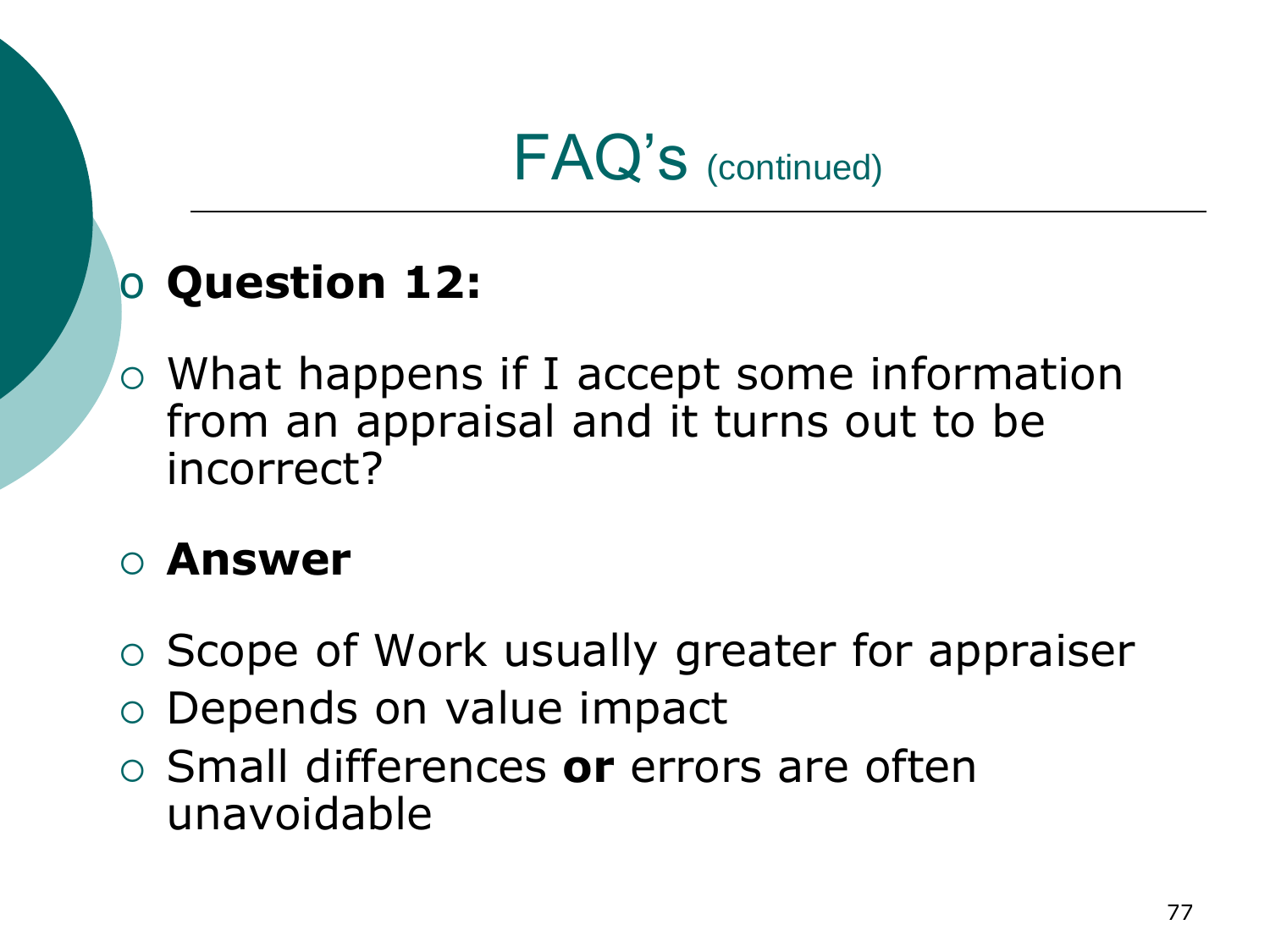#### o **Question 13:**

 $\circ$  Do I need to list every item from an appraisal (in the Extraordinary Assumptions) that I agree with?

- No
- $\circ$  Easier to say that you have accepted all of the information in the xxx appraisal with the exception of the following items, (or something similar).